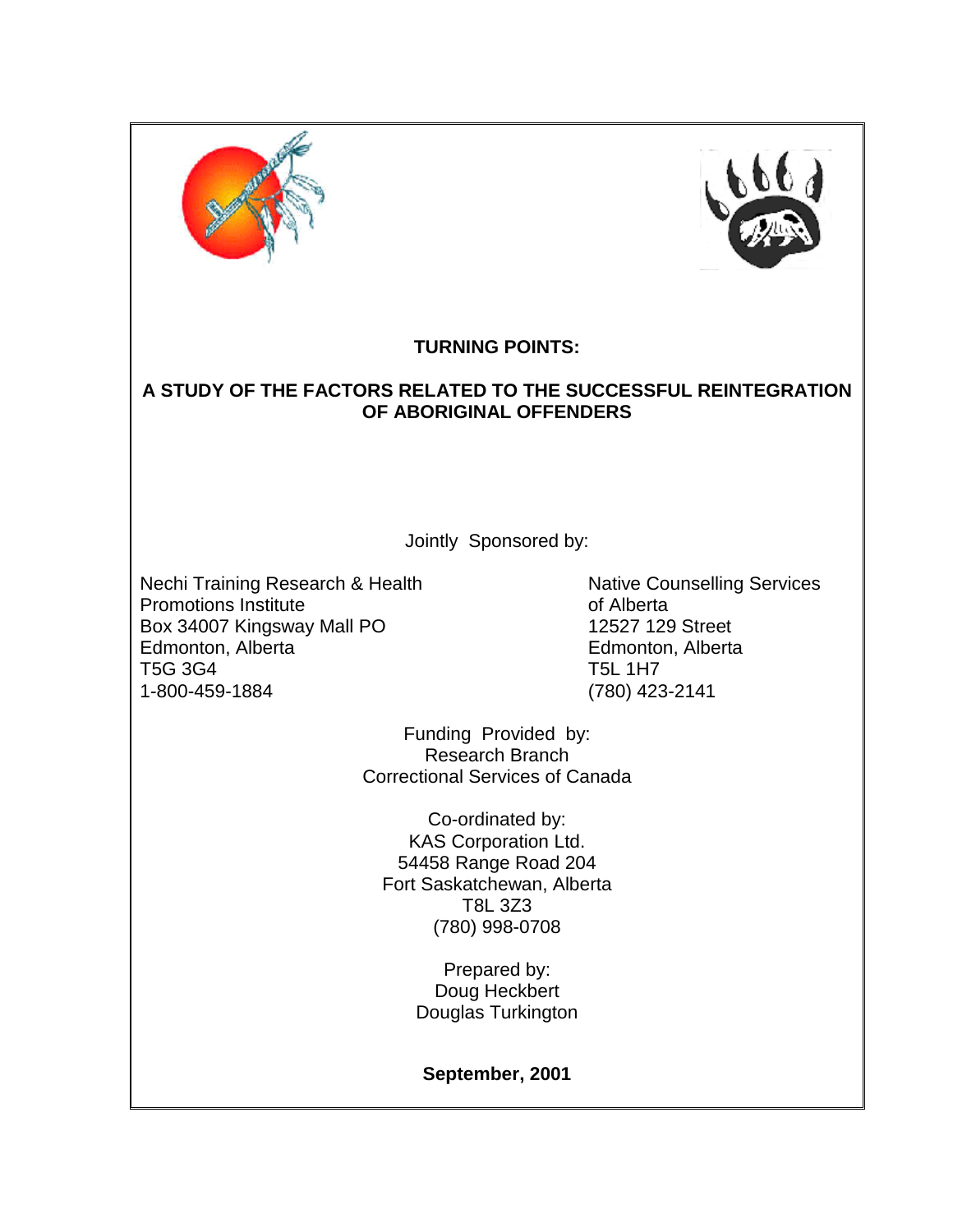#### **EXECUTIVE SUMMARY**

<span id="page-1-0"></span>This study examined the lives of 68 Aboriginal ex-offenders who, at one time, had been very serious offenders and who had turned their lives around to become law-abiding citizens successfully integrated into the community. A similar study (Hodgson & Heckbert, 1995) identified a number of factors associated with the successful integration of Aboriginal offenders. The present study served as a follow-up to examine these factors more thoroughly and to explore other factors associated with success.

The sample, chosen from the Edmonton (Alberta) area had to meet three conditions: the participants had to be Aboriginal; they had to have served one or more sentences in a federal penitentiary; and, they had to have been out of trouble for at least two years. Twelve women and 56 men took part in the study.

The participants were interviewed according to a questionnaire (Appendix A) that guided them through; their early years, getting into trouble, getting out of trouble and staying out of trouble. Each interview was tape recorded, the tapes were transcribed and the transcripts were used as the primary source of data, which is presented using basic statistical methods with excerpts from the interviews.

The study found that the majority of the participants said that their childhood years were dysfunctional. Almost two-thirds (62%) described their childhood as negative and 81% described their adolescence as negative. They experienced unstable family environments and living conditions of abuse and neglect. For example, 40% said that they had lived in an orphanage or in foster care and 28% said that they had been placed in a residential school. In addition, 40% reported being abused (physically, mentally, and/or sexually).

As a result of their early living conditions, many respondents resorted to crime and violence. The respondents reported committing a great number of offences and having spent large amounts of time in the correctional system. When asked what would have prevented them from getting into trouble in the first place, the two main factors were communication and family support.

Gradually, however, the respondents turned their lives around. This process took many different forms and different lengths of time for each person. There were many variables that influenced their getting out of trouble, but some of the main influences were: controlling alcohol and drug use, family support, and feeling sick and tired of being in trouble.

At this point in time, the participants have stayed out of conflict with the law for at least two years, but most have been crime-free for many years. There were many factors that influenced their life choices, but some of the main factors in staying out of trouble include: personal values and identity, family, staying clean and sober, self-improvement activities, and friends. For each respondent the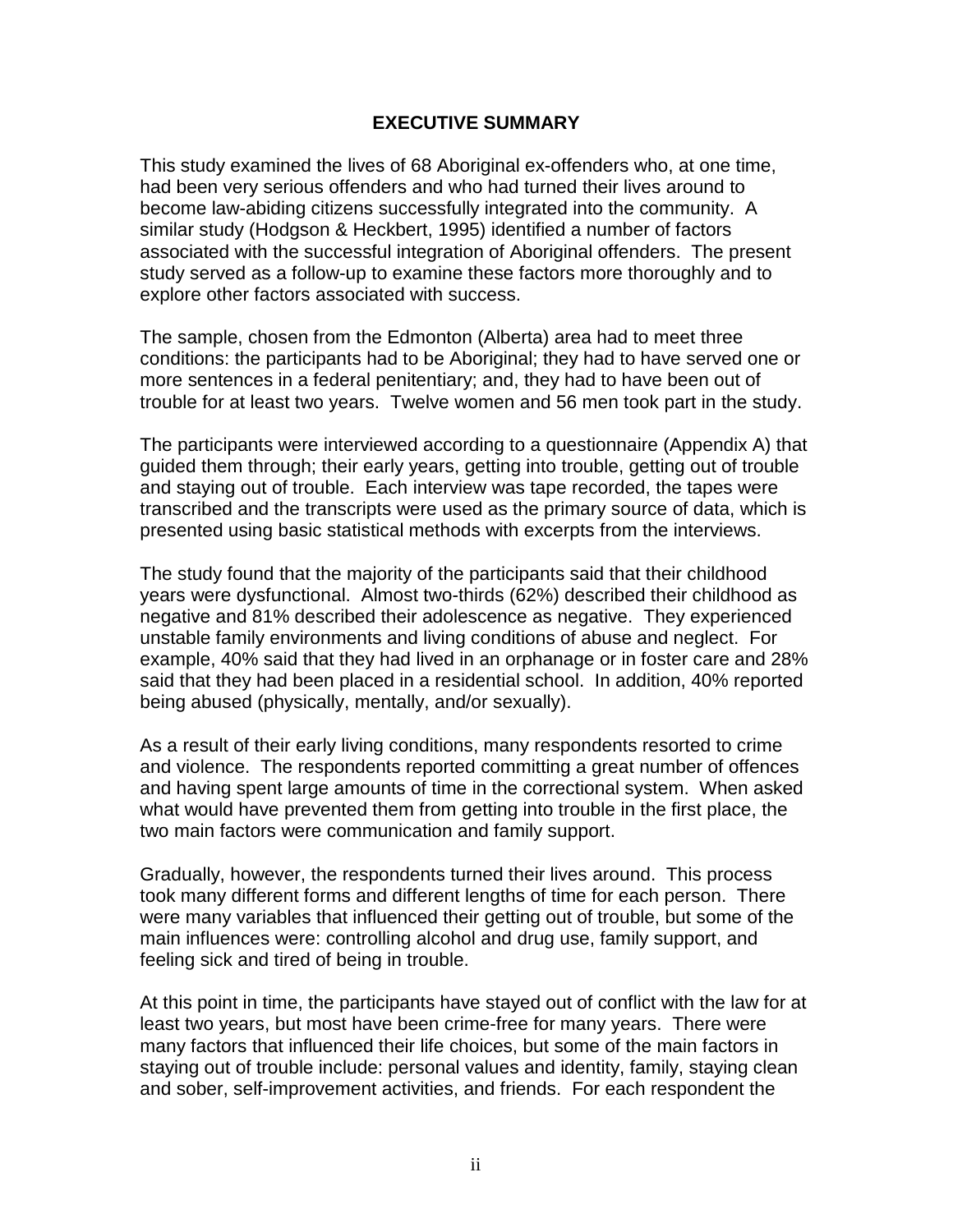pivotal turning point was different. For some, it was the combination of different variables. Change was often slow with many relapses, but change took place. This process of change was often personal, thus, difficult to quantify.

This study also demonstrates that Aboriginal spirituality and cultural activities were a major factor in the respondents' recovery. However, many respondents mentioned that these activities were not always respected while they were in jail.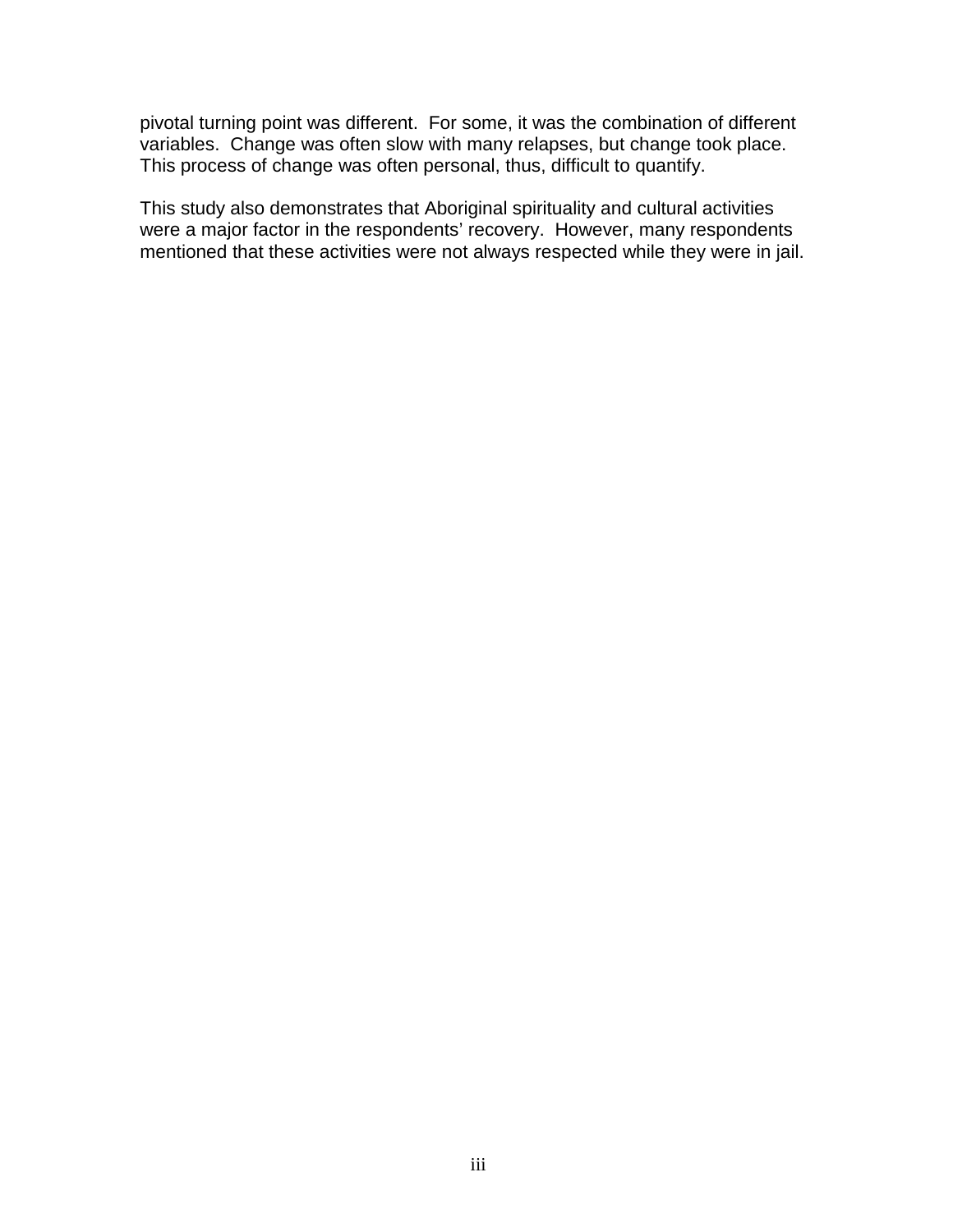#### **ACKNOWLEDGEMENTS**

<span id="page-3-0"></span>Many talented and dedicated people played important roles in this project, from the initial concept that some Aboriginal ex-offenders had important stories to tell to the funding, management and preparation of this report. A sincere thank you is extended to the following persons:

The Aboriginal ex-offenders at the heart of this project. These men and women told their stories with emotion, compassion, humour, and insight so others could learn from their experiences.

Ruth Morin, Chief Executive Officer of the Nechi Institute who played a key role in the implementation, support and management of this project including initiating this project as a joint venture between Nechi and Native Counselling Services of Alberta.

Allen Benson, Chief Executive Officer at Native Counselling Services of Alberta who supported this project by making staff available to assist with the research and working closely with Ruth Morin of Nechi to implement this project as a joint venture between two important Aboriginal agencies.

Douglas Turkington who worked on the literature review, set up the SPSS package to present the data, and completed analysis of the data.

Dr. Maggie Hodgson, former Executive Director at Nechi and currently an Aboriginal consultant who many years ago had a vision that the Aboriginal and criminal justice communities could learn a lot from the life stories of Aboriginal ex-offenders who had been in serious conflict with the law and who had turned their lives around to become successfully integrated into the community. Maggie was instrumental in patiently and persistently negotiating with many people over many years to bring this project from a good idea to a reality.

Shelley Trevethan, Roger Boe, Larry Motiuk, Gina Wilson, Wayne Hannaford, and Amey Bell with Correctional Services of Canada who supported this project through its many stages including the decision to fund the project and by providing ongoing encouragement, direction, and helpful suggestions.

Patti Laboucane-Benson, Program Manager, Native Counselling Services of Alberta, for her work with the design of the questionnaire and her ongoing contributions and support of the project.

Dr. Robert Heller of Concordia University College of Alberta who advised the project on statistical and methodological processes.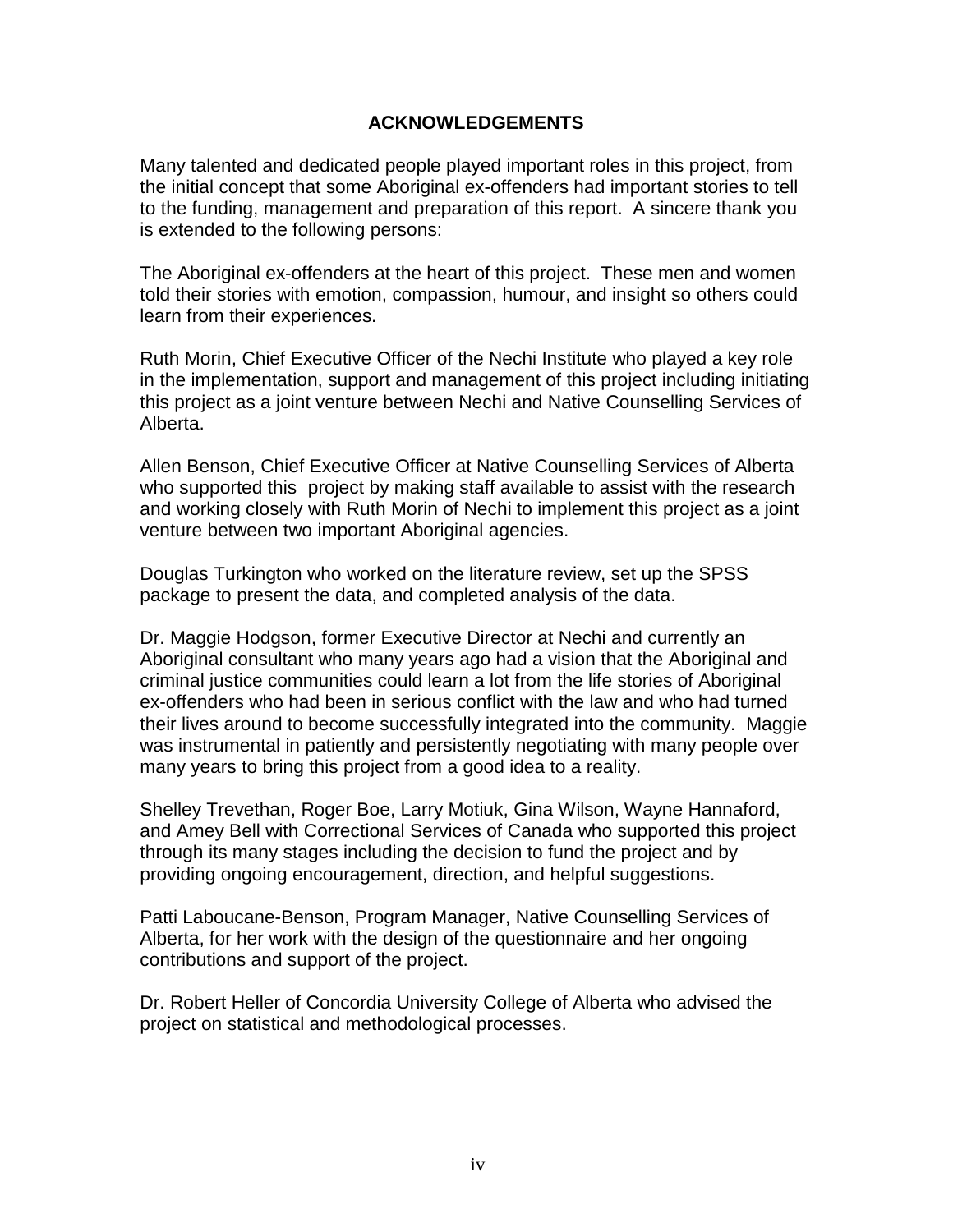Randy Sloan, Director of Corrections with Native Counselling Services of Alberta who added his corrections experience, management experience, and contacts with offenders, agency staff to help steer the project to completion.

Darlene Auger and Bill Blauel, the interviewers, who met face-to-face with the Aboriginal ex-offenders in their homes, offices and coffee shops, that made them feel comfortable enough to tell some of their life stories and gently guided the conversations to the factors which contributed to these folks becoming lawabiding citizens.

Doug Heckbert, President of KAS Corporation Ltd. and project co-ordinator who co-ordinated the project team, analyzed the data and helped write this report.

Judy Blackburn, Executive Assistant with Nechi who assisted in many administrative duties involved in this project, especially the word processing of the questionnaire, reports, and supervising the transcribing of the audio-tapes.

Carol Underwood, Assistant Accountant with Nechi who helped keep the project within budget.

Shelly McCotter, Kerri Blackburn, and Carolyn Barre-Hayes who expertly transcribed the audio taped interviews with the ex-offenders and turned their words into reality on the printed page.

Ross Hodgson, Director of Information Systems, Nechi Institute who provided assistance with software and technical support.

Wil Campbell, Diana Delorme, Dale Carlson, Iris Acoose, and Dave Loyie who used their connections in the community to locate Aboriginal ex-offenders and encouraged them to come forward and tell their life stories to the interviewers.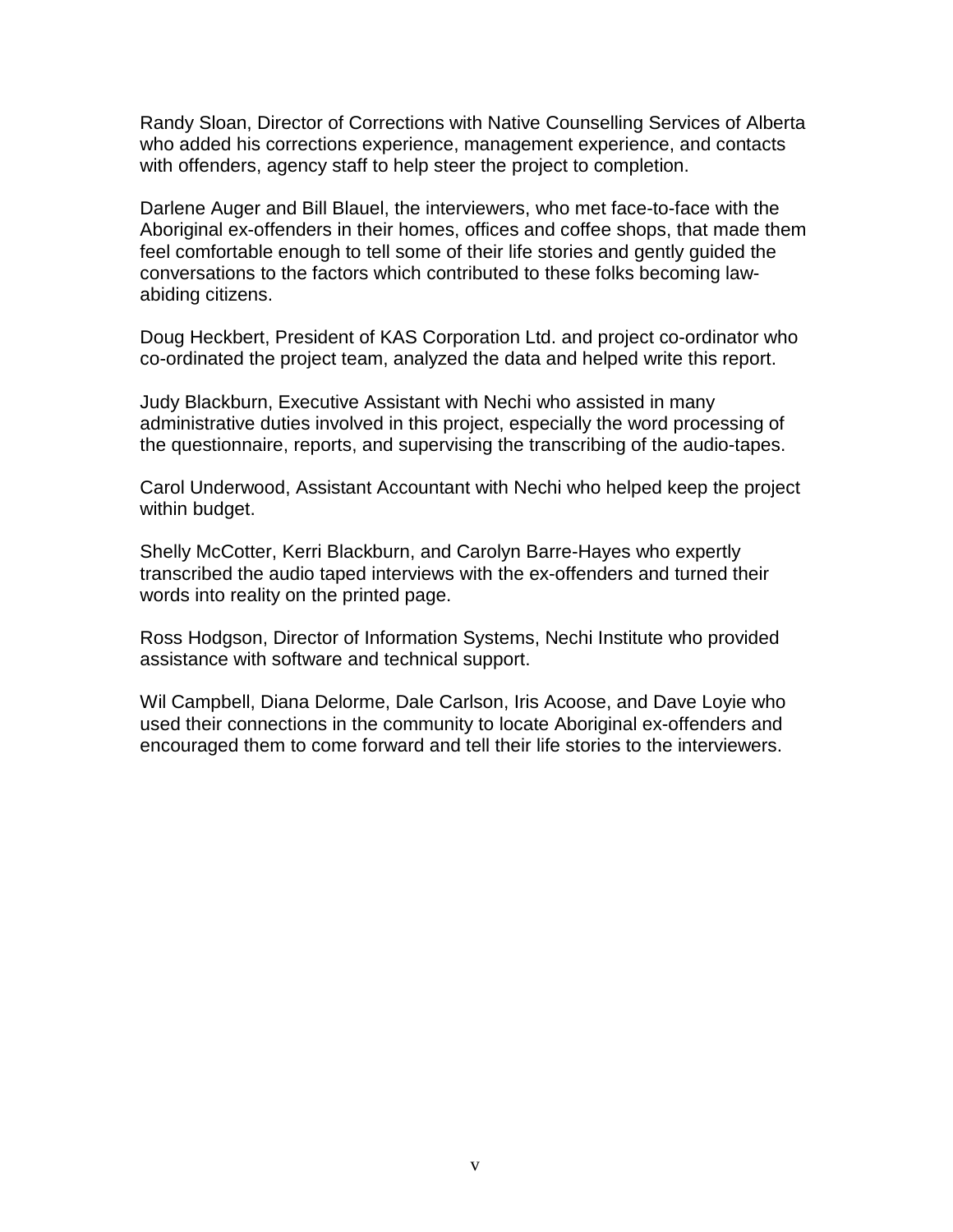# TABLE OF CONTENTS

| <b>APPENDIX B:</b> | <b>PROJECT SUMMARY: ONE INTERVIEWER'S</b> |  |
|--------------------|-------------------------------------------|--|
|                    |                                           |  |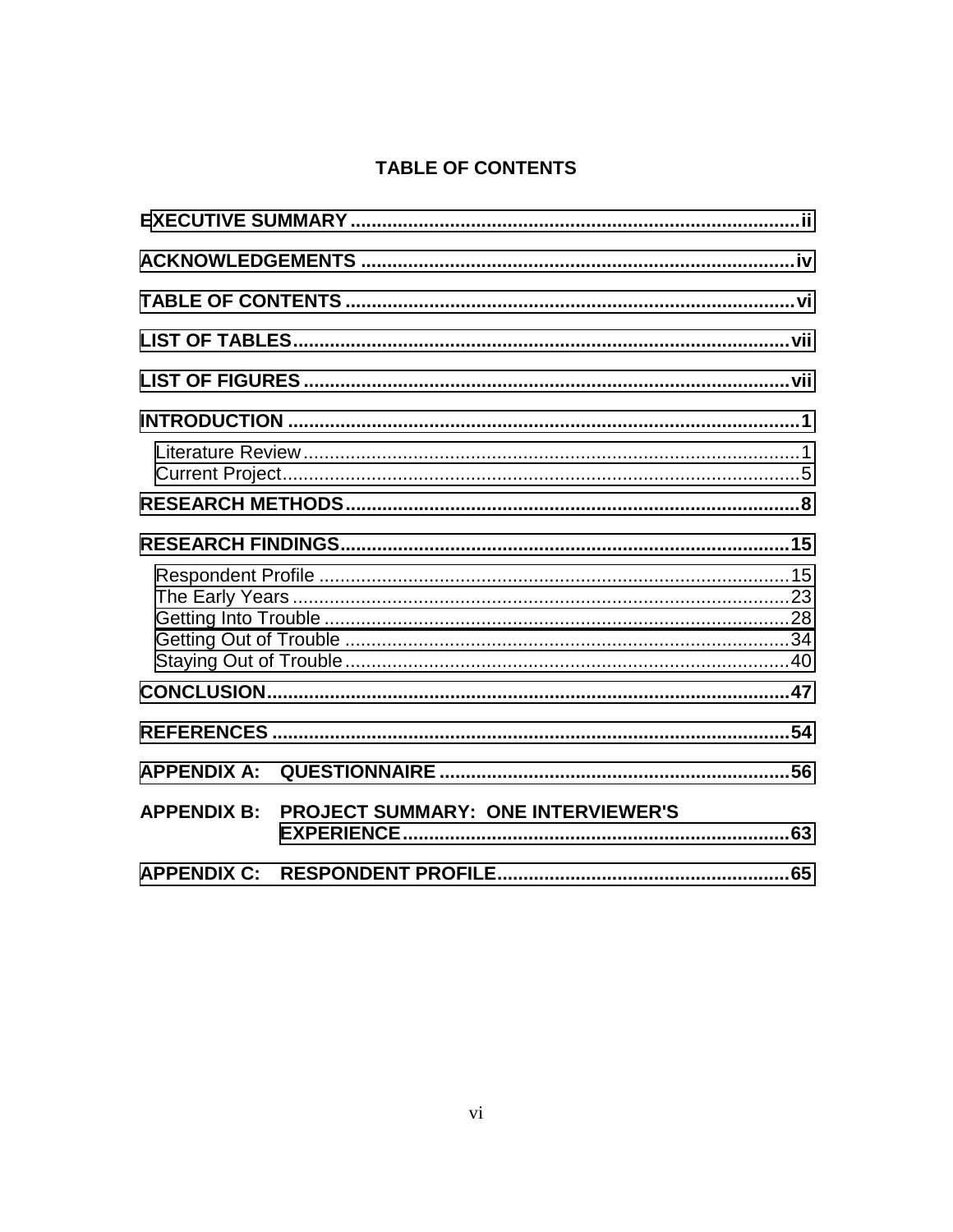## **LIST OF TABLES**

<span id="page-6-0"></span>

| Table 1. Demographic and Socio-Economic Characteristics16         |  |
|-------------------------------------------------------------------|--|
|                                                                   |  |
|                                                                   |  |
|                                                                   |  |
| Table 5. Childhood and Adolescence - Positive or Negative 27      |  |
| Table 6. Involvement in the Young Offender or Juvenile Delinquent |  |
|                                                                   |  |
|                                                                   |  |
|                                                                   |  |

# **LIST OF FIGURES**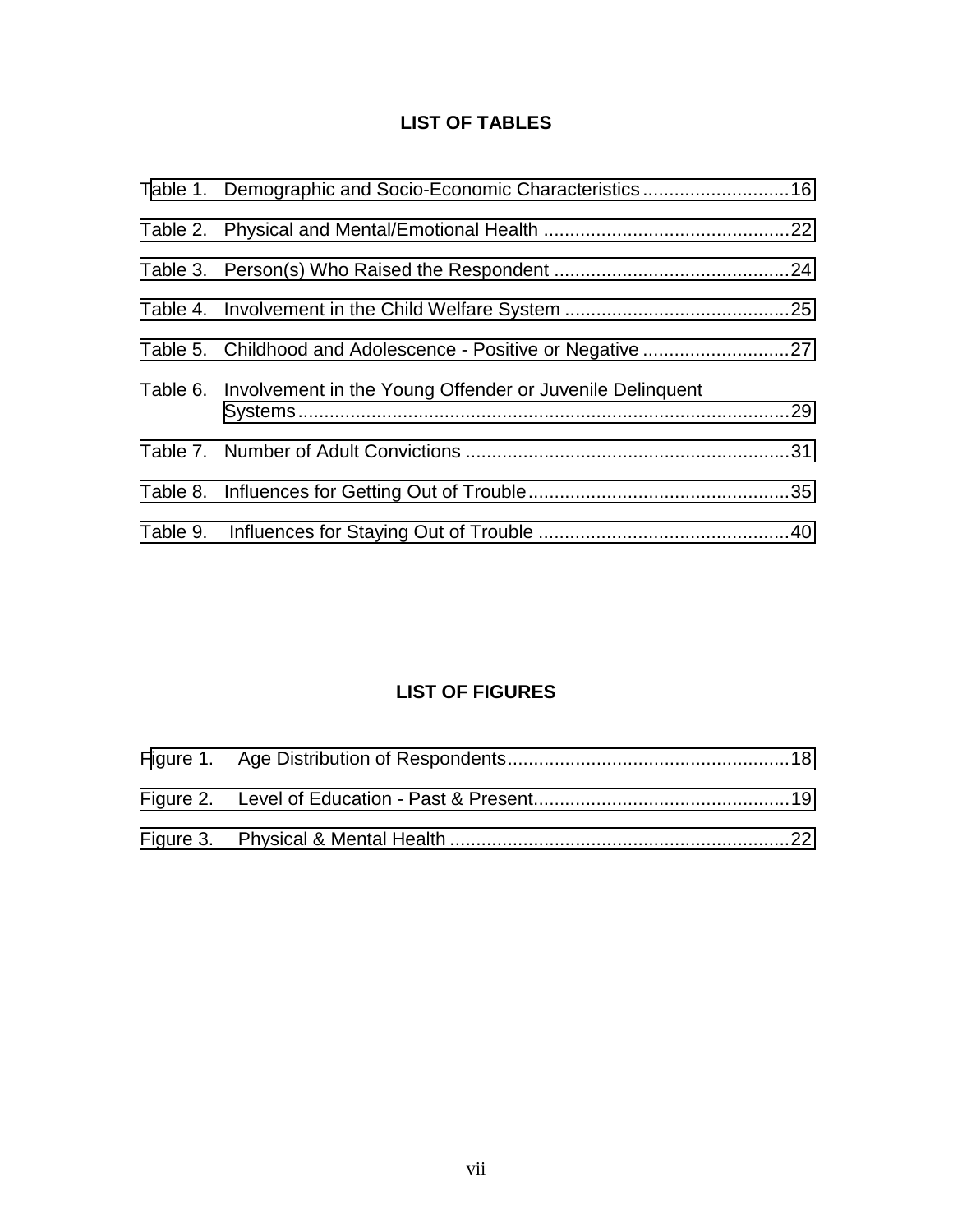#### **INTRODUCTION**

<span id="page-7-0"></span>This study developed from the observations of staff in the Aboriginal agencies, the Nechi Institute and Native Counselling Services of Alberta, of the astonishing changes that some Aboriginal persons made in their lives. They go from being in very serious conflict with the law to being successfully integrated into the community as law-abiding citizens. These ex-offenders are often seen as role models because of the extent to which they turned their lives around and the quality of their lives currently. These success stories are quite well known in the Aboriginal community because it is hard to be anonymous in those communities. Ex-offenders are often relatives, such as brothers, aunties, and uncles of community members. They are less well known to justice officials or to those in mainstream society. Changes in lifestyle by the ex-offenders is celebrated in Aboriginal communities, hence, there is no need to deny their history. By contrast, in mainstream society, ex-offenders usually must hide their past experience rather than celebrate it. In the eyes of some justice officials and community members, there is a sense of gloom based on the perception that the over-representation of Aboriginal people in the justice system will continue and that nothing seems to work. In reality, many Aboriginal offenders do turn their lives around. Unfortunately, these success stories often get lost in the stories of recidivism.

The Nechi Institute and Native Counselling Services of Alberta wanted to document some of these success stories, partly to recognize the achievements of these people, but mainly to explore the influences in their lives that contributed to the process of change.

#### **Literature Review**

The number of Aboriginal people incarcerated in Canadian correctional facilities is largely disproportionate compared to their numbers in the Canadian population. This was evident in the 1980's and the 1990's (Jackson, 1989) and is still a reality today. Although they account for only 2% of the population 18 years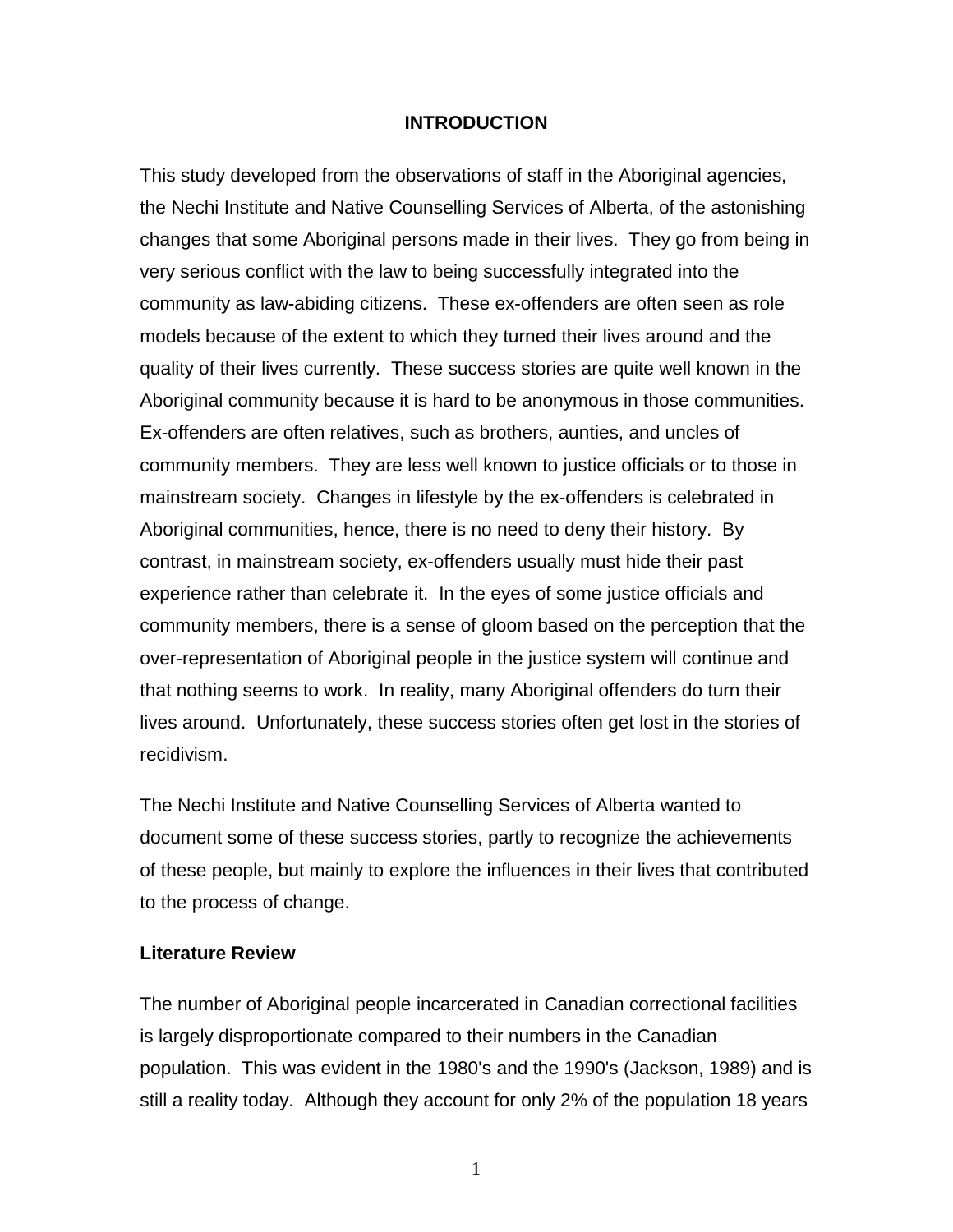of age and over in Canada (Statistics Canada, 1996), Aboriginal persons make up 17% of sentenced admissions to federal and provincial/territorial correctional facilities (Canadian Centre for Justice Statistics, 2001). In Saskatchewan, Aboriginal people make up more than two-thirds (68%) of admissions to federal custody (compared to 8% in the general adult population of Saskatchewan). According to Trevethan, Tremblay and Carter (2000), there has been an increase in Aboriginal admissions to federal institutions - from 13% in 1988-89 to 17% in 1998-99.

Part of the reason for the over-representation of Aboriginal people is the large number of Aboriginal offenders who return to prison. According to Bonta, Lipinski, and Martin (1992), two-thirds of Aboriginal offenders recidivate. Jackson (1989) also found that Aboriginal offenders had a higher rate of being returned to prison than non-Aboriginal offenders.

Research has noted a link between various socio-economic conditions and the proportion of Aboriginal persons in the criminal justice system (LaPrairie, 1997; Royal Commission on Aboriginal Peoples, 1996). There are a number of risk factors that may relate to why Aboriginal people are over-represented, such as age, unemployment and poverty.

In addition to socio-economic conditions, there are other underlying reasons for the over-representation of Aboriginal people. For instance, a large number of Aboriginal crimes take place under the influence of alcohol. Waldram (1997) observes that for some offenders, the use of alcohol or drugs is a crutch against the feelings of despair, loneliness, incompleteness, nothingness, and being belittled by others and society. This lost feeling for most was caused by the fact that they had no idea of who they were. For many, this was caused by being placed in residential schools or foster care. For others, it was part of being in a dysfunctional family, which, when traced back in many of these people, had to do with having no cultural background. While the practice of putting Aboriginal children into residential schools stopped in 1975 (Hodgson, 1990), the practice of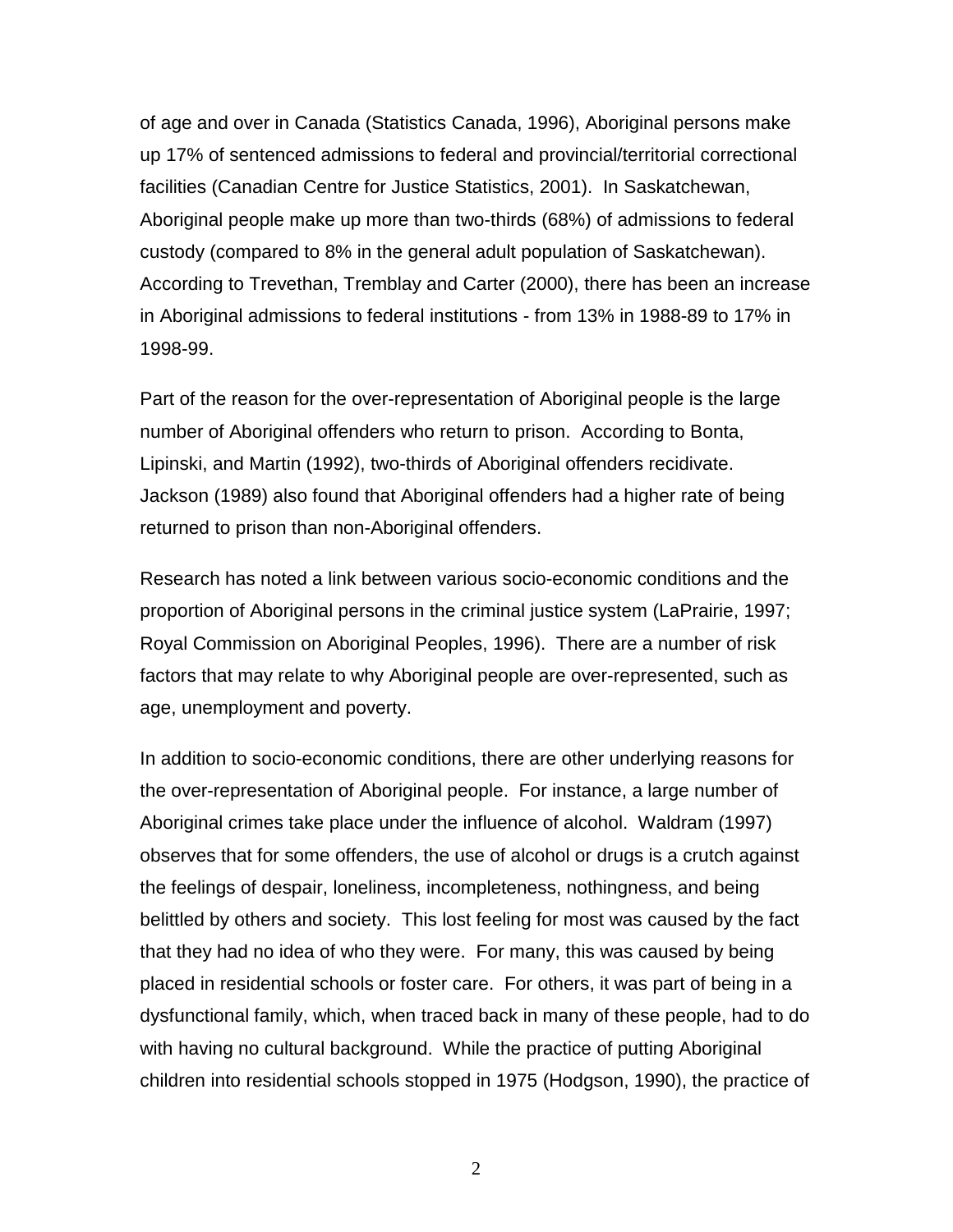taking Aboriginal children away from their families and their communities has not. According to Jackson (1989), an Aboriginal child is five times more likely to be taken under care by a child welfare agency than a non-Aboriginal child. The practice of taking away these children from their families and communities is increasing the number of displaced children without a culture.

According to Besozzi (1993), recidivism occurs because inmates have not developed a well-defined identity while in prison. The inmates also felt that they did not receive the help they needed to become law-abiding citizens. This is compounded even more so for an Aboriginal inmate. Although this has begun to change recently, there are still relatively few programs available for Aboriginal inmates to learn their culture. Waldram (1997) believes that Native spirituality programs have had a great effect on the health, both mental and physical, of offenders involved in these programs.

Hodgson and Heckbert (1995) documented that while ex-offenders thought they were healed, in their stories they admitted to still having problems. Not knowing how to deal with these problems was a precursor to them returning to their selfdestructive behaviours. The insights of Judge Murray Sinclair (1997) are particularly relevant in the discussion of Aboriginal people and the justice system:

What I see for our young people or all Aboriginal people who come before me in court is the tremendous imbalance they are confronted with. How out of balance each and every one of them is in their life that they end up coming to me in the process. I'm often involved at the end of a very tragic set of circumstances…

So the reality then, for us as Aboriginal youth, was growing up with terrible conflicts over who we were. We did not know who we were and our young people today, they still do not know who they are. We have not been able to give our young people their sense of identity today…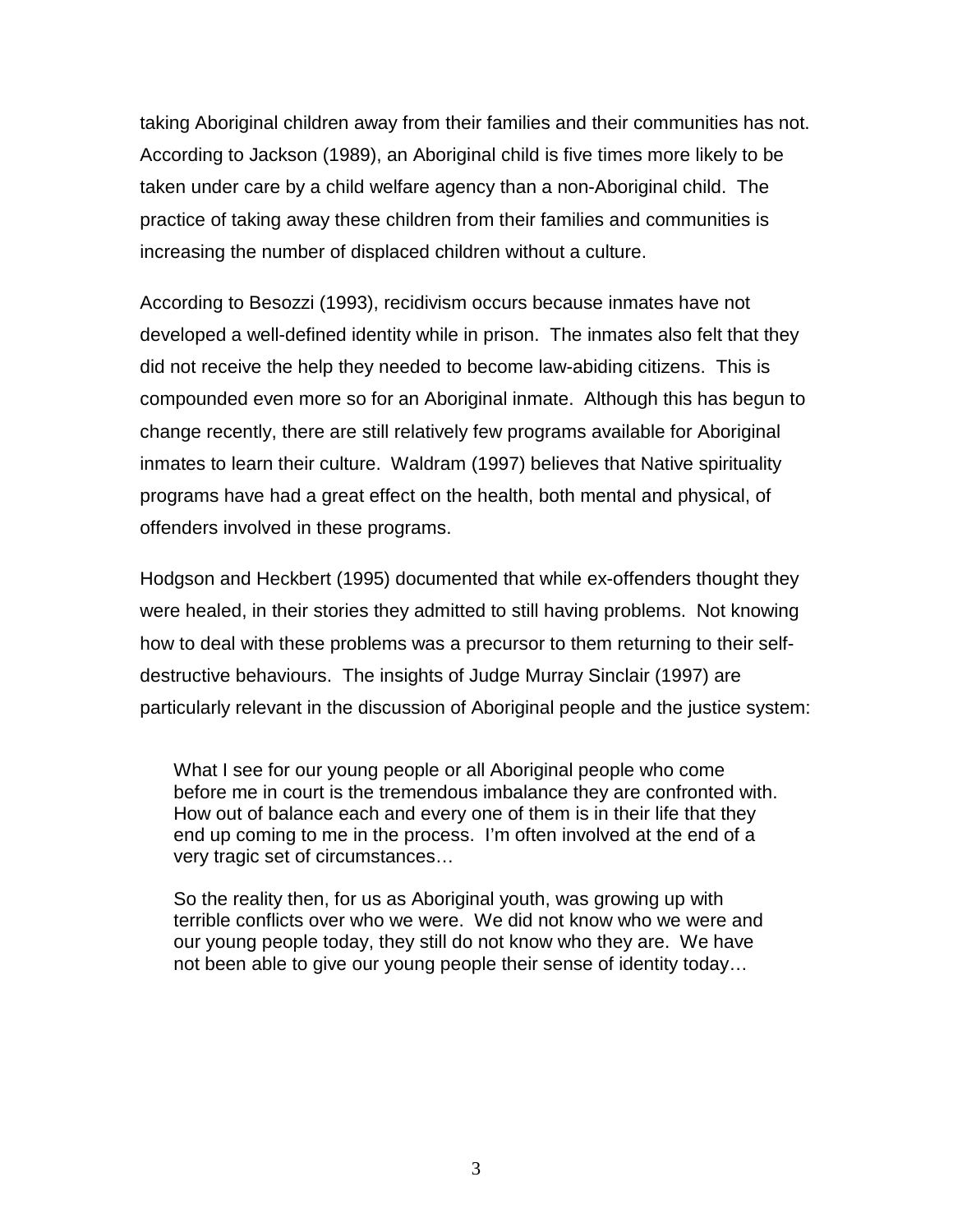Many Aboriginal men who stop a life of crime tell us the answer for them was when they learned about their culture, and where did they learn about their culture? The first time they learned about their culture was when they were in jail. It's a terrible thing to say, that you can go to jail to learn about who you are and find your solution there. If that's the only thing to stop him from living a life of crime, then couldn't we find a way of doing that outside of jail?

The reality is that some of our men and women do find their answer learning their culture while they are incarcerated. Incarceration for that purpose seems to me to be a little illogical, but there it is.

So, I think we in the justice system are compelled to accept it is our responsibility for a vast majority of people who come before us, Aboriginal and non-Aboriginal, to find a way to help them find out who they are. Then we can help them to answer those questions I mentioned earlier which are, where did I come from, why am I here and where am I going?

A concern in all aspects of criminal justice and corrections is often framed in the form of a question "What works?" This question is fundamental to the concern that the public and justice officials have in regards to the dual goals of corrections: one is the safety and protection of the public; the other is assisting offenders to become law-abiding citizens. In terms of the latter goal, many people wonder about the effectiveness of justice/correctional interventions when the over-representation of Aboriginal people in the justice and correctional systems continues to be so evident.

While it is tempting to echo Martinson's (1974) judgement that "Nothing works!" the reality is that many offenders do turn their lives around and become successfully integrated into the community as law-abiding citizens. This reality formed the basis of the 1995 study "Healing, Spirit and Recovery" (Hodgson & Heckbert, 1995). In this study, 20 Aboriginal ex-offenders who had committed very serious offences or had lived a life involving extensive criminal activity for many years and who had become law-abiding citizens, were asked to tell their story of their early years growing up, getting into trouble, getting out of trouble and staying out of trouble. Interviewers encouraged these success stories to describe the factors they thought were involved in these parts of their lives.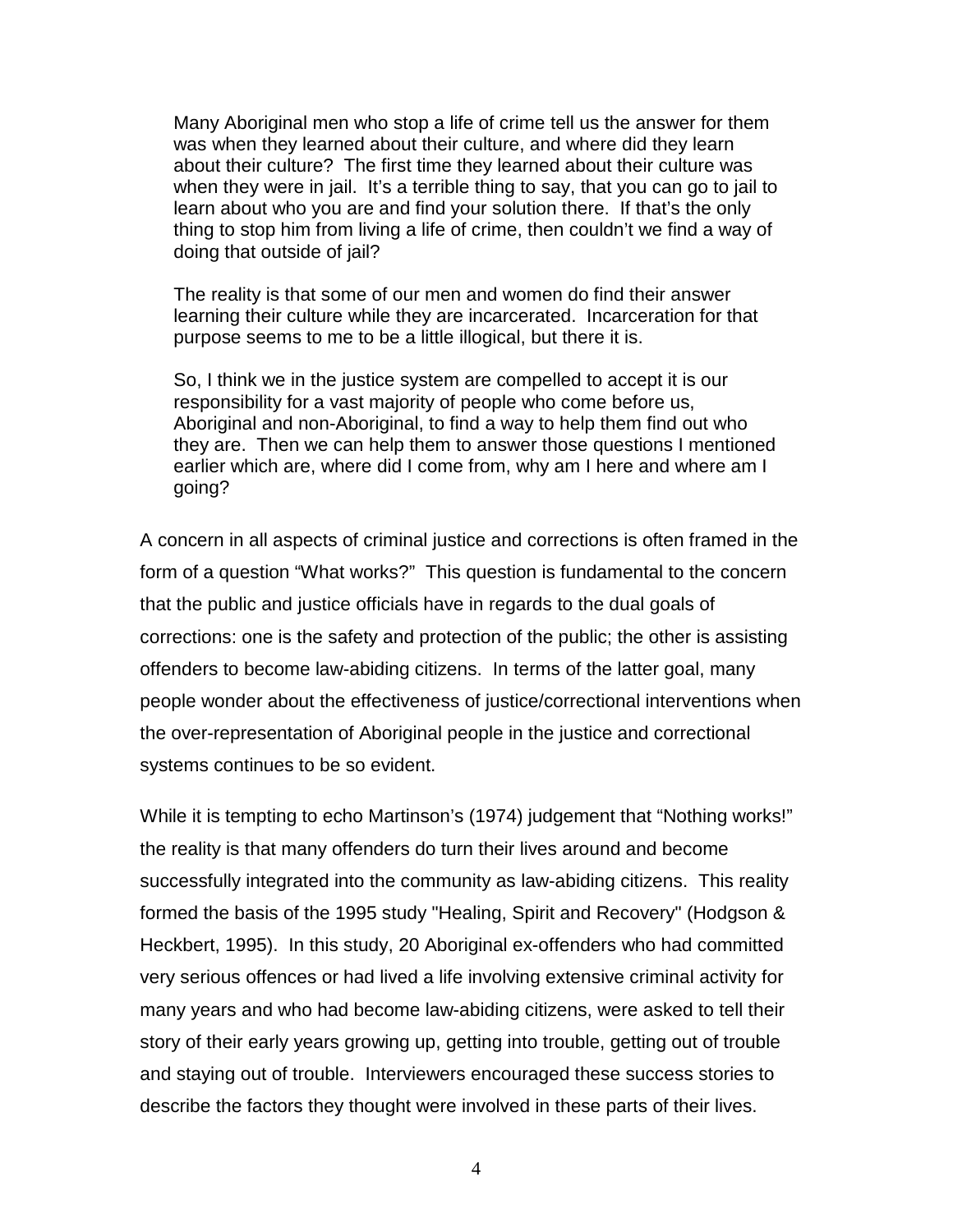<span id="page-11-0"></span>Factors such as quitting drinking or taking drugs, developing an awareness of Aboriginal cultural/spiritual teachings, the support of family, and seeing the value of a different lifestyle were found to be powerful influences in the process of becoming law-abiding citizens.

## **Current Project**

The question facing this research project is "what can be done to solve this overrepresentation of Aboriginal people in the criminal justice system"? One approach is to consider what can be done with those currently in the justice system in terms of programs and interventions that will reduce the overrepresentation. This research project is interested in why some Aboriginal offenders have no further conflict with the law.

This study developed from the findings in a preliminary report by Hodgson and Heckbert (1995) which examined factors associated with the successful integration of Aboriginal offenders who, at one point in their lives, had been serious offenders and who subsequently had turned their lives around to become law-abiding citizens. The objective of the research was to document the influences that contributed to the changes in the respondents' lives to lead a crime-free lifestyle. The general questions guiding the research were:

- What were the early years of growing up like?
- How did they get into trouble with the law and to what extent?
- What were the factors they associated with getting out of trouble?
- What were the factors they felt helped them to stay out of trouble?
- What were their perceptions of and experiences with correctional and related programs?
- Could their observations point the way to new and/or improved practices?

In the 1995 study, the interviewers encouraged the respondents to tell their story their way and did not direct the interview in predetermined ways. While this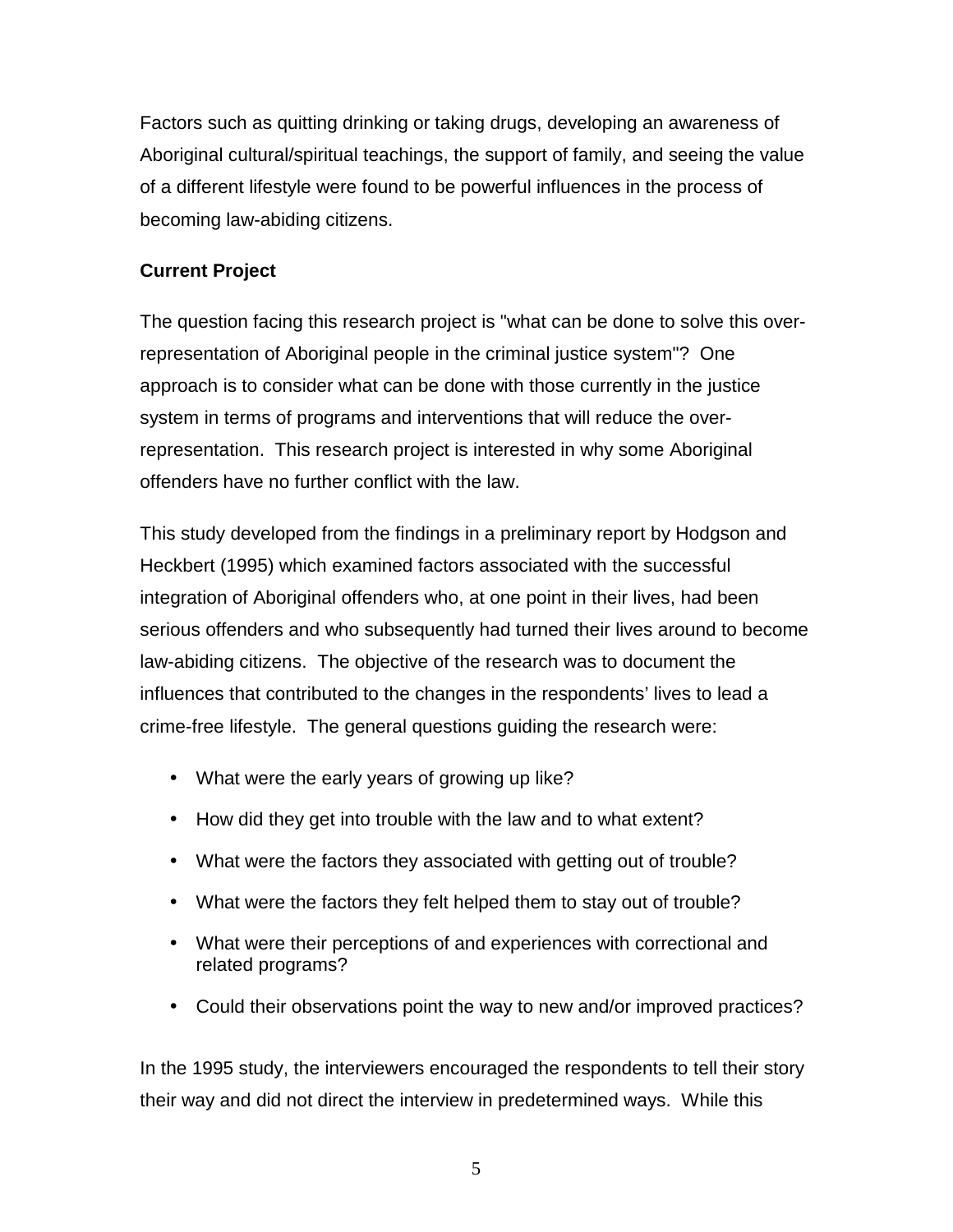approach enabled the men and women to document events and people that helped them along their path to becoming successfully integrated into the community, they tended to wander and discuss areas which, while of concern to them (such as their innocence), fell outside the parameters of the research.

Officials at the Nechi Institute, who co-ordinated the initial study, were convinced that additional and more in-depth information could be obtained from other Aboriginal men and women who had turned their lives around. Nechi proposed a second study, using similar methods, to explore in more detail the factors or turning points which contributed positively to serious offenders becoming lawabiding citizens. The project attempted to explore the lives of very serious exoffenders for the imbalances and conflicts identified by Judge Sinclair. The project also attempted to get a deeper understanding of how their lives took a turn for the worse and then somehow changed direction, this time for the better. Finally, the project took a wider look at their lives to better understand the context within which they grew up, got into trouble and got out of trouble.

This study takes the life history of an individual and finds out what, if anything, worked for that individual. These insights will be a valuable contribution in general to the field of crime prevention in the Aboriginal and mainstream communities. Having a better understanding of these factors will assist criminal justice and correctional officials to design and implement intervention programs that could speed up the process of helping Aboriginal offenders to change their direction in life. It is hoped that these turning points will turn out to have a noticeable and measurable positive impact on Aboriginal offenders. By learning "what works" for some Aboriginal people who had been very serious offenders, we believe we can meet the challenge posed by Judge Murray Sinclair (1997):

We need to find ways to help them confront these questions (Who am I? Where did I come from? Why am I here? Where am I going?) and find answers. For by answering these questions each person in society is able to find a way of functioning properly.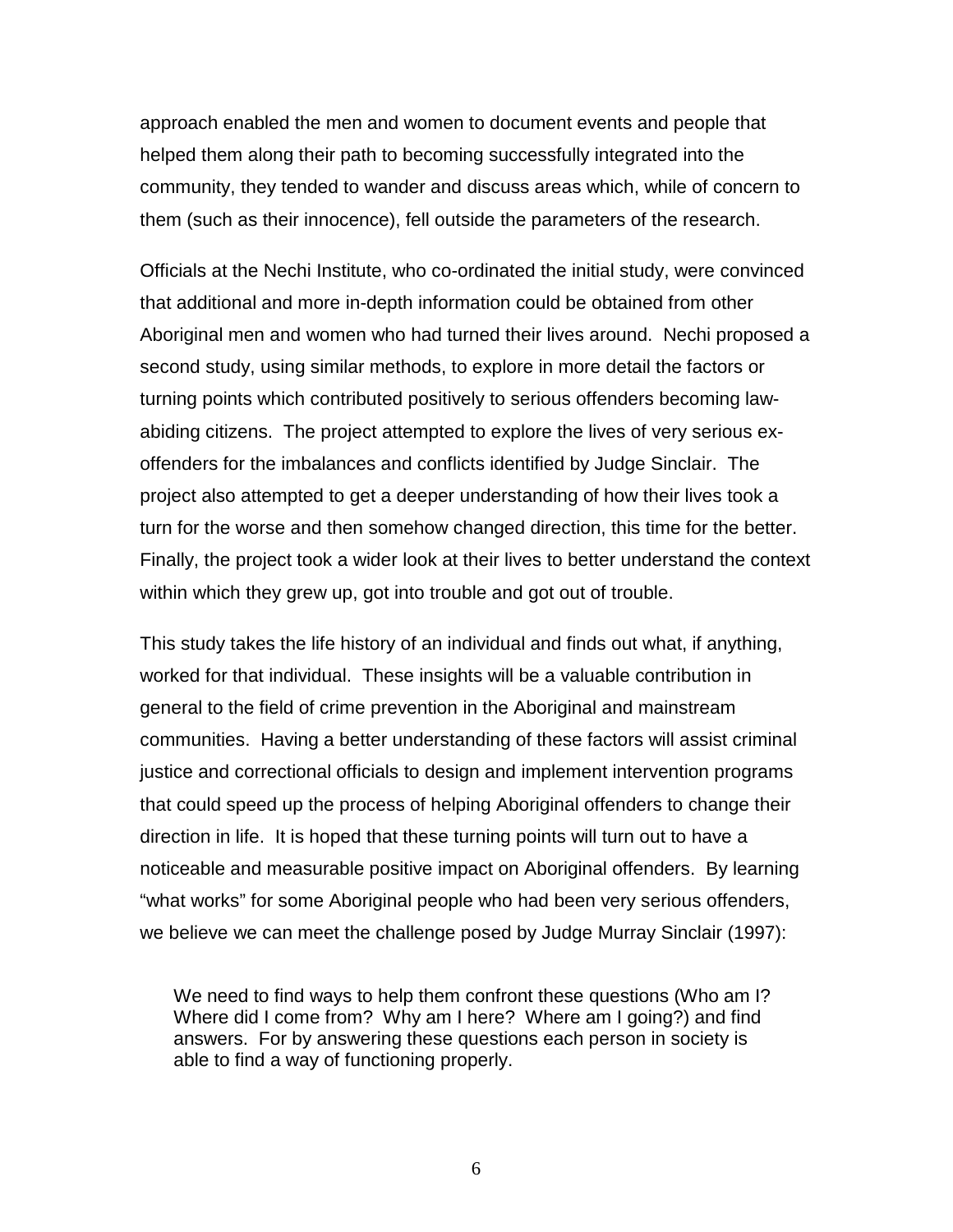In the initial study (Hodgson & Heckbert, 1995), often referred to as Phase I, the data were qualitative in nature. In this study, plans were made to include both qualitative and quantitative data.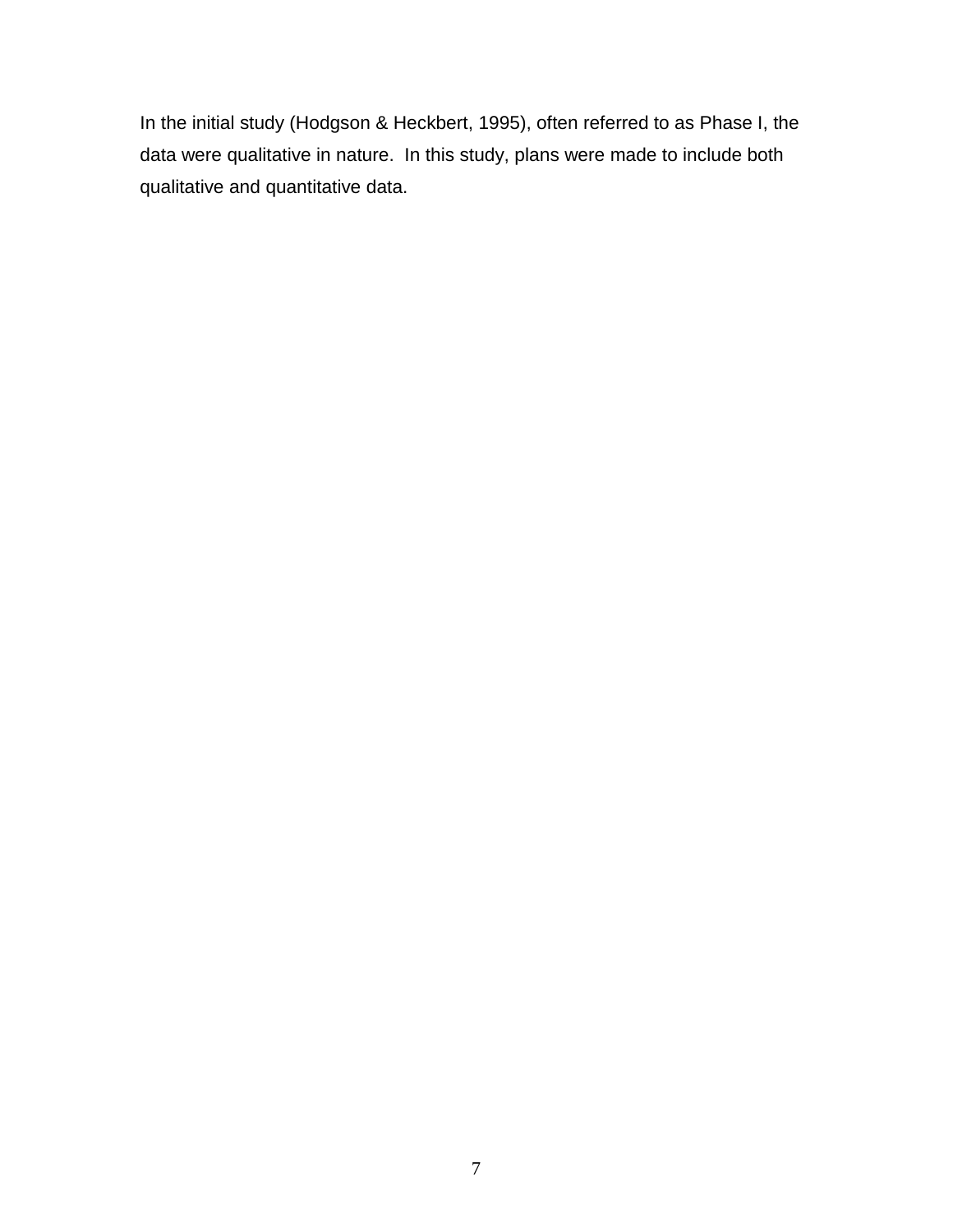#### **RESEARCH METHODS**

<span id="page-14-0"></span>This project was modelled after the study "Healing, Spirit and Recovery" (Hodgson & Heckbert, 1995). The central theme was that Aboriginal exoffenders had an important message to tell related to their getting into trouble and their getting out of conflict with the law. In this study, 20 respondents were asked to describe their early years, their getting into trouble, their getting out of trouble and their staying out of trouble. The 17 men and three women were prompted by the interviewers only to tell their stories. The interviews were taped with a small audio cassette and the tapes were transcribed. The transcripts were reviewed by the Project Co-ordinator who analyzed the contents for themes and issues related to the factors at work in the various stages of their lives.

Similar studies have been conducted by Waldram (1994, 1997) and McCormick (1995) wherein Aboriginal offenders were interviewed as to their perceptions of their criminal lifestyles. Waldram, however, interviewed offenders still in custody. The present study sought to draw upon the experiences of Aboriginal offenders who had demonstrated some success at turning their lives around, for example, to "walk the walk; not just talk the talk".

In the current study, plans were made to interview a sample of 80 respondents who met the following criteria:

- 1. The participant had served one or more sentences in a penitentiary (a sentence of two years or more);
- 2. The participant had not been in conflict with the law for a period of two years;
- 3. The participant had to be Aboriginal (Métis, Inuit, Status Indian, or non-Status Indian).

These criteria were selected because they were similar to those in Phase I. It was felt that participants who met these criteria would be excellent examples of persons who had been serious offenders and had turned their lives around. The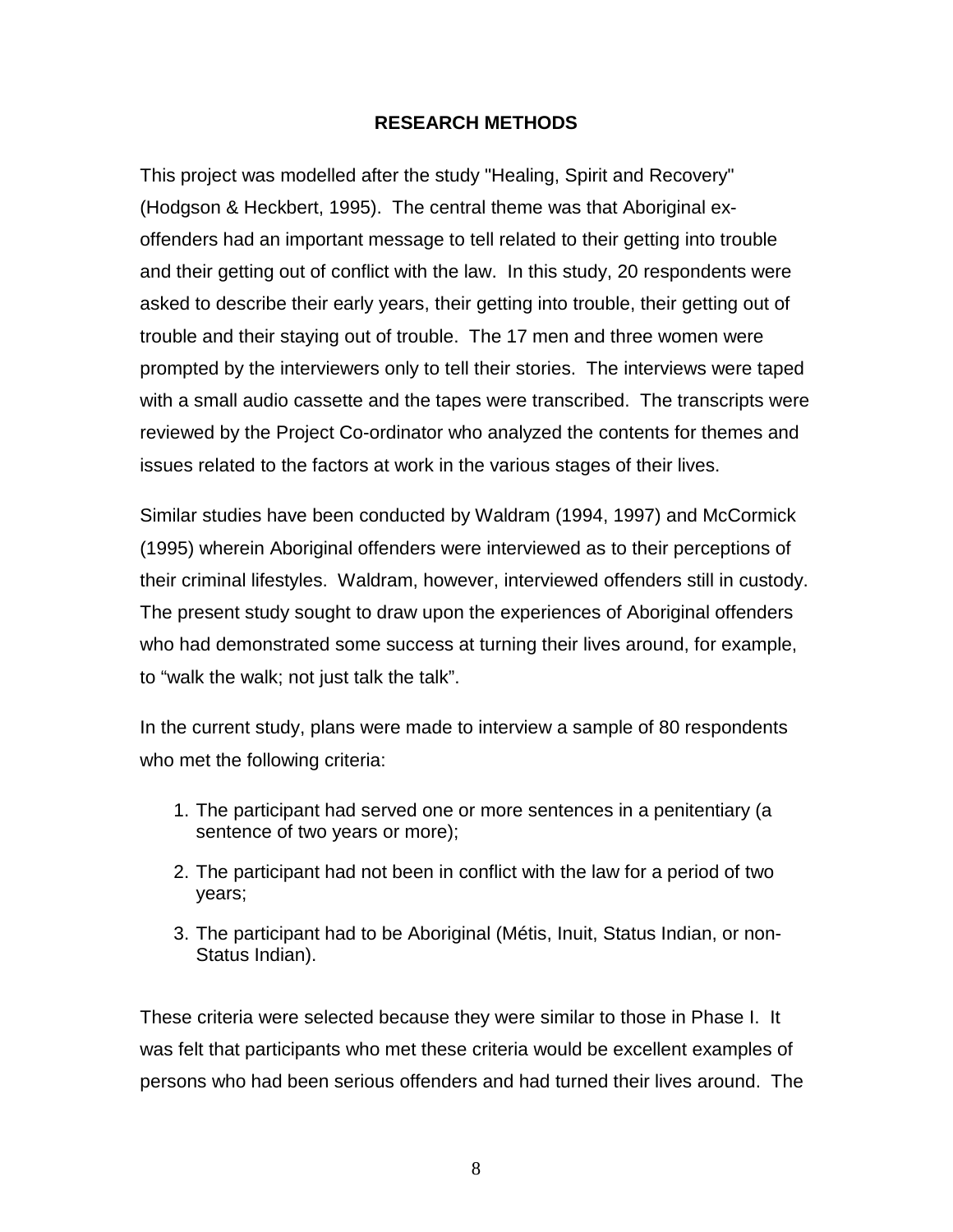only difference was in relation to the second criteria. Since this study was funded by Correctional Services Canada, all participants would have to have served a sentence in a federal penitentiary.

The survey design was based on the questionnaire used in the interviews and was modelled after the one used in Phase I. A decision was made for this study to conduct the interview along more structured lines than in Phase I. It was intended that the discussion of the lives of the ex-offenders would be guided more than in the initial study, which allowed the participants to talk about whatever they wished, within some very general guidelines. In the current study, we hoped to narrow the range of attention to factors identified in the initial study plus those added by the sponsors of the study.

The Project Co-ordinator, project staff, officials from the Nechi Institute and officials from Native Counselling Services of Alberta reviewed the questionnaire used in the initial study, selected research questions that would best guide the discussions with the ex-offenders and added some questions designed to round out the exploration of their stories. The focus was on guiding the participants to reflect on the influences in their lives that they identified as being related to their getting into trouble with the law, getting out of trouble and staying out of trouble. The project team decided to also guide the discussions in areas of the offenders' experiences and perceptions with correctional and related services and programs in the community and in the institutions. Again, the research was looking for "what worked" based on the experiences of people who had made remarkable changes in their lives. The questionnaire can be found in Appendix A.

In order to select 80 respondents, letters announcing the project were mailed to many Aboriginal service agencies and criminal justice agencies in the Edmonton region. As well, staff at the Nechi Institute and Native Counselling Services of Alberta were requested to make referrals to the study. It was expected that this method would generate a large list of suitable respondents. In reality, this method did not prove to be effective. Some referrals came from Nechi and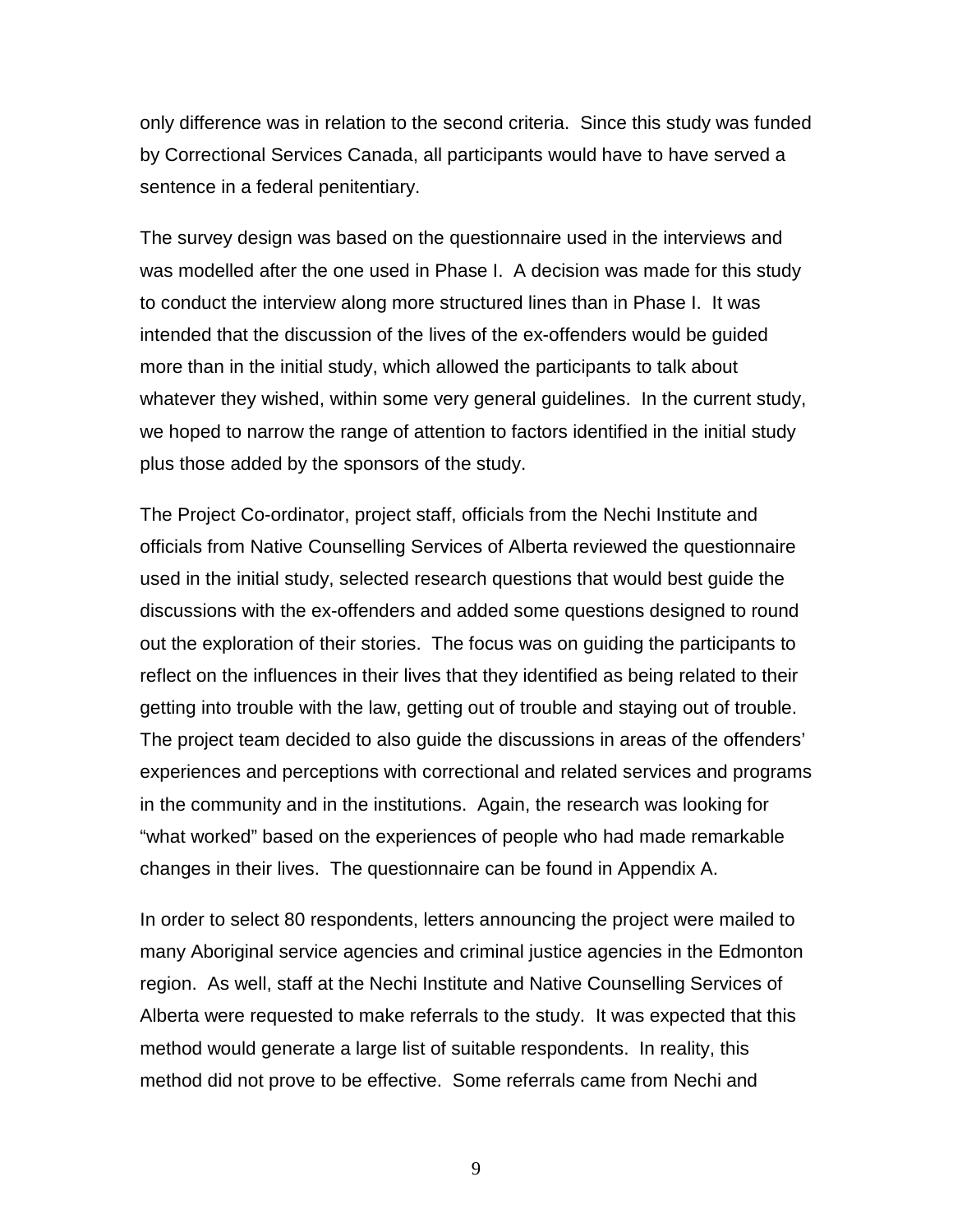Native Counselling Services staff but only one referral was received from Aboriginal agencies.

As a result, project staff decided to discuss the study with correctional workers who were known to have close contact with the target group–staff at the Stan Daniels Healing Centre in Edmonton. The Centre is a community residential centre housing minimum security inmates, day parolees and full parolees. The Director and several staff met with the Project Co-ordinator, went through various lists of clients at Stan Daniels, both past and present, and developed a list of potential respondents who it was believed, met the project criteria. This list was made available to the interviewers who attempted to contact the respondents at their last known address or through next of kin. The method proved to be quite successful despite the fact that many of the referrals had moved and several declined to take part in the study, explaining that they were not interested in discussing the criminal aspects of their past lives. This explanation was similar to a few encountered in "Healing, Spirit and Recovery".

As the study progressed, it became obvious that additional sources of referrals were needed if the project was to stay on track in terms of the expected time frames. As a result, four Aboriginal ex-offenders were hired to search for their contacts in the community as to who they knew who would qualify to be included in the study. This approach proved to be most effective. These people compiled lists with names and phone numbers that were given to the Project Co-ordinator who, in turn, gave the names to the interviewers.

Once the interviewers had a few names, they contacted the respondent, rechecked their eligibility and asked them to take part in the study. At this stage, most people agreed to be interviewed although the Project Co-ordinator and the interviewers discovered a few people who did not meet the criteria. These people were not interviewed and were not included in the study<sup>1</sup>. One

 $\overline{\phantom{a}}$ 1 A few respondents said that they had served their time in provincial institutions even though they received federal sentences. These respondents were included in the study.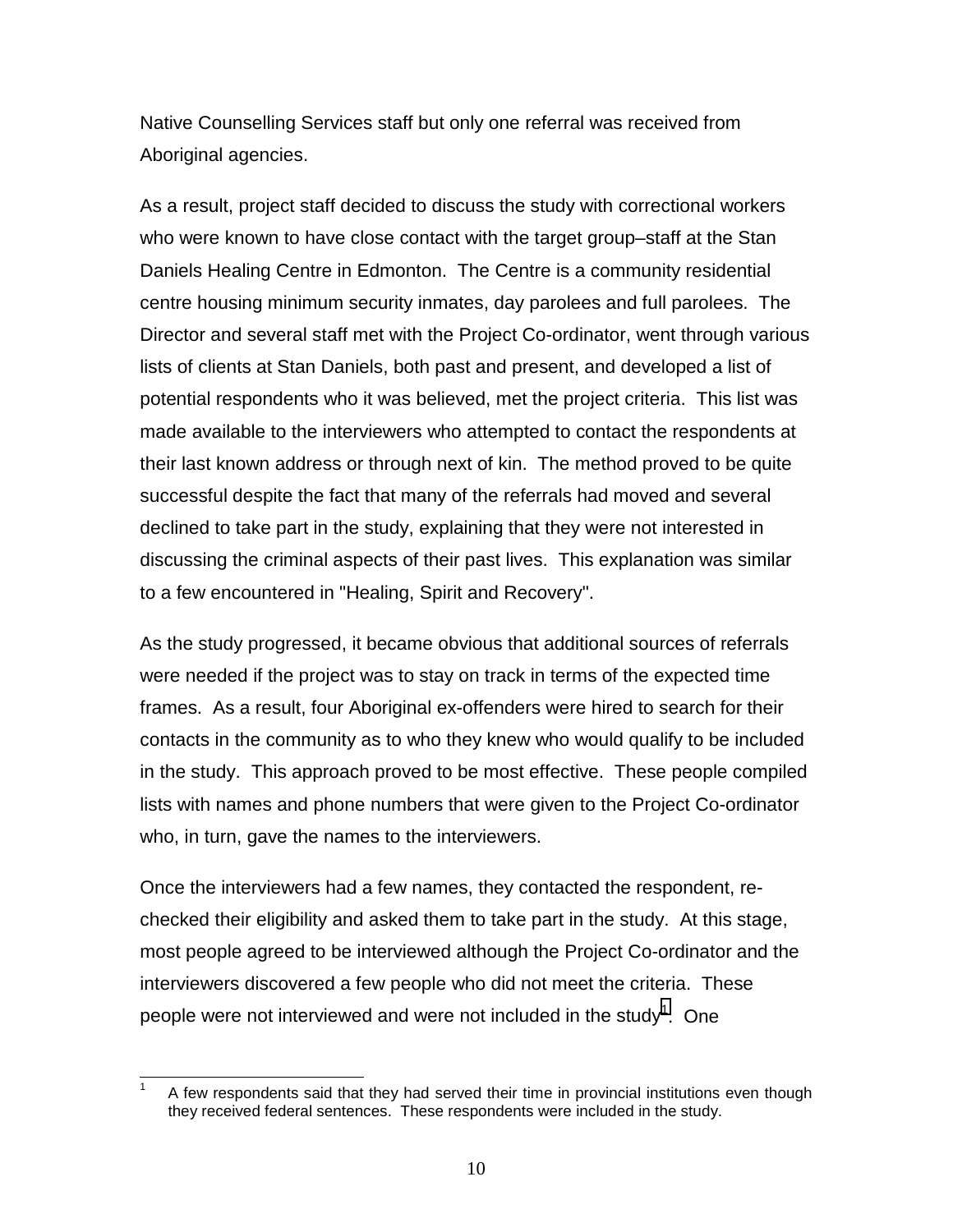interviewer did not find out a referral was non-Aboriginal until near the conclusion of the interview. This respondent was excluded from the study.

During the review of the questionnaires after the interviews were completed, the Project Co-ordinator noted that a few participants replied that they had not served a sentence in a penitentiary. With each potential participant, the interviewers reviewed the study's criteria, which clearly stated that those to be included in the study had to have served a penitentiary term. It is not clear why there were some discrepancies here. In these cases, however, the Project Coordinator decided to include the respondent in the study rather than exclude them.

The time it took to select the sample turned out to be much longer than expected. After the initial success of hiring ex-offenders to make referrals and following the leads provided by the staff at the Stan Daniels Healing Centre, more participants were still needed to reach the goal of 80. In discussing the matter with the funders and sponsors, it was decided to stop the expensive and time-consuming search for more participants. It was decided to proceed with the 68 participants that had been interviewed. There was an agreement that the remaining 12 potential participants would not likely contribute new data that had not been presented in the stories of the 68 men and women already taking part in the study. Each respondent earned an honorarium of \$100, paid in cash at the conclusion of the interview.

The two interviewers met a fascinating range of ex-offenders, from those who had clearly turned their lives around and were well established in the community as law-abiding citizens to those who lived on the street in the inner city, struggling every day to find shelter, food, sobriety, and stay clear of committing criminal offences. For an account of the experience of one of the interviewers, see Appendix B.

The interviews were held in offices, homes, and on the telephone. After explaining the purpose and method of the study, the formal interview began with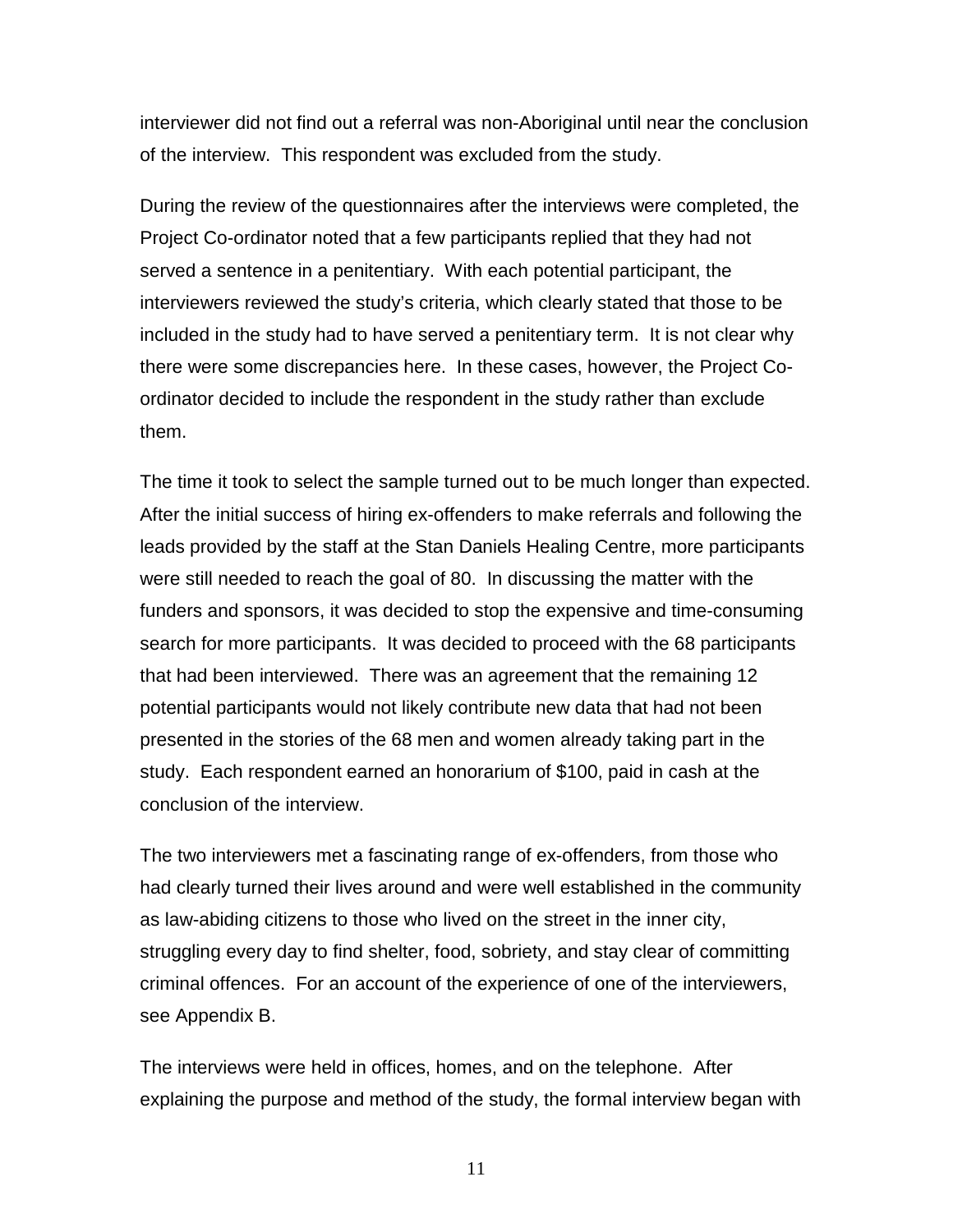the interviewer following the questionnaire, recording specific information and taking rough notes. Some of the participants spoke clearly and loudly enough so that their words were clearly recorded by the tape recorder. These respondents were eloquent and expressive. Others, however, spoke softly and at times it was difficult for the interviewers to hear what was said. On these occasions, their words were not tape-recorded clearly and, as a result, the transcribers could not decipher what was said. In such cases, the transcripts read, "inaudible." These moments in the interview often coincided with accounts by the participants of troubled times, such as rough periods in their childhood or when recalling some of the offences in which they were involved. Some of the participants gave very brief responses to the questions and did not elaborate in response to prompts from the interviewer or in response to pauses and periods of silence. At other times, the participants and an interviewer shared a good laugh together. Sometimes, the interviews proceeded quite briskly and business-like; at other times, the interviewer and the participant shared personal experiences. As noted in the reflections of one of the interviewers, it was difficult not to react personally to some of the experiences of the women and men in this study.

During the interviews, the interviewers were challenged to follow the format and structure of the questionnaire while, at the same time, respecting the need of the participants to describe issues and events that were of considerable importance to them but did not fit nicely into the intended focus of the discussions.

The interviewers did a very good job of keeping the interviews on track or getting them back on track. Also, the interviews in the current study were more focused and dealt with less extraneous experiences than the interviews conducted in Phase I. As well, the Co-ordinator observed that the participants generally did a more thorough job of describing their experiences in the earlier stages of their lives (Section II and III of the questionnaire) than they did in describing their experiences with correctional and other programs (Section IV and V). This insight will be helpful should further research be undertaken on these topics using similar methods. Researchers will have to consider ways to elicit more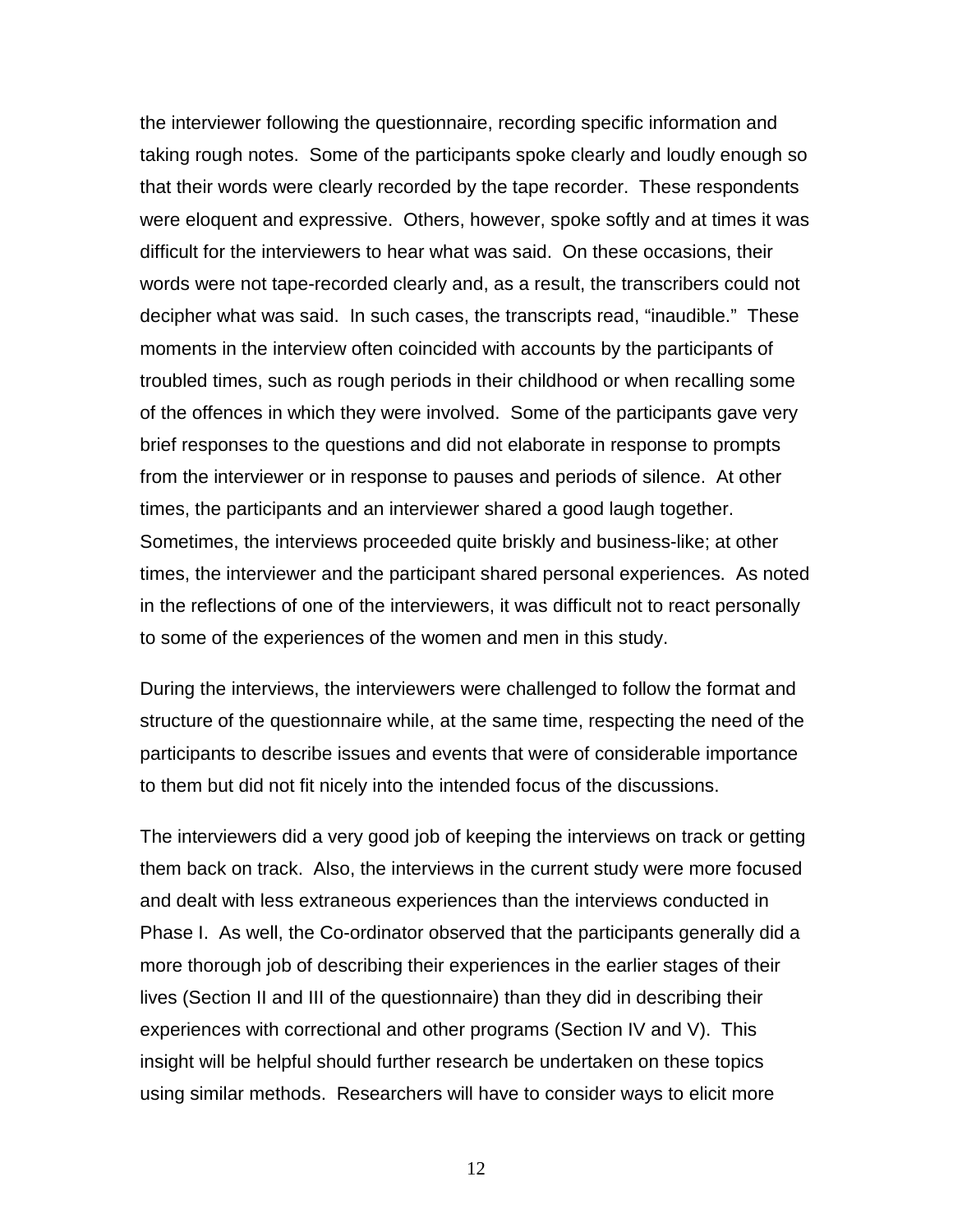thorough and in-depth responses from respondents who seemed to run out of energy during the latter part of these interviews.

Once the interview concluded, the interviewer gave the audio-tapes and questionnaire to staff at Nechi, where the tapes were transcribed word for word, as much as possible. The questionnaires were given to the Project Co-ordinator who made one copy. Identifying information such as names, address, and phone number was deleted on the copy. The Co-ordinator kept the original and the copy was given to a project staff member who used the information in the questionnaire to code the responses and enter the data into an SPSS package (Statistical Package for the Social Sciences, Version 8) created for this project. The coding was done by the project staff member who developed a code book based on the items in the questionnaire. The staff member went through each questionnaire and placed the response onto a transfer sheet and then entered the transfer sheet data into the SPSS program. In SPSS, each respondent was given a random identification number (1, 2, 3, etc.) in order to protect the identity of the participants and to ensure the confidentiality of their replies. Each participant was also randomly assigned a pseudonym (Alex, Aaron, Arby, Alice, etc.). There were 126 different variables taken from the questionnaire. Some variables were classified as "yes" or "no." Others, however, were more complex, featuring more than one possible response due to the open-ended question upon which it was based. For example, Question #33 asked, "Please choose three words that best describe what your childhood was like." These three words were classified as either positive or negative. If a question arose as to the meaning of these words, there was a follow-up question, number 34, designed to seek an explanation of each word.

In terms of qualitative data, such as the factors related to getting into trouble, getting out of trouble, and staying out of trouble, all transcripts were examined and the presence/absence (yes/no) or a range (none, low, medium, high) of these factors in the stories was used. The presence had to be readily apparent, not a fleeting reference. The analysis of this information yielded data that were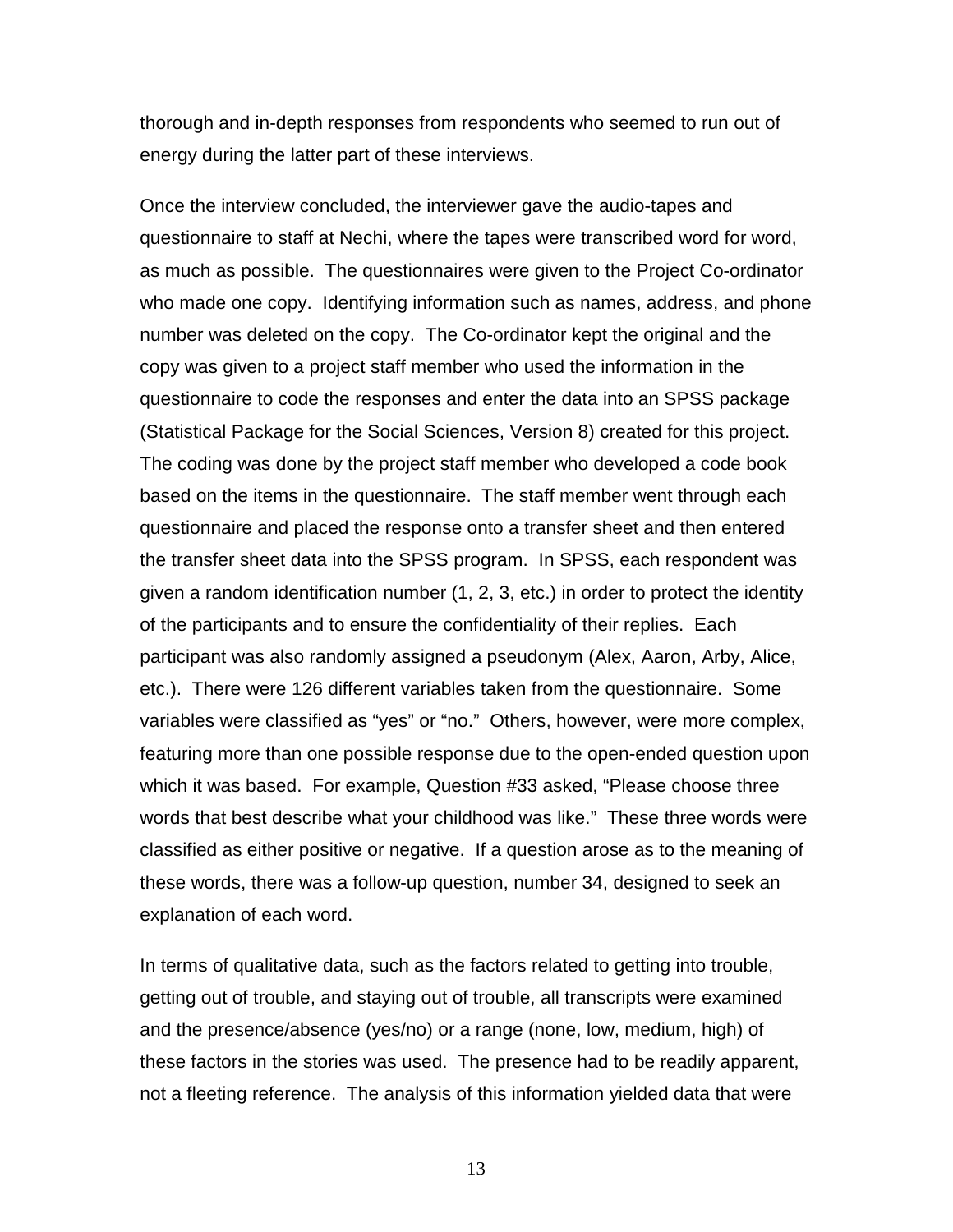presented in terms of a percentage coupled with excerpts and quotes that "fleshed out" the meaning of the variable.

Two copies of each transcript were produced. One copy went to the co-ordinator and one to a staff member. These copies were reviewed carefully in terms of their content in order to explore the richness and depth of the respondents' experiences. This content analysis, based on qualitative data, was combined with the quantitative data produced by the SPSS program. This blended approach was employed in the hopes of adding to a deeper understanding of the factors associated with the successful reintegration of these serious offenders into the community as law-abiding citizens.

In terms of the qualitative analysis, the review and assessment of the information in the transcripts was conducted by two people, the co-ordinator and a staff member. Both reviewed all the transcripts, looking for general themes emerging from the experiences of the participants. Particular attention was paid to experiences that were elaborated upon by the speaker. These experiences often appeared in the transcripts as four or more lines where the respondents commented on an incident, person or experience. Brief replies, such as a "yes" or "no" were passed over by the researchers. While these comments may have been insightful, the researchers paid more attention to the longer replies and explanations. Both researchers were free to include or exclude factors that were of interest or not. The qualitative data presented in the report reflects what both researchers deemed to be important factors. This approach enabled two different backgrounds, perceptions and experiences to focus on the stories and information reported by the respondents. It was hoped that as a result of using this approach, there would be less likelihood the findings would be potentially skewed by the perceptions of only one researcher.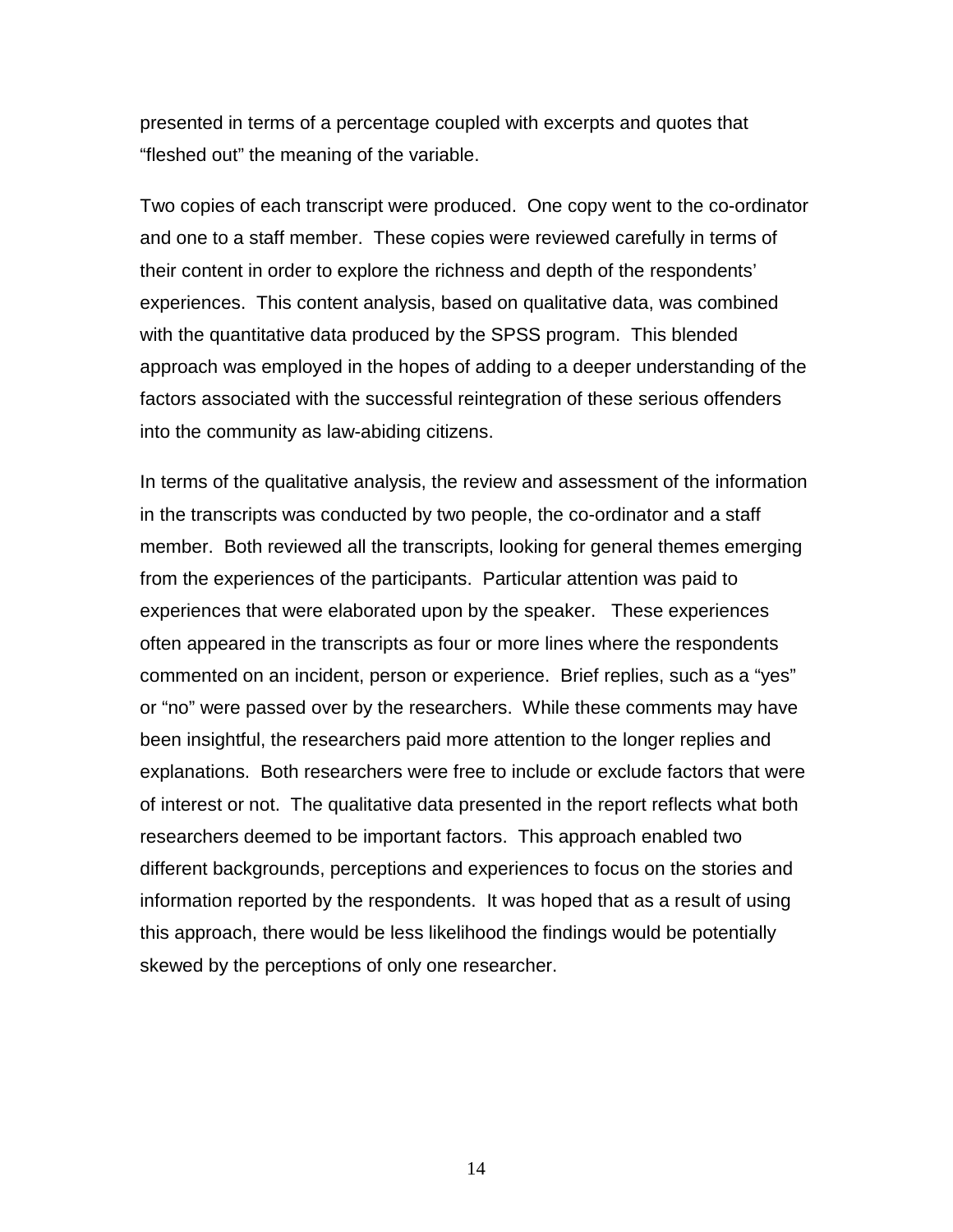#### **RESEARCH FINDINGS**

#### <span id="page-21-0"></span>**Respondent Profile**

A comprehensive respondent profile was developed to describe the people who participated in the project. The profile should help the reader better understand the experiences participants reported and the socio-demographic context in which their experiences occurred. It should also contribute to an understanding of some of the dynamics participants experienced as they turned their lives around. The profile is presented below using the following areas: demographic characteristics, socio-economic characteristics, health, and criminal history. Appendix C provides a list of pseudonyms and general profile information on each respondent.

#### *Demographic Characteristics*

Of the 68 participants, there were 12 women (18%) and 56 men (82%) (see Table 1). We had hoped to include more women in the sample, and several women volunteered to participate in the interviews. However, in the course of the initial discussions, it was found that they did not meet the eligibility criteria. That is, they had not served a federal sentence of two years or more, and therefore they could not be included in the study.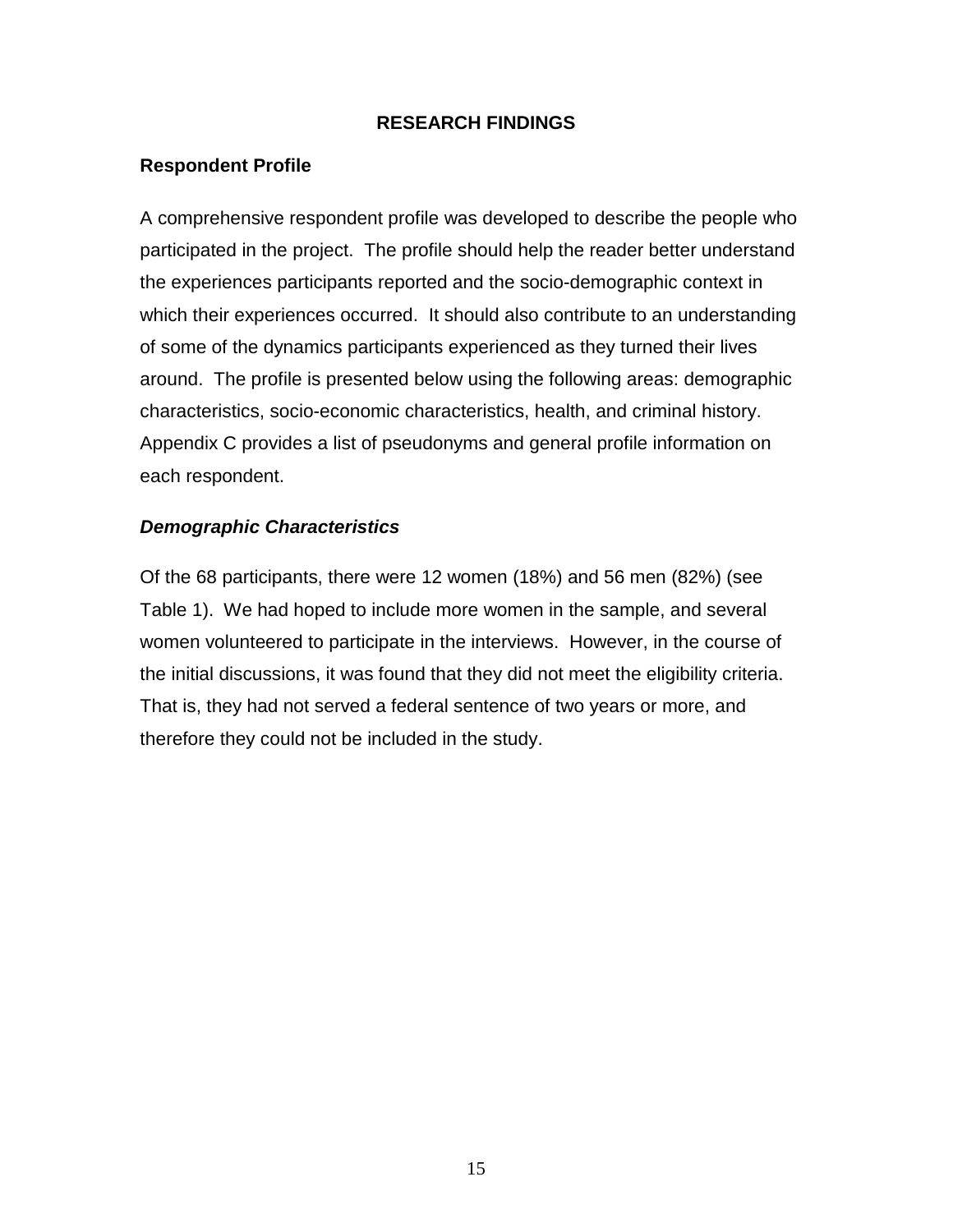| %<br>#<br><b>Total</b><br>68<br>Gender<br>68<br>56<br>Male<br>82%<br>Female<br>12<br>18%<br>68<br>Age<br>< 24<br>$\overline{2}$<br>3%<br>25-34<br>15<br>22%<br>35-44<br>29%<br>20<br>45-54<br>23<br>34%<br>$55+$<br>8<br>12%<br>43<br><b>Mean Age</b><br>68<br><b>Aboriginal Status</b><br>Status Indian<br>37<br>54%<br>6%<br>Non-Status Indian<br>4<br>26<br><b>Métis</b><br>38%<br>1%<br>1<br>Inuit<br>68<br>Past - Highest Grade Completed<br>Less than Grade 9<br>24<br>35%<br>43<br>Grade 9-12<br>63%<br>1<br>1%<br>More than Grade 12<br><b>Current - Highest Grade Completed</b><br>68<br>Less than Grade 9<br>14<br>21%<br>Grade 9-12<br>47<br>69%<br>10%<br>More than Grade 12<br>7<br>Other Educational Programs <sup>1</sup><br><b>Vocational/Business School</b><br>34<br>50%<br>College/Technical School<br>30<br>44%<br>14<br>University<br>21%<br>72%<br><b>Other Training Programs</b><br>49 | Demographic and Socio-Economic Characteristics |  |  |  |  |
|---------------------------------------------------------------------------------------------------------------------------------------------------------------------------------------------------------------------------------------------------------------------------------------------------------------------------------------------------------------------------------------------------------------------------------------------------------------------------------------------------------------------------------------------------------------------------------------------------------------------------------------------------------------------------------------------------------------------------------------------------------------------------------------------------------------------------------------------------------------------------------------------------------------|------------------------------------------------|--|--|--|--|
|                                                                                                                                                                                                                                                                                                                                                                                                                                                                                                                                                                                                                                                                                                                                                                                                                                                                                                               |                                                |  |  |  |  |
|                                                                                                                                                                                                                                                                                                                                                                                                                                                                                                                                                                                                                                                                                                                                                                                                                                                                                                               |                                                |  |  |  |  |
|                                                                                                                                                                                                                                                                                                                                                                                                                                                                                                                                                                                                                                                                                                                                                                                                                                                                                                               |                                                |  |  |  |  |
|                                                                                                                                                                                                                                                                                                                                                                                                                                                                                                                                                                                                                                                                                                                                                                                                                                                                                                               |                                                |  |  |  |  |
|                                                                                                                                                                                                                                                                                                                                                                                                                                                                                                                                                                                                                                                                                                                                                                                                                                                                                                               |                                                |  |  |  |  |
|                                                                                                                                                                                                                                                                                                                                                                                                                                                                                                                                                                                                                                                                                                                                                                                                                                                                                                               |                                                |  |  |  |  |
|                                                                                                                                                                                                                                                                                                                                                                                                                                                                                                                                                                                                                                                                                                                                                                                                                                                                                                               |                                                |  |  |  |  |
|                                                                                                                                                                                                                                                                                                                                                                                                                                                                                                                                                                                                                                                                                                                                                                                                                                                                                                               |                                                |  |  |  |  |
|                                                                                                                                                                                                                                                                                                                                                                                                                                                                                                                                                                                                                                                                                                                                                                                                                                                                                                               |                                                |  |  |  |  |
|                                                                                                                                                                                                                                                                                                                                                                                                                                                                                                                                                                                                                                                                                                                                                                                                                                                                                                               |                                                |  |  |  |  |
|                                                                                                                                                                                                                                                                                                                                                                                                                                                                                                                                                                                                                                                                                                                                                                                                                                                                                                               |                                                |  |  |  |  |
|                                                                                                                                                                                                                                                                                                                                                                                                                                                                                                                                                                                                                                                                                                                                                                                                                                                                                                               |                                                |  |  |  |  |
|                                                                                                                                                                                                                                                                                                                                                                                                                                                                                                                                                                                                                                                                                                                                                                                                                                                                                                               |                                                |  |  |  |  |
|                                                                                                                                                                                                                                                                                                                                                                                                                                                                                                                                                                                                                                                                                                                                                                                                                                                                                                               |                                                |  |  |  |  |
|                                                                                                                                                                                                                                                                                                                                                                                                                                                                                                                                                                                                                                                                                                                                                                                                                                                                                                               |                                                |  |  |  |  |
|                                                                                                                                                                                                                                                                                                                                                                                                                                                                                                                                                                                                                                                                                                                                                                                                                                                                                                               |                                                |  |  |  |  |
|                                                                                                                                                                                                                                                                                                                                                                                                                                                                                                                                                                                                                                                                                                                                                                                                                                                                                                               |                                                |  |  |  |  |
|                                                                                                                                                                                                                                                                                                                                                                                                                                                                                                                                                                                                                                                                                                                                                                                                                                                                                                               |                                                |  |  |  |  |
|                                                                                                                                                                                                                                                                                                                                                                                                                                                                                                                                                                                                                                                                                                                                                                                                                                                                                                               |                                                |  |  |  |  |
|                                                                                                                                                                                                                                                                                                                                                                                                                                                                                                                                                                                                                                                                                                                                                                                                                                                                                                               |                                                |  |  |  |  |
|                                                                                                                                                                                                                                                                                                                                                                                                                                                                                                                                                                                                                                                                                                                                                                                                                                                                                                               |                                                |  |  |  |  |
|                                                                                                                                                                                                                                                                                                                                                                                                                                                                                                                                                                                                                                                                                                                                                                                                                                                                                                               |                                                |  |  |  |  |
|                                                                                                                                                                                                                                                                                                                                                                                                                                                                                                                                                                                                                                                                                                                                                                                                                                                                                                               |                                                |  |  |  |  |
|                                                                                                                                                                                                                                                                                                                                                                                                                                                                                                                                                                                                                                                                                                                                                                                                                                                                                                               |                                                |  |  |  |  |
|                                                                                                                                                                                                                                                                                                                                                                                                                                                                                                                                                                                                                                                                                                                                                                                                                                                                                                               |                                                |  |  |  |  |
|                                                                                                                                                                                                                                                                                                                                                                                                                                                                                                                                                                                                                                                                                                                                                                                                                                                                                                               |                                                |  |  |  |  |
|                                                                                                                                                                                                                                                                                                                                                                                                                                                                                                                                                                                                                                                                                                                                                                                                                                                                                                               |                                                |  |  |  |  |
|                                                                                                                                                                                                                                                                                                                                                                                                                                                                                                                                                                                                                                                                                                                                                                                                                                                                                                               |                                                |  |  |  |  |
|                                                                                                                                                                                                                                                                                                                                                                                                                                                                                                                                                                                                                                                                                                                                                                                                                                                                                                               |                                                |  |  |  |  |
|                                                                                                                                                                                                                                                                                                                                                                                                                                                                                                                                                                                                                                                                                                                                                                                                                                                                                                               |                                                |  |  |  |  |

# <span id="page-22-0"></span>**Table 1. Demographic and Socio-Economic Characteristics**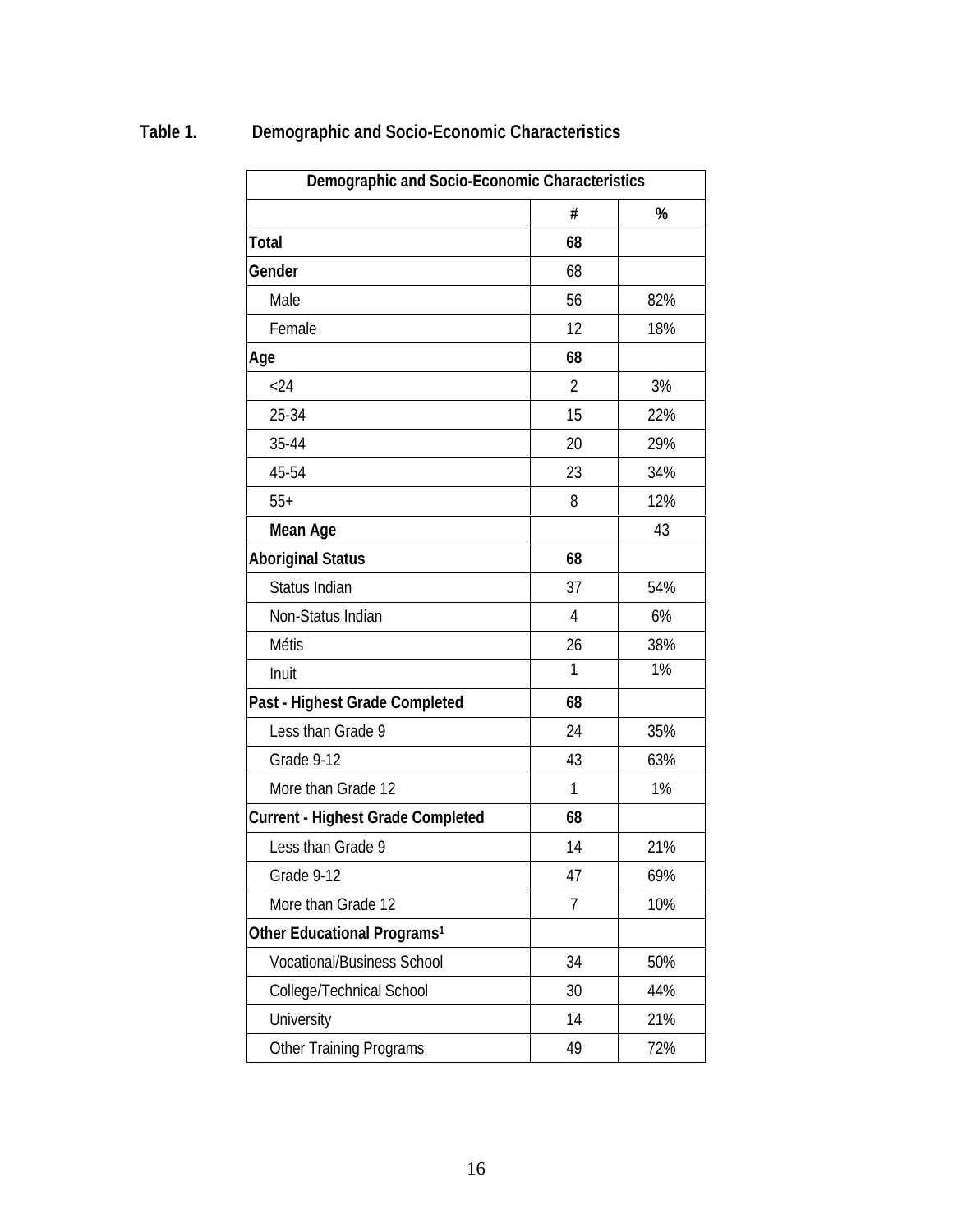| Demographic and Socio-Economic Characteristics - cont'd |                |            |
|---------------------------------------------------------|----------------|------------|
|                                                         | #              | %          |
| <b>Employment Status</b>                                | 68             |            |
| Full-time                                               | 27             | 40%        |
| Part-time                                               | 12             | 18%        |
| Unemployed                                              | 29             | 43%        |
| <b>Type of Job</b>                                      | 39             |            |
| <b>White Collar</b>                                     | 5              | 13%        |
| <b>Blue Collar</b>                                      | 32             | 82%        |
| Artist                                                  | $\overline{2}$ | 5%         |
| <b>Monthly Income</b>                                   | 47             |            |
| Less than \$500                                         | 0              | 0%         |
| \$500 to \$999                                          | 9              | 19%        |
| \$1,000 to \$1,999                                      | 23             | 49%        |
| \$2,000 to \$2,999                                      | 11             | 23%        |
| \$3,000 or more                                         | 4              | 9%         |
| <b>Mean Monthly Income</b>                              |                | \$1,759.00 |
| Past Residence <sup>1</sup>                             |                |            |
| City                                                    | 30             | 44%        |
| Town                                                    | 18             | 26%        |
| <b>Rural Area</b>                                       | 16             | 24%        |
| Reserve                                                 | 18             | 26%        |
| Settlement                                              | 14             | 21%        |
| <b>Current Residence</b>                                | 68             |            |
| City                                                    | 50             | 74%        |
| Town                                                    | 1              | 1%         |
| Rural Area                                              | 1              | 1%         |
| Reserve                                                 | $\overline{1}$ | 10%        |
| Settlement                                              | 9              | 13%        |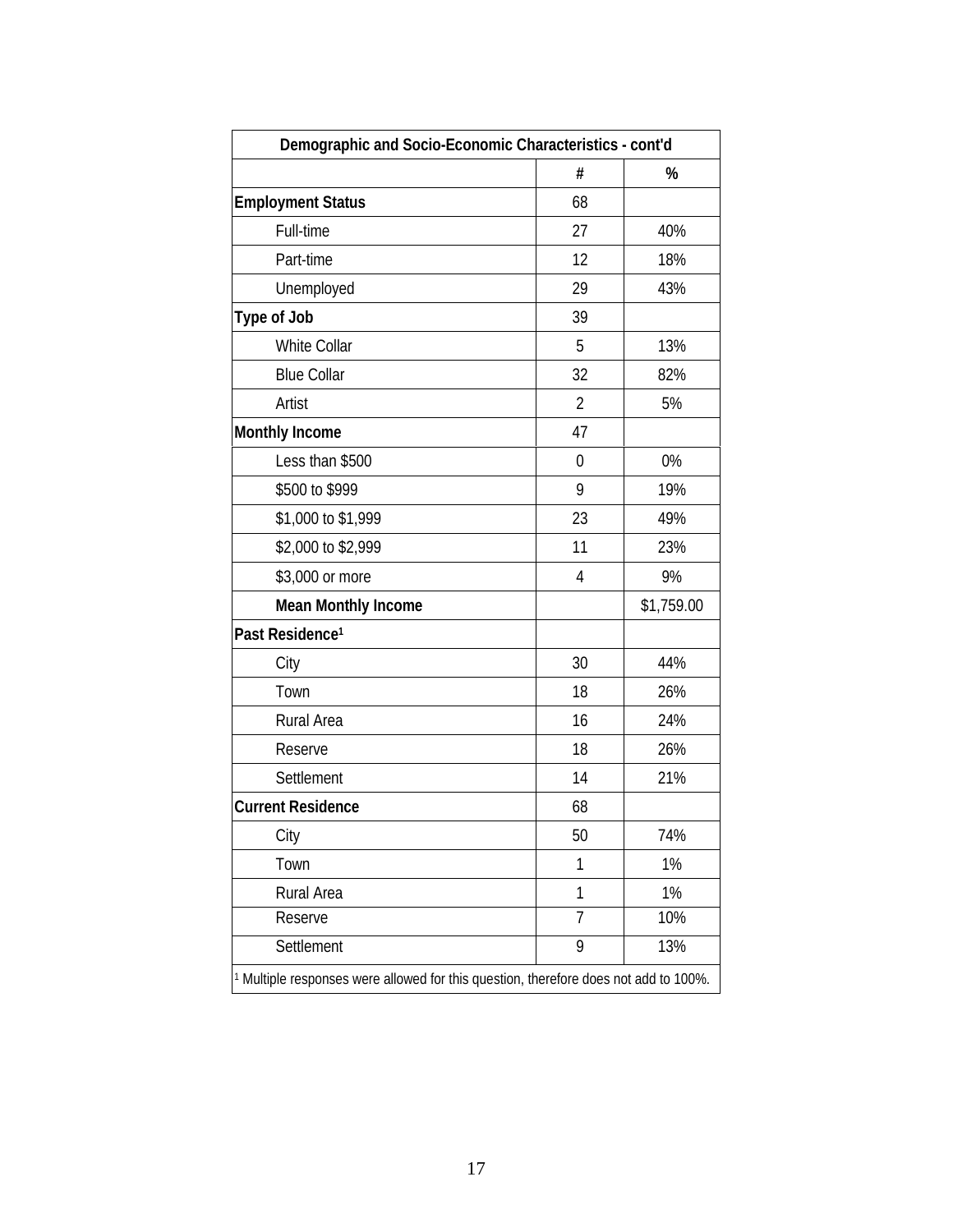<span id="page-24-0"></span>Figure 1 illustrates the age distribution of the participants. The average age of the respondents was 43, with the youngest being 21 and the eldest 64. The age of the respondents is older than that of the Aboriginal federal prison population (average current age is 34; Correctional Services of Canada, 2000a). This is not particularly surprising since these are people who have been in the federal system and have been released.



**Figure 1. Age Distribution of Respondents**

The largest proportion of respondents (60%) were North American Indian (including status and non-status Indians). A further 38% were Métis and 2% (1 respondent) were Inuit. The Aboriginal composition in Alberta is fairly similar, with 58% North American Indian, 41% Métis, and 1% Inuit (Statistics Canada, 1996).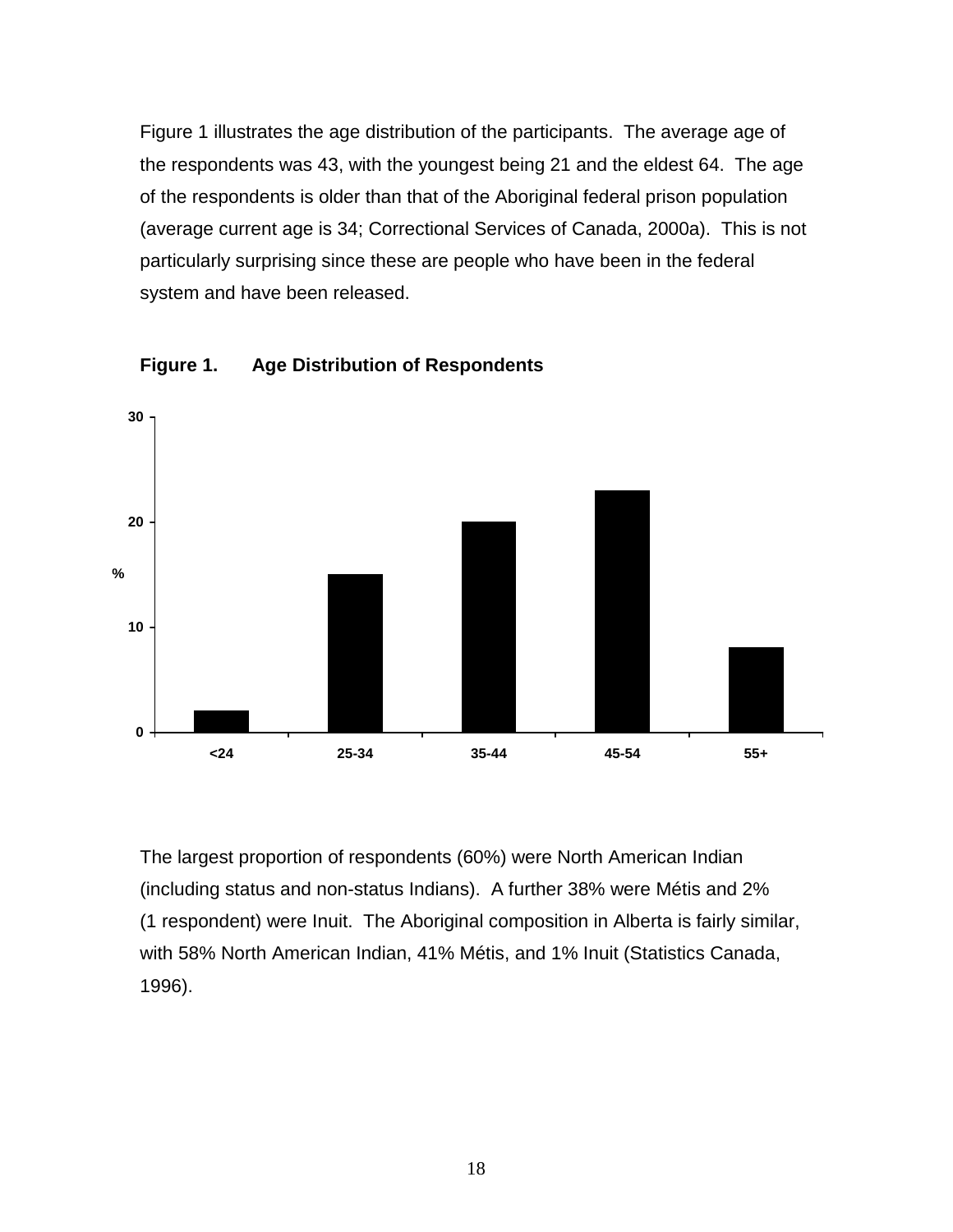#### <span id="page-25-0"></span>*Socio-Economic Characteristics*

For each respondent, past and present education levels were obtained. Figure 2 indicates the level of education achieved by the participants in both early and later experiences with the education system. In terms of past education, the lowest level achieved was three years, and the highest was 15 years. About one-third (35%) of the respondents had completed less than grade nine. A further 63% completed grade 9-12 and 1% completed more than grade 12. In comparison, about one-half of the federal prison population have less than a grade eight education (Correctional Services of Canada, 2000b).



#### **Figure 2. Level of Education - Past & Present**

In recent years, some of the respondents said that they had attained higher levels of education. The lowest current level of education remained the same (three years) and the highest was 18 years. Only about one-fifth (21%) currently have completed less than grade nine. Sixty-nine percent have completed grade 9-12 and 10% have completed more than grade 12. Participation in additional education occurred during incarceration or upon release from an institution.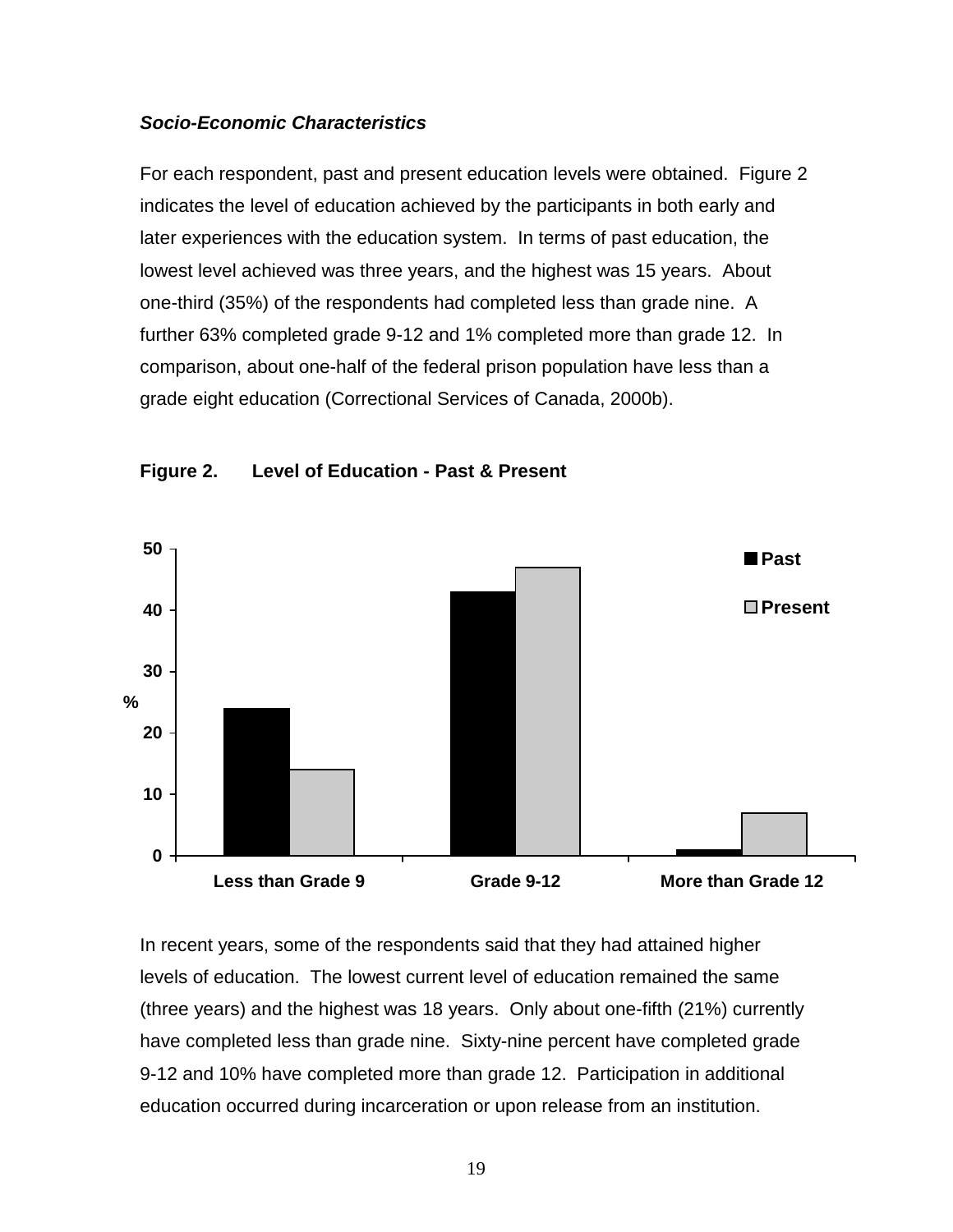The participants were also asked about involvement in educational programs beyond elementary school. One-half (50%) reported involvement in vocational or business school, 44% in community college or technical institutions, and 21% in university. In addition, almost three-quarters (72%) reported attending training programs such as those that focused on healing, life skills, substance abuse, and employment.

The participants were also asked questions on their past and present employment. For many offenders, having a job provides a focus to the day or week, which can be helpful in maintaining a pro-social lifestyle. A relatively stable employment situation is often thought to be associated with staying out of trouble with the law. For instance, Motiuk (1996) found that offenders with unstable employment patterns are at a greater risk for re-offending than those with stable employment histories. The income also provides a basis of personal and family support for necessities such as food, clothing and accommodation. Currently, more than one-half (58%) of the participants said they were employed, either part-time or full-time. Respondents were also asked how much of the time over the last three years they were employed. One-third (35%) worked for the entire three years, 52% worked for part of the time, and 13% did not work at all during this time. It is estimated that 75% of the federal prison population have unstable job histories (Correctional Service of Canada, 2000).

Of those who were employed, the majority (82%) were employed in the bluecollar jobs, such as construction and labourer jobs. The remainder of the employed sample was comprised of white-collar workers (13%) and artists (5%).

Some respondents who were unemployed were supported by medical pensions or other income support programs. There were 21 participants that stated they were not earning an income at the time of the interview. The largest proportion of respondents who earned an income reported they earned between \$1,000 and \$1,999 per month (49%). Excluding those individuals without an income at the time of the interview, the average income was \$1,759 per month.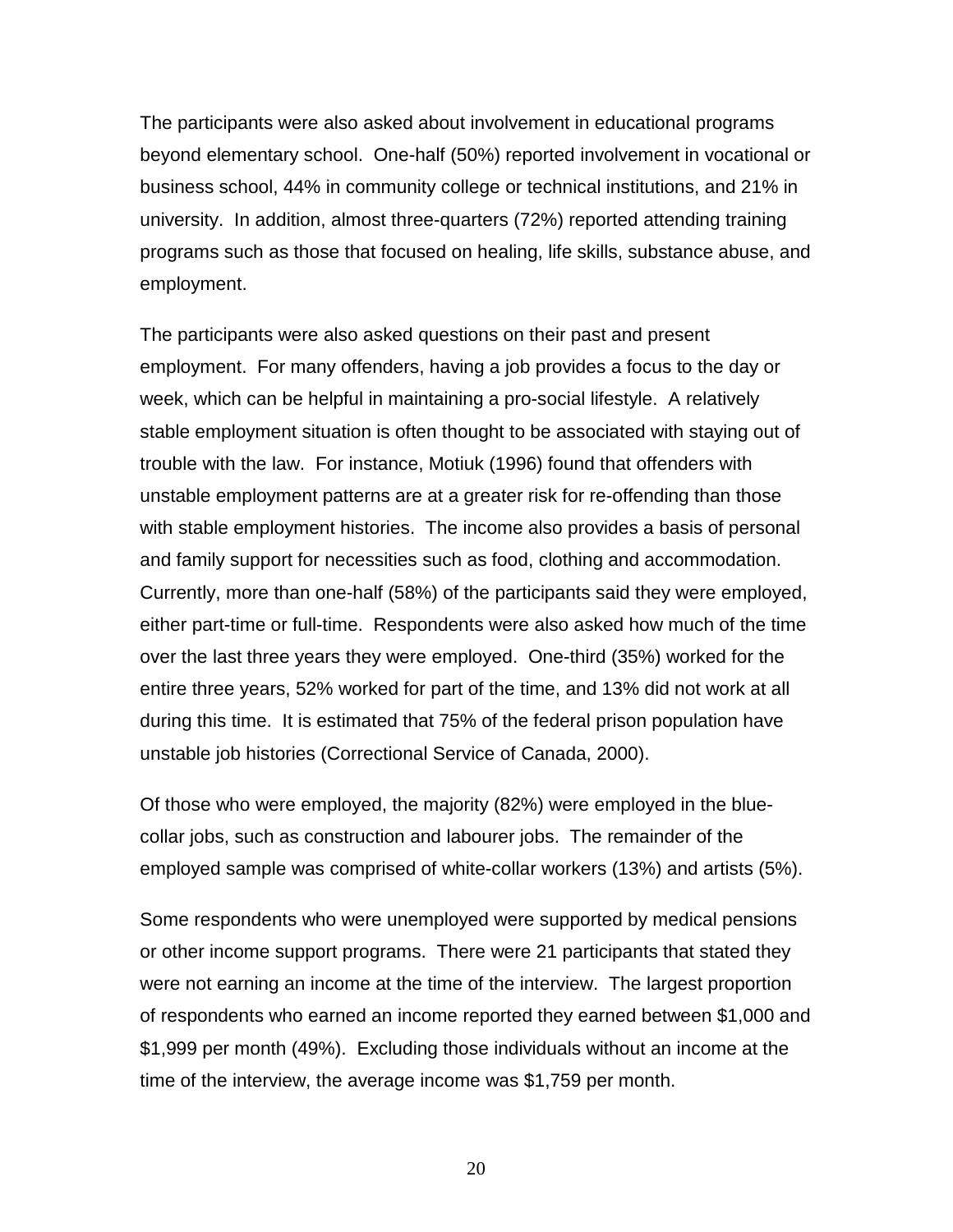In general, it is clear that the majority of the respondents did not present a strong and stable employment profile given that almost one-half (43%) were unemployed and an additional 18% were only employed part-time. Furthermore, the average monthly income of \$1,759 does not represent a high-income bracket. However, despite their relatively disadvantaged employment situation, the participants have maintained a crime-free lifestyle.

In addition to the other socio-economic variables, the participants' current place of residence was examined. The majority of the respondents currently reside in a city (74%). Thirteen percent reside on a Métis settlement, 10% reside on a reserve, 1% reside in a town, and 1% in a rural area. As will be shown later, there has been a noticeable shift in place of residence from childhood to adulthood.

#### *Health*

Participants were asked about their physical and mental/emotional health and the extent to which their health has remained stable over the years. Given the high rate of drug and alcohol abuse often found in Aboriginal communities, it was anticipated that the overall state of health of the respondents may be fairly poor.

However, as illustrated in Figure 3, the majority of respondents reported good physical health. Two-thirds (66%) reported that their overall physical health was good or excellent (also see Table 2). Of those who reported relatively poor health, the reason was typically the result of past, extensive use of drugs and alcohol.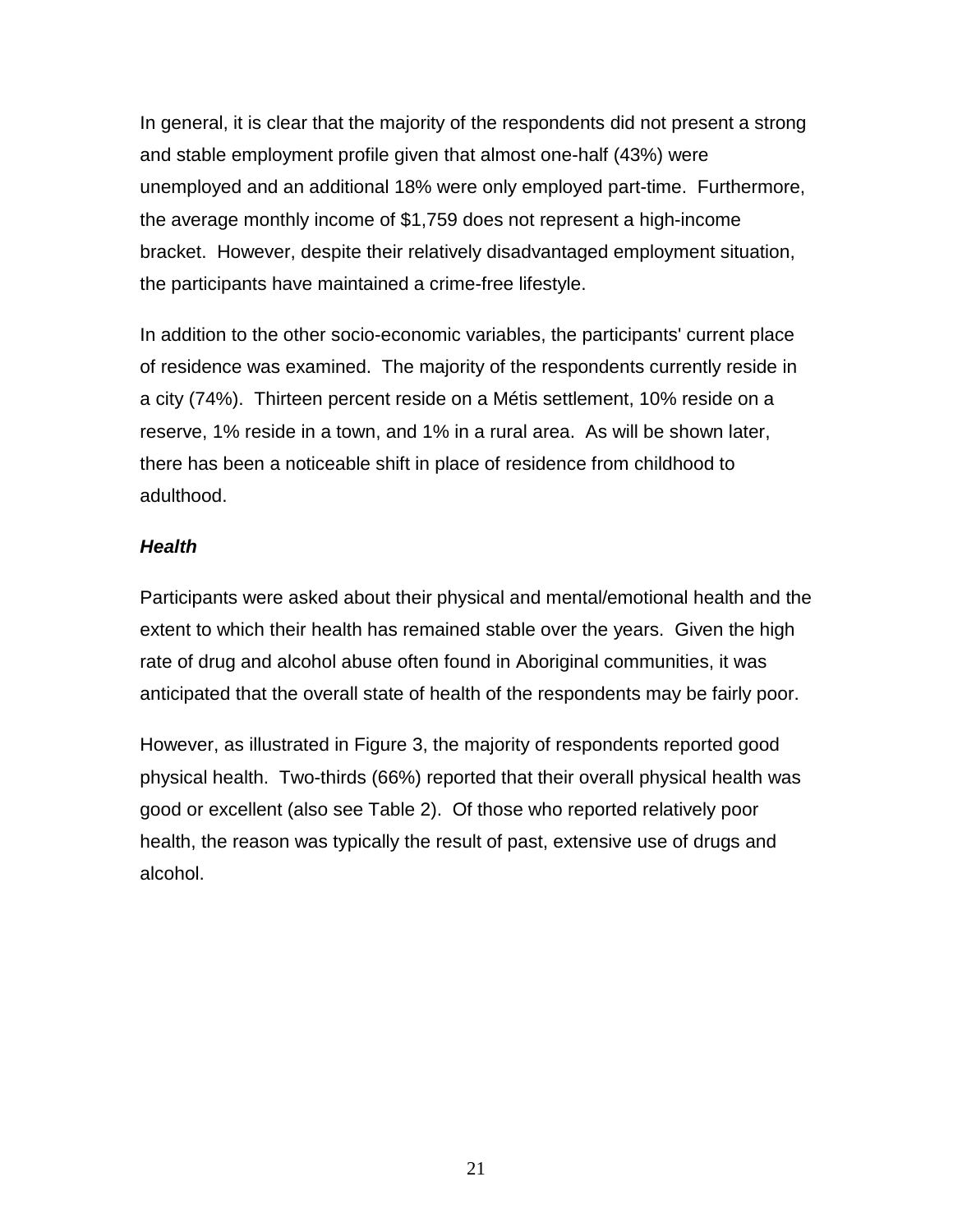<span id="page-28-0"></span>



The overall mental/emotional health conditions of the participants was even better than their physical health, with almost three-quarters (74%) reporting good or excellent mental health. Of those who reported poor mental health, several said that their mental illness interfered with their normal daily functions. Depression was also mentioned by several respondents, either as periodic episodes or constant re-occurrences.

#### **Table 2. Physical and Mental/Emotional Health**

|                  | <b>Physical Health</b> |     |    | <b>Mental/Emotional Health</b> |
|------------------|------------------------|-----|----|--------------------------------|
|                  | #                      | %   | #  | %                              |
| <b>Total</b>     | 68                     |     | 68 |                                |
| Poor             | 6                      | 9%  | 6  | 9%                             |
| Fair             | 17                     | 25% | 12 | 18%                            |
| Good             | 34                     | 50% | 44 | 65%                            |
| <b>Excellent</b> | 11                     | 16% | 6  | 9%                             |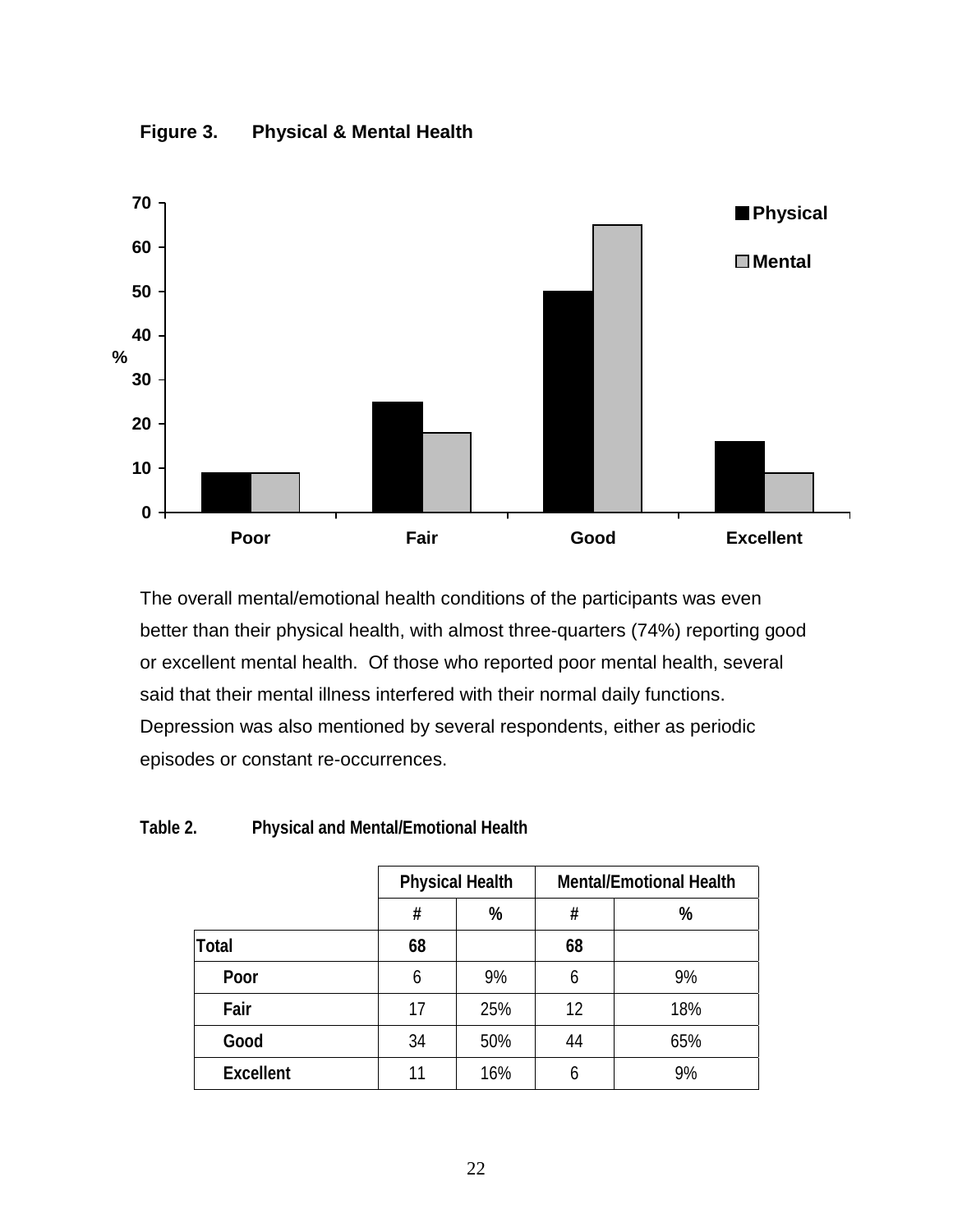## <span id="page-29-0"></span>*Criminal History*

In order to demonstrate the dramatic changes that the respondents have made, it is important to gain a clear understanding of their extensive and serious criminal histories. The extent to which these individuals have improved their living situation is a key factor in understanding their successful reintegration.

A large proportion of participants (84%) reported convictions for violent crimes. In particular, as seen in Appendix C, 16 respondents (24%) had criminal records for murder, attempted murder or manslaughter. Clearly, these respondents were serious offenders who had been very much a danger to the community.

#### **The Early Years**

The purpose of this section is to provide information on the respondents' living environments in their childhood and adolescence. By examining the participants' past experiences, we may identify the factors that influenced their criminal behaviour. Areas examined include: place of residence, caregivers, involvement in the child welfare system, and experiences during childhood and adolescence.

As indicated earlier, 74% of the participants currently reside in a city. However, a smaller proportion (44%) said they had lived in a city in the past (see Table 1). Approximately one-quarter said they had lived in towns previously (26%), onequarter (24%) had lived in rural areas, one-quarter (26%) on a reserve, and 21% on a Métis settlement. These percentages do not add up to 100% as respondents could provide more than one past residence. It is clear that a shift has occurred from rural to urban areas. This pattern is similar to the one reported by Boe (2000) who emphasizes the growing concentration of Aboriginal people in large city cores, especially throughout the Western provinces.

The respondents were asked who had raised them as a child (Table 3). The majority (59%) said they were raised by both parents at some point in their lives. A further one-quarter (26%) were raised by their mothers, 22% were raised by their grandparents, and 4% were raised by their fathers. It is important to note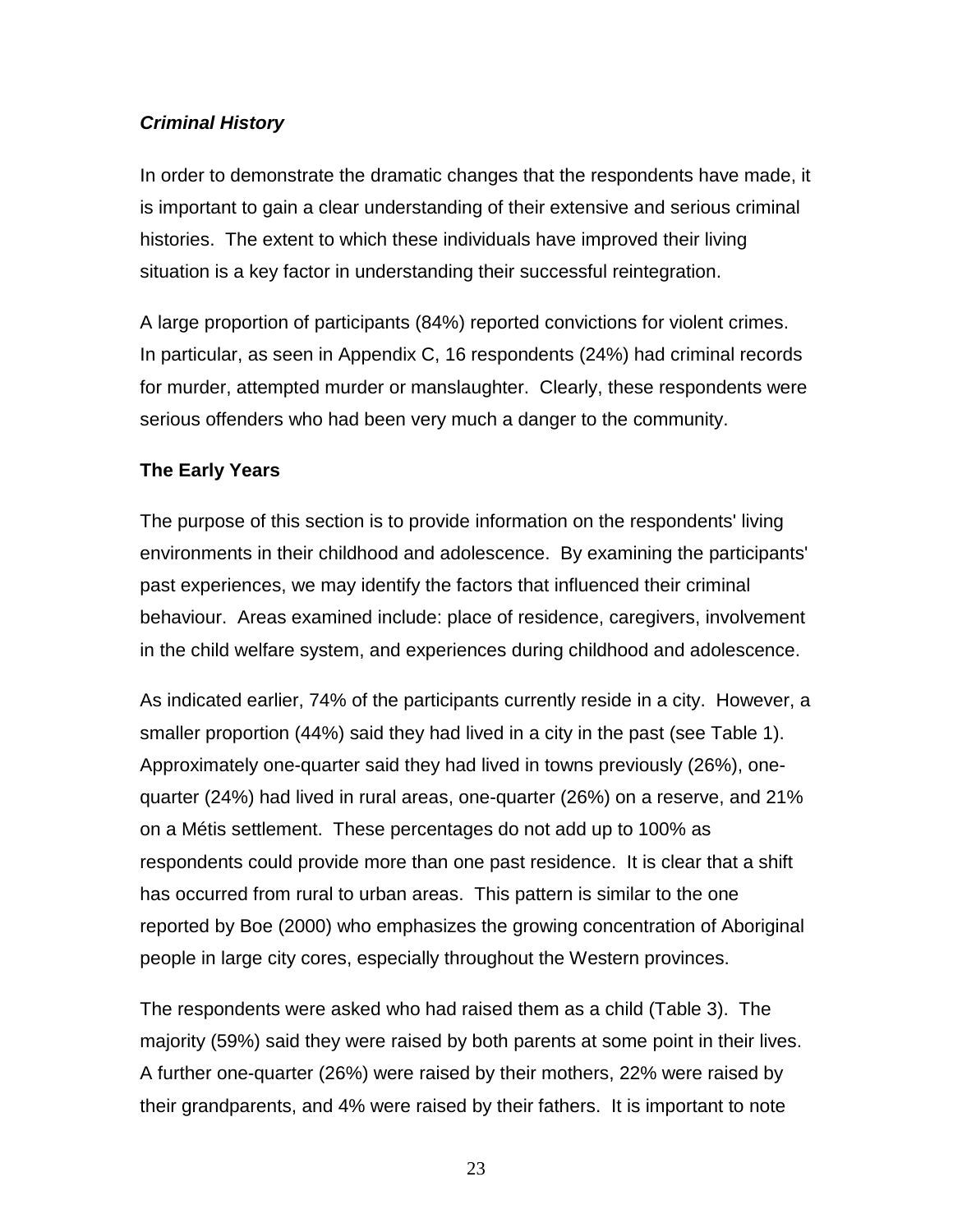<span id="page-30-0"></span>that the respondents may have lived in more than one home with different caregivers each time.

|                        | #  | %   |
|------------------------|----|-----|
| Caregiver <sup>1</sup> |    |     |
| Parents                | 40 | 59% |
| Mother Only            | 18 | 26% |
| <b>Father Only</b>     | 3  | 4%  |
| Grandparent(s)         | 15 | 22% |
| Aunt &/or Uncle        | 4  | 6%  |
| Siblings               | 3  | 4%  |
| <b>Other Relatives</b> | 2  | 3%  |

## **Table 3. Person(s) Who Raised the Respondent**

1 Multiple responses were allowed for this question, therefore does not add to 100%.

Respondents were also asked if they had been placed in other living arrangements, such as orphanages, foster care or residential schools (Table 4). Forty percent of the respondents said they had lived in an orphanage or in foster care. Further, over one-quarter (28%) of the respondents reported that they had been placed in a residential school.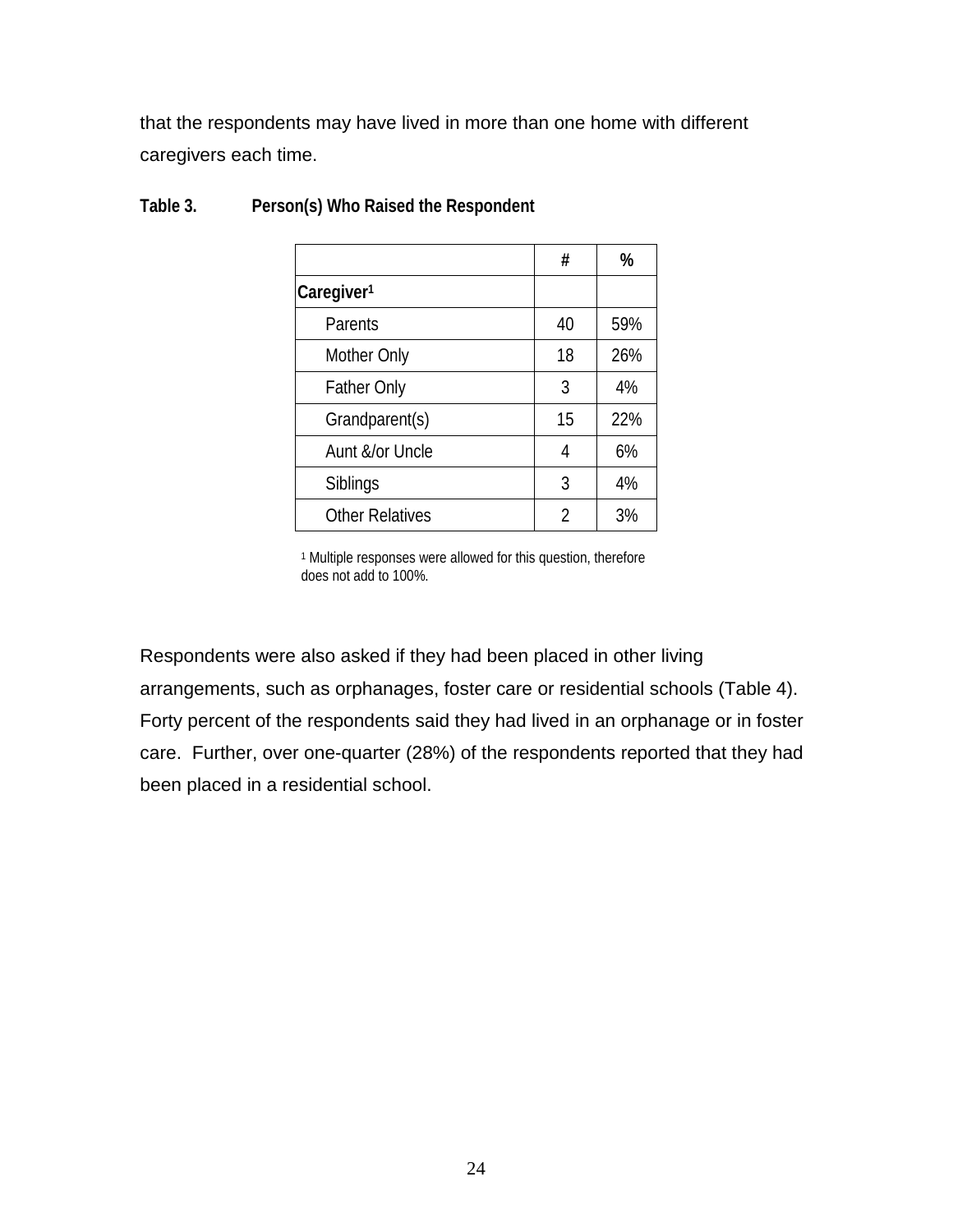|                                            | <b>Total</b> | Yes            |     | <b>No</b> |     |
|--------------------------------------------|--------------|----------------|-----|-----------|-----|
|                                            |              | #              | %   | #         | %   |
| <b>Involvement in Child Welfare System</b> |              |                |     |           |     |
| Orphanage/Foster Care                      | 68           | 27             | 40% | 41        | 60% |
| <b>Residential School</b>                  | 68           | 19             | 28% | 49        | 72% |
|                                            |              |                |     |           |     |
| <b>Residential School - Length</b>         |              | 19             |     |           |     |
| Less than 1 year                           |              | 1              | 5%  |           |     |
| 1 to $<$ 4 years                           |              | 12             | 63% |           |     |
| 4 to $<$ 7 years                           |              | 3              | 16% |           |     |
| 7 to $<$ 10 years                          |              | 3              | 16% |           |     |
| Mean # of Years                            |              |                | 3.5 |           |     |
|                                            |              |                |     |           |     |
| Orphanage/Foster - Length                  |              | 27             |     |           |     |
| Less than 1 year                           |              | 9              | 33% |           |     |
| 1 to $<$ 4 years                           |              | $\overline{7}$ | 26% |           |     |
| 4 to <7 years                              |              | 5              | 19% |           |     |
| 7 to $<$ 10 years                          |              | $\overline{0}$ | 0%  |           |     |
| 10 years or more                           |              | 6              | 22% |           |     |
| Mean # of Years                            |              |                | 4.6 |           |     |

#### <span id="page-31-0"></span>**Table 4. Involvement in the Child Welfare System**

Forty percent of the respondents reported incidents of psychological, physical, sexual abuse, and/or neglect in their childhood. These numbers may underrepresent the true figures due to the sensitive nature of the questions. Gerald, a 51 year old Métis, gave an example of sexual abuse:

When we grew up, we were constantly sexually abused by the priests... Very depressing, you know, by the time you go to this guy's place and you're kind of forced to do that by your parents, again, not knowing that this game was going on. It's constantly (inaudible) at school, you're constantly thinking about what I have to do at this guy's place for dinner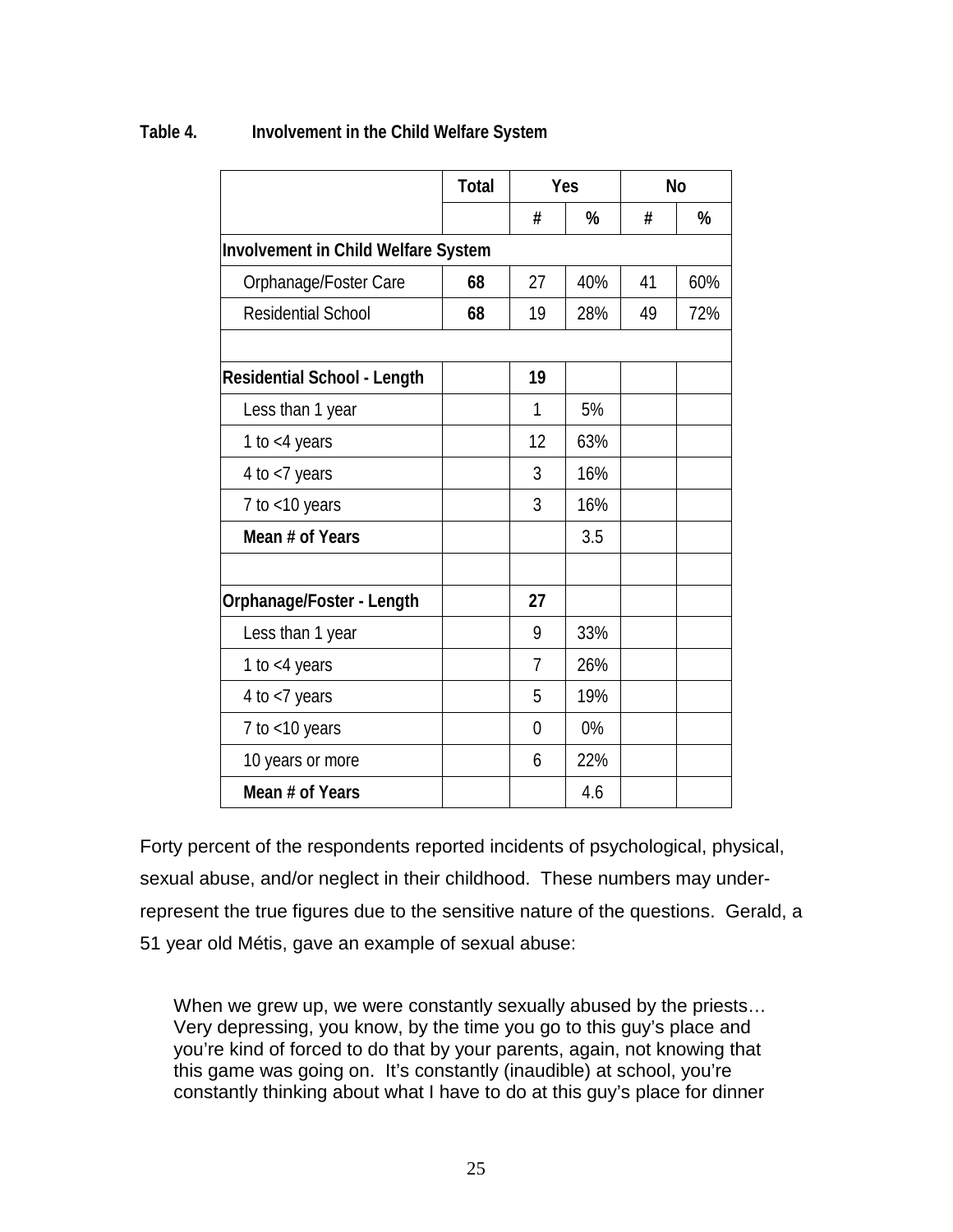and you know what is going to happen when you get there… He was quiet, you know, and if we were to tell our parents, we would have gotten a lickin' so we had to keep our mouths otherwise he (inaudible)… taking a program that I was able to start talking about it. When you're a child like that, the thing is such a shame–it's not my shame, it's his shame but when you're scared, it's shame. It's in yourself...

In addition, almost one-half (47%) of the respondents reported they became violent during their child and adolescent years.

The findings described above are similar to that reported by Johnston (1997). He found that behavioural problems, physical and sexual abuse, and severe poverty were common characteristics of childhood among Aboriginal inmates.

Each participant was asked to describe their childhood using three words, which were coded as either positive or negative. Positive descriptions included: happy, fun, caring, loving, and stable. Negative descriptions included: discouraging, neglectful, oppressive, alone, and frightening. Almost two-thirds (62%) of the respondents described their childhood as negative and 81% described their adolescence as negative (Table 5). Sue, a 46-year old Status Indian, gave the following negative comments about her childhood:

I remember right from the time I was three… there's, it's foggy, but I remember. I was sexually abused from the time I was three until I was eleven, um, by a variety of people, I think it was, ah, two uncles or three uncles. You know, I'm not even sure now but I know they were relatives. And, and, I mean that wreaks a lot of havoc in... my life, you know? And, ah… living in alcohol and drug addicted environment with my family, cause everyone in my family was messed up. You know, my mom left my dad and then I was thrown back and forth. I was thrown in that orphanage and my mom finally rescued me out of there and that's why I ended up with her. And then, ah, and then the man she had been living with at that time, had tried stuff with me. But he never, I could never touch him. But, he used to talk dirty to me. I could never figure out what the hell he was talking about.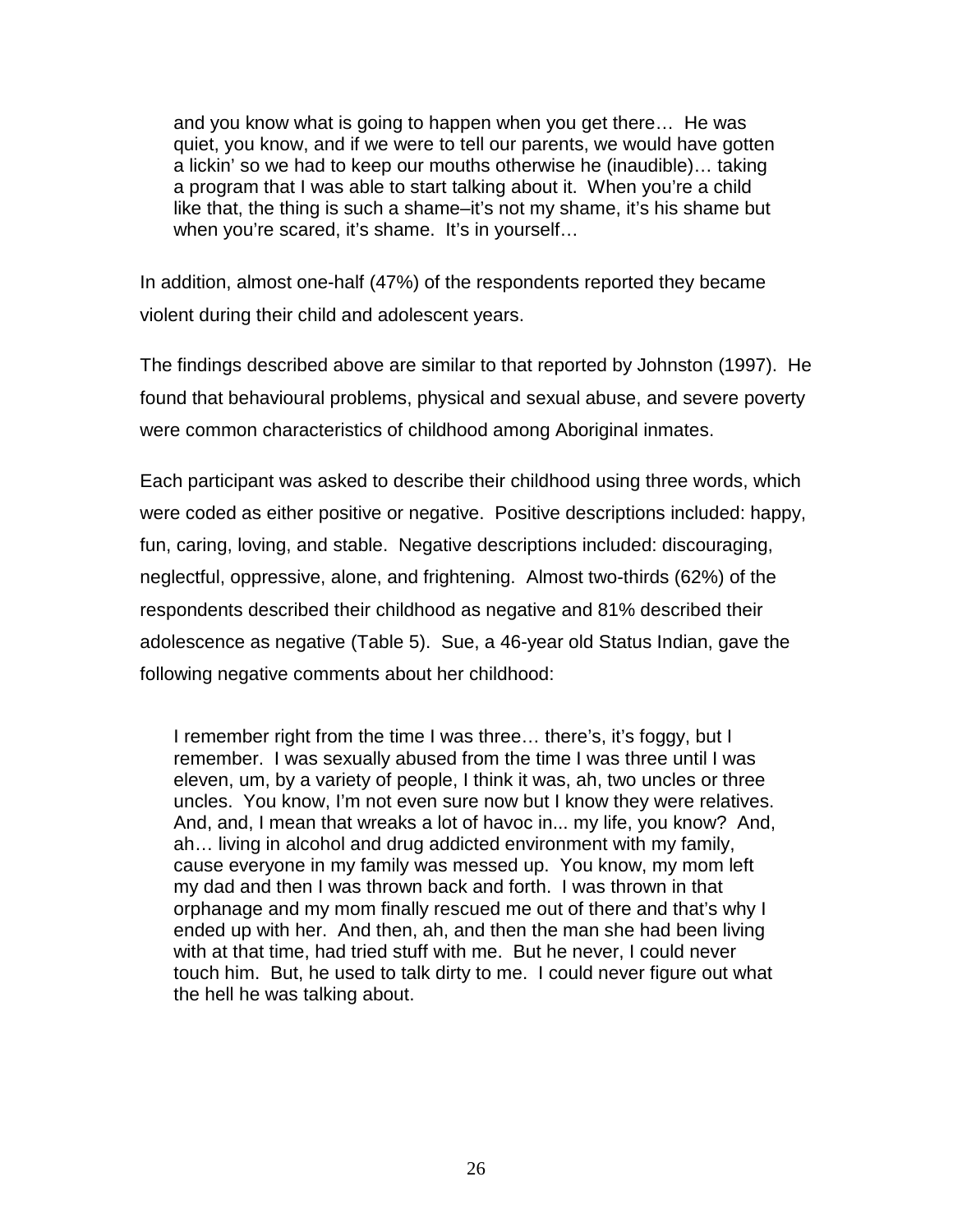#### <span id="page-33-0"></span>**Table 5. Childhood and Adolescence - Positive or Negative**

|                 | Childhood |     | Adolescence |     |
|-----------------|-----------|-----|-------------|-----|
|                 | %<br>#    |     | #           | %   |
|                 |           |     |             |     |
| <b>Total</b>    | 68        |     | 68          |     |
| <b>Positive</b> | 26        | 38% | 13          | 19% |
| <b>Negative</b> | 42        | 62% | 55          | 81% |

Frank, a 40-year old Métis, talks about his negative childhood:

I was in a lot of homes where there was double standards. Where… the real family or the white family would eat steak and pork chops and we'd eat macaroni and beans and that type of environment and the beatings that we went through, the, ah, the psychological and physical abuse. The sexual abuse of my sisters that I saw take place… You know I saw so much, so much. Those things that you're supposed to learn to respect as a child, the authority, the parents, the ah government - those types of people, I found to be, ah, hypocrites. Um, non-trustable… you couldn't count on them, crying for God or a higher power didn't help so there was… nobody there for you. And so, you had to trust and do things on your own. And, there was not respect for anything or anyone because you gave them that rope, you found out that they were all bad. You couldn't trust them. So, and the painful component is… kind of believing that nobody cared.

The findings indicate that the majority of the respondents regarded their childhood and adolescence as negative. The participants experienced unstable family environments and living conditions of abuse and neglect. In response, many resorted to violence in their early years. While some of the alternative childcare settings may have been more positive than their family homes, it is clear that many foster and group homes did not provide good environments for Aboriginal youth and children (Shorten, 1991; Fournier & Grey, 1997).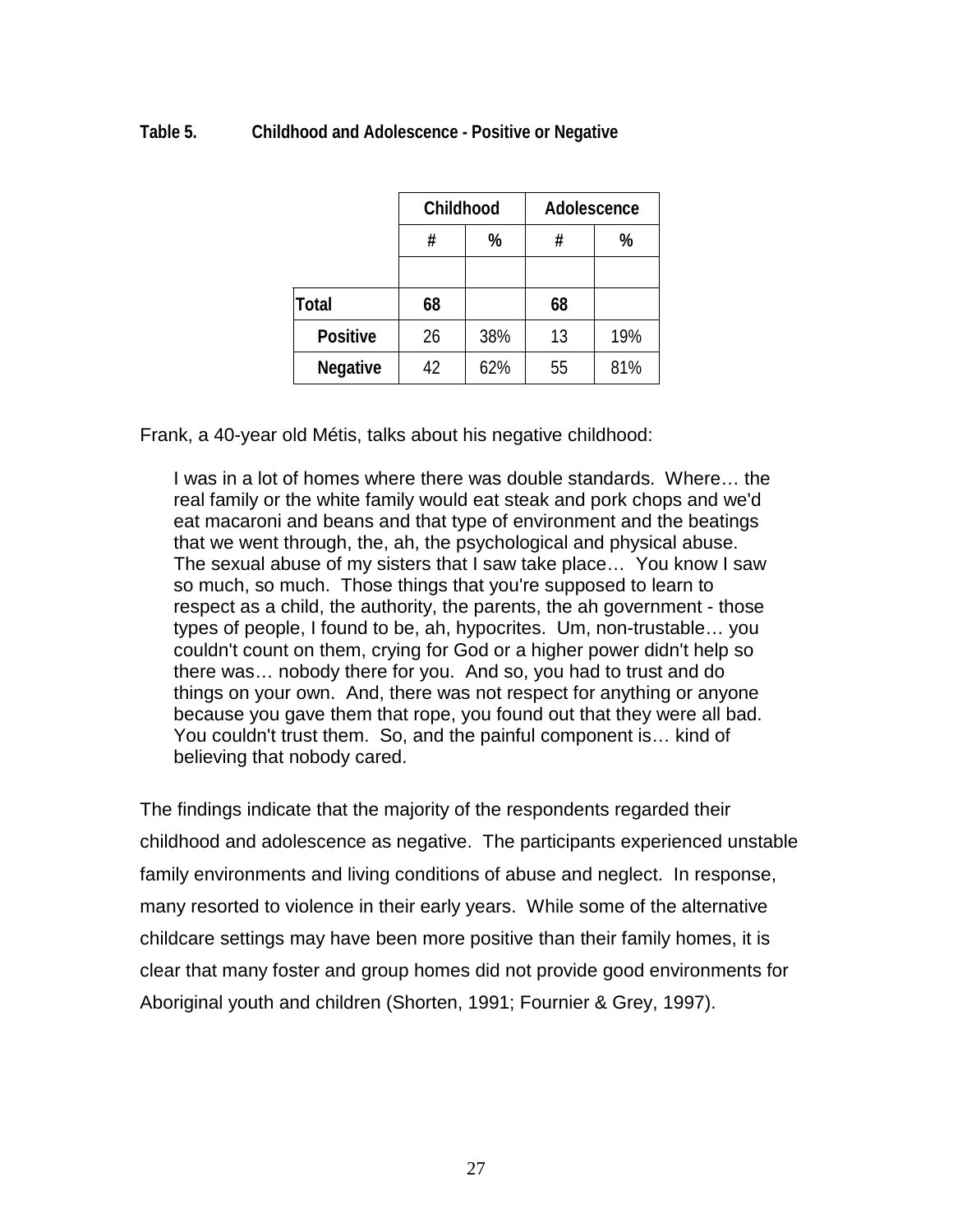#### <span id="page-34-0"></span>**Getting Into Trouble**

This part of the study was designed to explore how the respondent got into trouble and how he/she was dealt with in the criminal justice system. Respondents were asked a series of questions regarding their involvement with the young offender or juvenile delinquent systems. By examining the seriousness of offences committed by the respondents, we were able to recognize and appreciate the significant changes made by the participants.

This study found that 62% of the respondents were first charged between the age of 13 and 17, and 15% were under the age of 13 (Table 6). Therefore, respondents were quite young when they came into conflict with the law. The majority of first offences were property offences (56%). Approximately onequarter (24%) committed offences against the person, and 21% committed system-related offences.

As also shown in Table 6, 54% of the participants had been dealt with as young offenders. The majority of the respondents (57%) were involved with the juvenile or young offender system for between one and three years. As young offenders, the sentences were carried out in a variety of locations, but the largest proportion (25%) said they had served their sanctions in a closed correctional facility.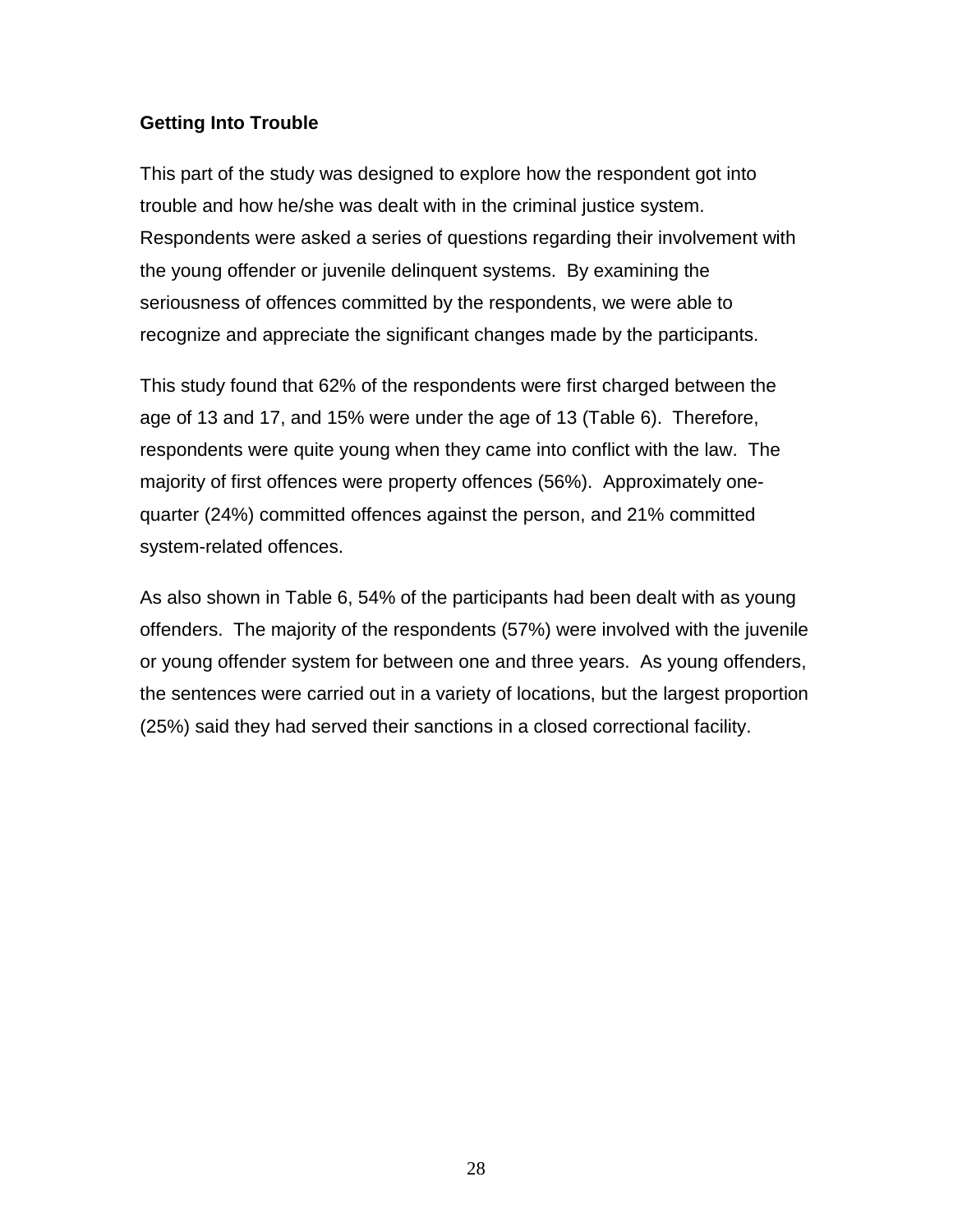|                                 | #              | %    |
|---------------------------------|----------------|------|
| <b>Age First Charged</b>        | 68             |      |
| 8 to 12                         | 10             | 15%  |
| 13 to 17                        | 42             | 62%  |
| 18 to 24                        | 11             | 16%  |
| 25 to 34                        | 4              | 6%   |
| $34 +$                          | 1              | 1%   |
| Mean Age                        | 14             |      |
| <b>First Offence</b>            | 68             |      |
| Person                          | 16             | 24%  |
| Property                        | 38             | 56%  |
| System                          | 14             | 21%  |
| <b>Involvement in YO System</b> | 68             |      |
| Yes                             | 37             | 54%  |
| N <sub>0</sub>                  | 31             | 46%  |
| <b>Type of Placement</b>        |                |      |
| <b>Foster Home</b>              | 6              | 9%   |
| Group Home                      | 7              | 10%  |
| <b>Training School</b>          | $\overline{2}$ | 3%   |
| <b>Closed Institution</b>       | 17             | 25%  |
| Community                       | 3              | 4%   |
| Elder                           | $\overline{0}$ | 0%   |
| <b>Community Member</b>         | 1              | 1%   |
| Other                           | 6              | 9%   |
| Length of Time as YO            | 35             |      |
| Less than 1 year                | 6              | 17%  |
| 1-3 years                       | 20             | 57%  |
| 4-6 years                       | 7              | 20%  |
| More than 6 years               | 2              | 6%   |
| Mean                            |                | 2.44 |

<span id="page-35-0"></span>**Table 6. Involvement in the Young Offender or Juvenile Delinquent Systems**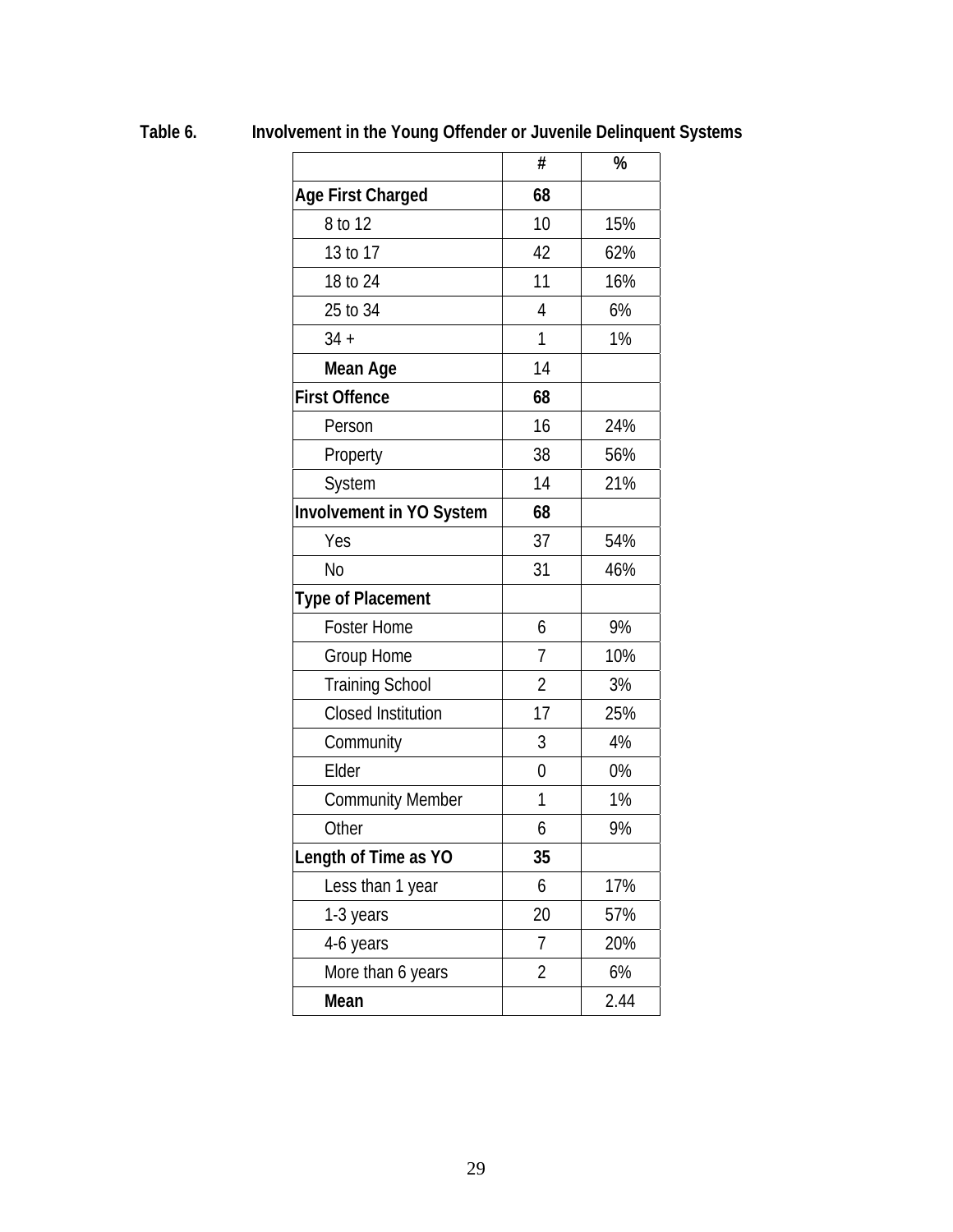One-half (51%) of the respondents said they had between 1 and 10 convictions (see Table 7). A further 19% had between 11 and 20 convictions. In terms of dispositions, 86% had been sentenced to a federal institution<sup>2</sup> and 85% had been sentenced to a provincial institution. Over three-quarters (79%) had received a fine, 69% probation, 41% community service, and 40% received a warning.

Respondents were also asked which of the sentences or dispositions had the most impact on them. For the majority (75%), the turning point was the impact of a federal sentence upon their lives. Provincial sentences (22%) and warnings (1%) did not have such a powerful impact on the participants. Although the prison environment was not a new experience for many of these people, a federal sentence appeared to create the realization that they would be spending a longer period of time in an institution.

Some respondents offered additional explanations in terms of impact. Several claimed they were not guilty of the offence for which they were convicted. Obviously they were very shaken by the reality that they were going to prison for a long time for something they felt they did not do. Some others said they were impacted by the realization that their anger had been misdirected toward people they had not intended to hurt, such as family members. Others commented that they finally realized that they had harmed another person, and in some cases, caused the death of another human being. Prior to this, they said they had not fully understood the consequences of their actions or lifestyle.

<sup>-&</sup>lt;br>2 As noted in the methodology section, a few respondents who received federal terms said they served their time in provincial institutions.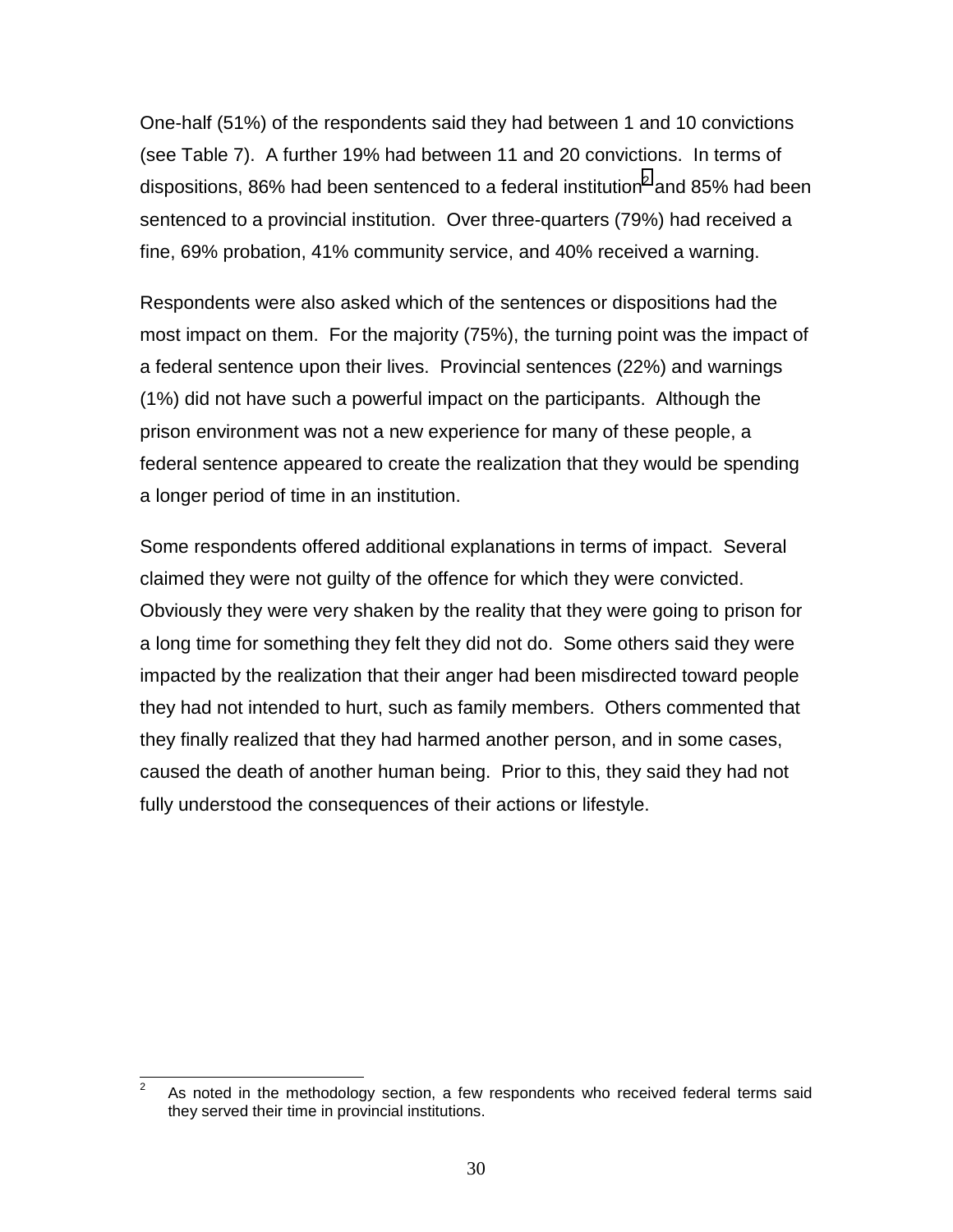# **Table 7. Number of Adult Convictions**

|                                     | #               | $\frac{1}{2}$    |            |     |
|-------------------------------------|-----------------|------------------|------------|-----|
| # of Times Convicted                | 68              |                  |            |     |
| $1 - 10$                            | 35              | 51%              |            |     |
| $11 - 20$                           | 13              | 19%              |            |     |
| $21 - 30$                           | $\overline{8}$  | 12%              |            |     |
| $31 - 50$                           | $\overline{7}$  | 10%              |            |     |
| More than 50                        | $\overline{5}$  | $\overline{7\%}$ |            |     |
| Mean # of Convictions               | 22              |                  |            |     |
|                                     |                 |                  |            |     |
|                                     | <b>No</b>       |                  | <b>Yes</b> |     |
|                                     | #               | %                | #          | %   |
| <b>Dispositions</b>                 |                 |                  |            |     |
| Fine                                | 14              | 21%              | 54         | 79% |
| Probation                           | $\overline{21}$ | 31%              | 47         | 69% |
| Provincial Institution              | 10              | 15%              | 56         | 85% |
| Federal Institution                 | 9               | 14%              | 57         | 86% |
| Warned                              | 41              | 60%              | 27         | 40% |
| <b>Victim Compensation</b>          | 57              | 84%              | 11         | 16% |
| <b>Community Service</b>            | 40              | 59%              | 28         | 41% |
|                                     |                 |                  |            |     |
|                                     | $\overline{\#}$ | %                |            |     |
| <b>Longest Sentence</b>             | 68              |                  |            |     |
| Less than 1 year                    | $\overline{4}$  | 6%               |            |     |
| 1 to 3 years                        | 32              | 47%              |            |     |
| 4 to 6 years                        | 19              | 28%              |            |     |
| 7 to 10 years                       | 7               | 10%              |            |     |
| 11 to 15 years                      | $\overline{3}$  | 4%               |            |     |
| More than 16 years                  | $\overline{3}$  | 4%               |            |     |
| <b>Mean Sentence Length</b>         | $\overline{5}$  |                  |            |     |
|                                     |                 |                  |            |     |
| <b>Disposition with Most Impact</b> | 68              |                  |            |     |
| None                                | $\mathbf{1}$    | 1%               |            |     |
| Provincial Institution              | 15              | 22%              |            |     |
| <b>Federal Institution</b>          | 51              | 75%              |            |     |
| Warned/Sent Home                    | 1               | 1%               |            |     |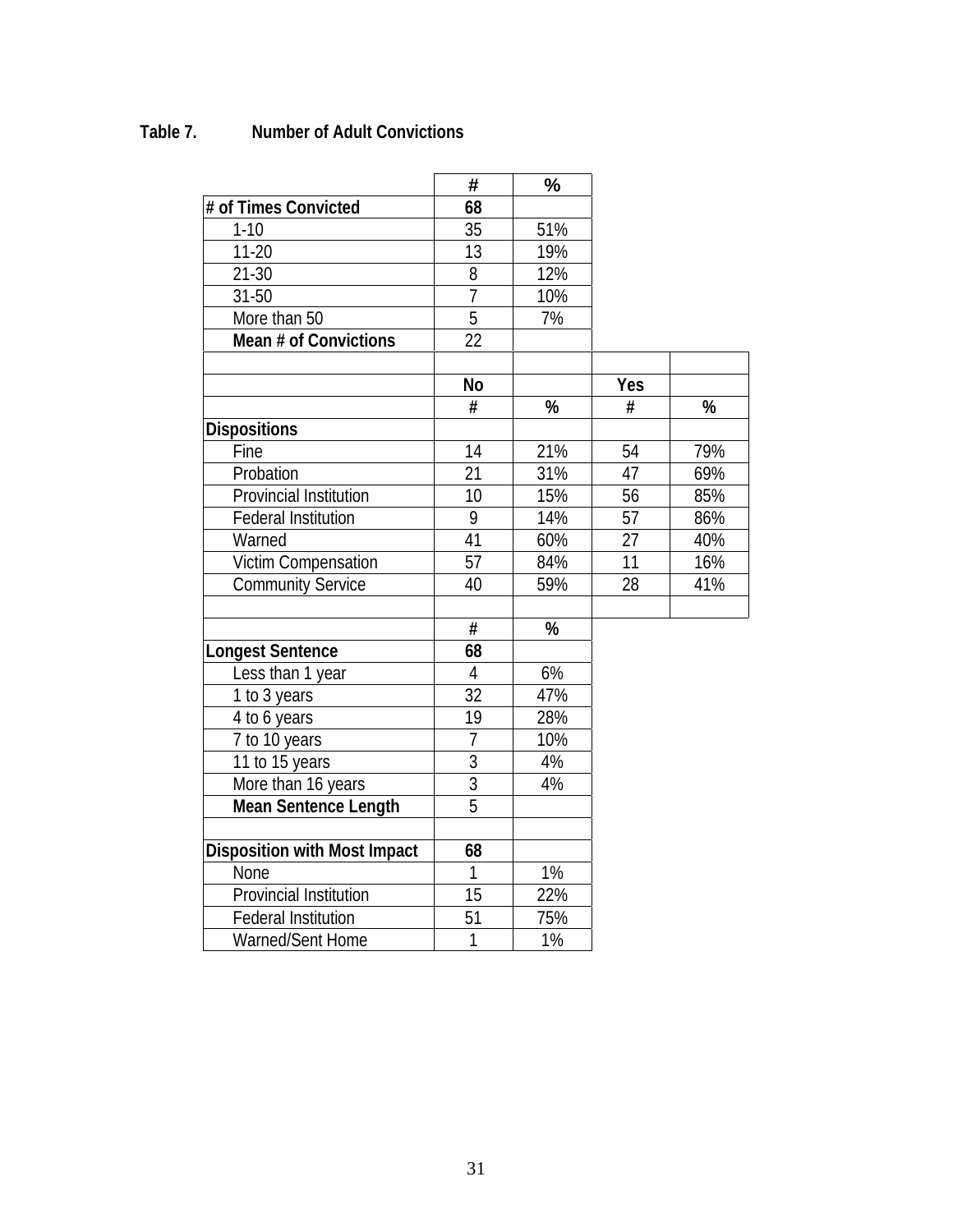Participants were asked to provide explanations for their conflict with the law. Four general categories were developed from their responses: wrong place at the wrong time, an addiction and criminal lifestyle, anger and rebellion, and confusion. Leman, a 34 year-old Status Indian says he was at the wrong place at the wrong time:

Sometimes I go for walks at night, and, happen to be in the wrong place and they start harassing me… Yeah, all I know is that they're sending you up (inaudible) the street questioning. People asked me all the time… I've been in the wrong place at the wrong time.

A more frequent explanation offered by the participants involved drug and alcohol addictions. For instance, Sue, a 46 year-old, Status Indian, blames her criminal involvement on addictions:

I was an addict. I was an alcohol and drug addict and I was a prostitute and…and, ah, my life was so disordered that, I mean, I didn't know any other way. No one took the time to try to teach me that there is another way to live. I lived… and grew up with street people. You know, that's all I knew.

Many of the participants explained their conflict with the law on anger and

rebellion. Jason, age 34 years, explained:

I was a very angry kid and I learned it from my ah (inaudible) molested. I didn't know how to deal with my, my when I was victimized and I, I, I thought everything was (inaudible) growing up the way that I was it was normal to be that way.

Similarly, Kim, a 24 year-old, viewed her criminality as follows:

I think it was just a matter of me being (inaudible) rebellious towards anything with authority that including my mother, my grandmother, the police, you know? I don't know if that's all there was, but just a matter of that. And I think to this day too I still have problems with authority figures.

Finally, some respondents experienced a feeling of confusion. Bill, age 34, explained "I was always in, in and out of trouble. I guess I really had no direction.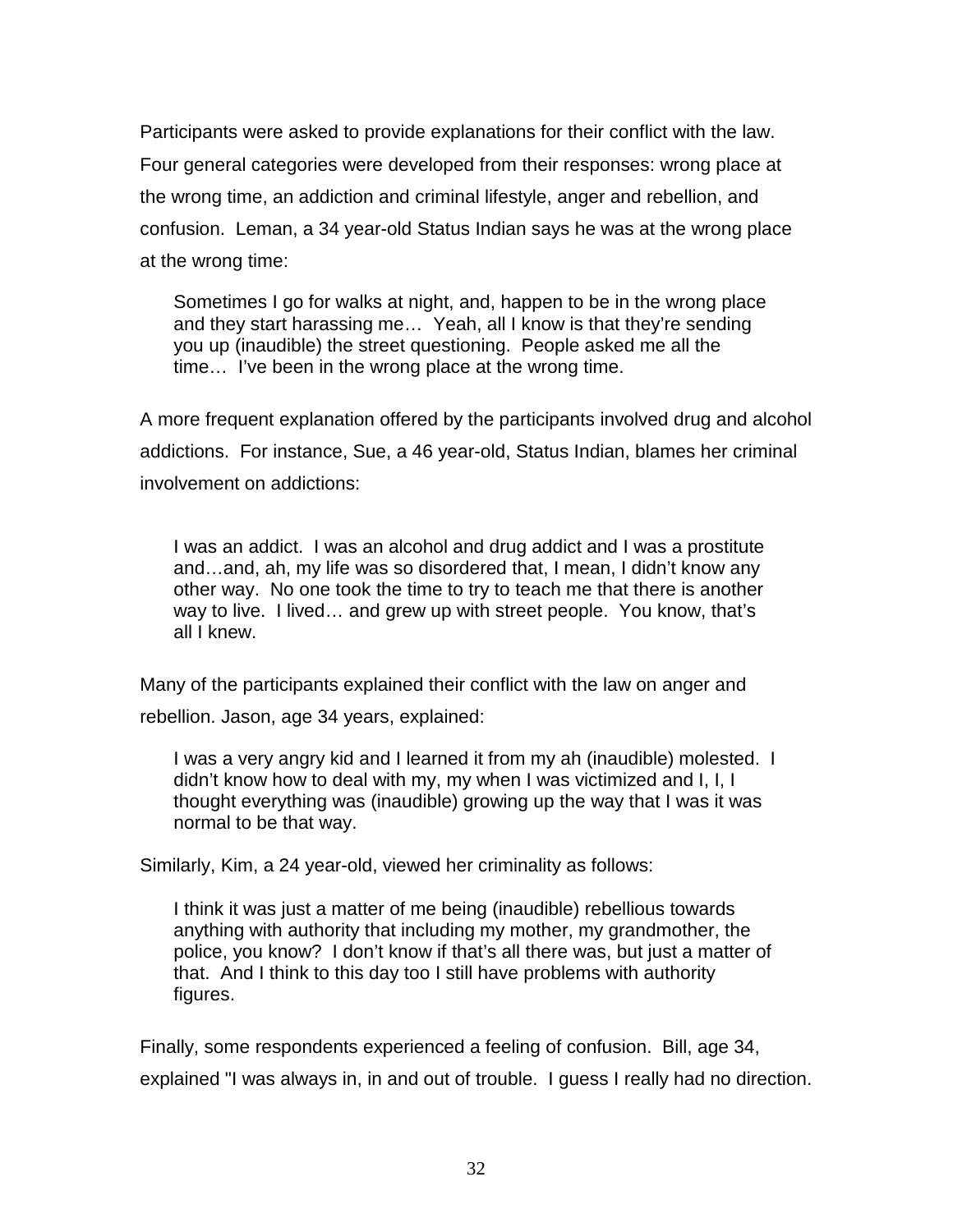I was just, ah, kind ah spirit of the moment kind of guy then". Ashley, a 42 yearold male, who described his early years as lonely, hateful and confusing, reported "I think it was mostly my own, ah, my own confusion I had bottled up within myself".

Participants were also asked to reflect upon what they would have needed from their parents or caregivers to make better choices and to prevent their criminal involvement. Two major responses were communication and family support. Earl, age 53, made these comments about the importance of communication in the family:

Yeah, well I think if I probably was brought up in a family where there was some communication or some love that was shown or you know, if there was some understanding if I have somebody in my family a mom or dad, that I could go, that I could talk to, let them know how I was feeling or what. That just didn't happen in my family. I didn't have anybody to turn to. I didn't have nobody to talk to about how I was feeling.

Many participants identified lacking family support in their lives. They believe if this support had been a part of their family experience, their lives may have turned out very differently. Zane, a 40 year-old Status Indian commented:

I would have wanted them to be, be better parents. Well, it's like not using alcohol. To be more involved in, in my culture. Native Culture. More, more ah, stability, more money.

Similarly, Lou wished for "more support, more affection, [and] more attention".

These insights illustrate the importance of supportive and attentive families with solid communication and problem solving skills. As seen in the responses, these family characteristics were lacking in the participants' lives, and more so, in terms of crime prevention. One of the numerous challenges facing Aboriginal communities, governments, and family service agencies, is the need to ensure that Aboriginal families become stronger and healthier. This observation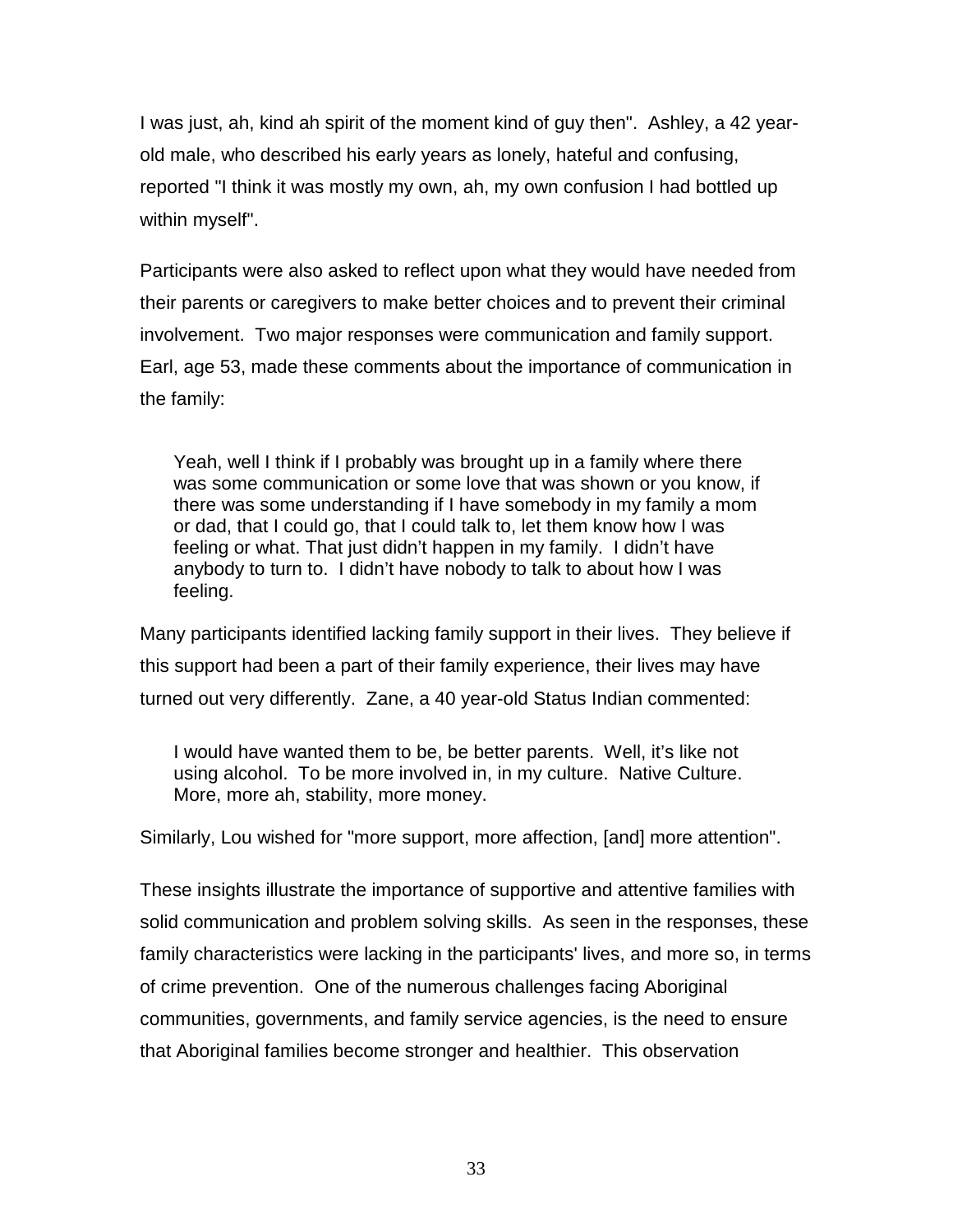reinforces the argument that funding for family intervention and crime prevention programs will have a positive and long-term impact on reducing Aboriginal crime.

## **Getting Out of Trouble**

This section addresses the factors that were associated with participants finding their way out of trouble with the criminal justice system. Respondents were provided with a list of factors that were identified as influences that helped people out of trouble. Information from the participants concerning these influences can point the way to "what works". These insights can be a basis upon which to design and implement treatment and intervention programs that can initiate and/or reinforce the process of behavioural change.

Table 8 provides a list of influences that respondents said helped them get out of trouble. The list of influences can be grouped into three general categories: culture, programs, and personal. The culture category refers to the positive impact elicited by learning more about Aboriginal history, culture, and spiritual practices. The program category referred to Aboriginal and non-Aboriginal programs offered inside and outside of institutions. The personal category referred to personal changes experienced by the participants. For example, respondents stressed the importance of receiving support from family and friends, ending their substance abuse problems, desiring a better lifestyle, and feeling sick and tired of crime.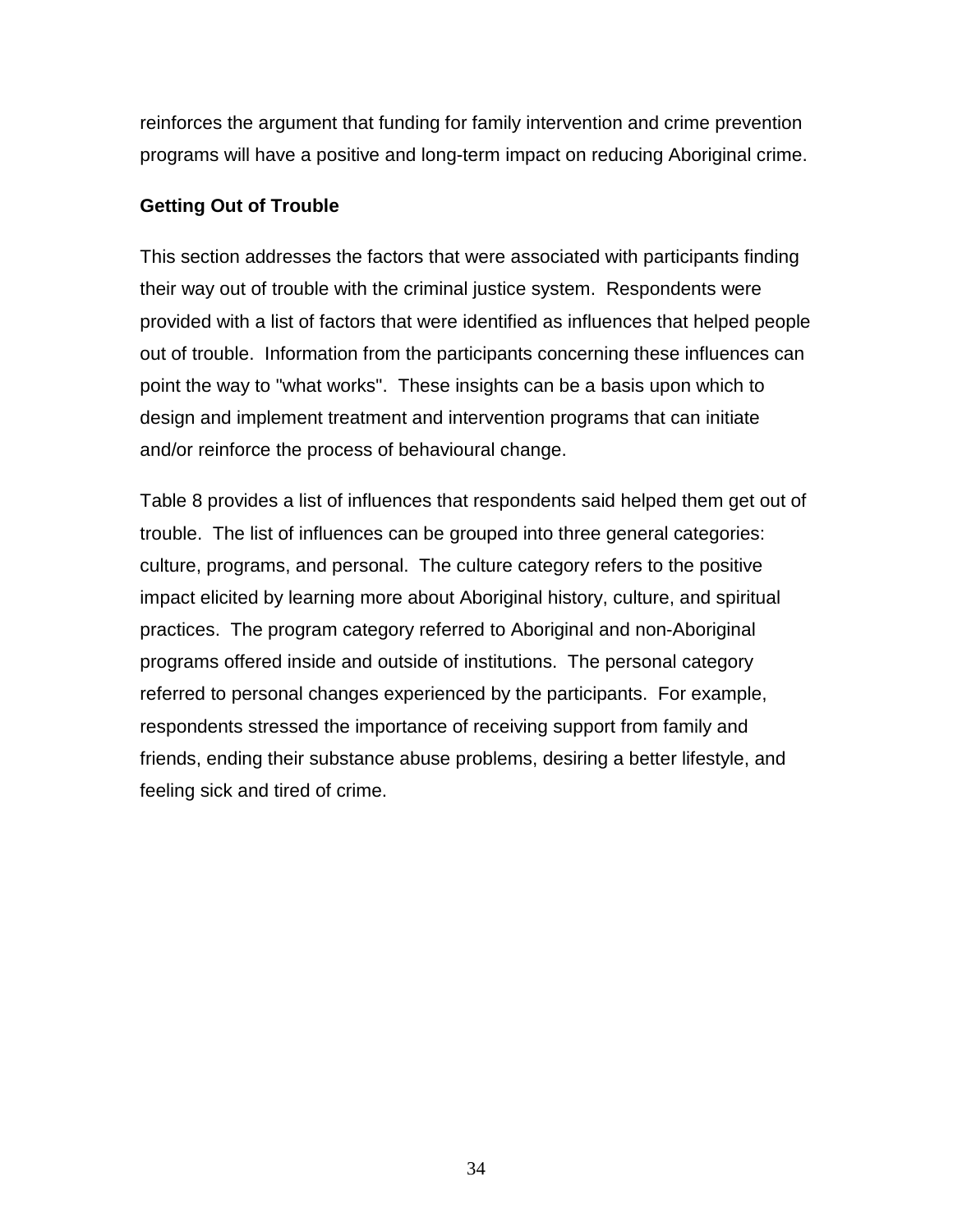| <b>Type of Influence</b>                    |    | Yes | <b>No</b>       |     |
|---------------------------------------------|----|-----|-----------------|-----|
|                                             | #  | %   | #               | %   |
| Controlling the use of<br>alcohol and drugs | 58 | 85% | 10              | 15% |
| Family                                      | 56 | 82% | 12 <sup>2</sup> | 18% |
| Sick and tired of being in<br>trouble       | 55 | 81% | 13              | 19% |
| Seeing a better way of life                 | 52 | 76% | 16              | 24% |
| Sense of personal identity                  | 52 | 76% | 16              | 24% |
| <b>Contact with Elders</b>                  | 49 | 72% | 19              | 28% |
| Friends                                     | 49 | 72% | 19              | 28% |
| Aboriginal spirituality and<br>ceremonies   | 48 | 71% | 20              | 29% |
| Programs by outside<br>agencies             | 48 | 71% | 20              | 29% |
| Aboriginal programs in<br>institutions      | 44 | 65% | 24              | 35% |
| Correctional programs in<br>institution     | 38 | 56% | 30              | 44% |
| Prison visits                               | 34 | 50% | 34              | 50% |
| Aboriginal programs in<br>community         | 29 | 43% | 39              | 57% |
| Correctional staff                          | 29 | 43% | 39              | 57% |
| Other spirituality                          | 24 | 35% | 44              | 65% |
| Correctional programs in<br>community       | 22 | 32% | 46              | 68% |

### **Table 8. Influences for Getting Out of Trouble**

The largest proportion of the participants (85%) stated that controlling or stopping their alcohol and/or drug abuse was a strong influence for helping them out of trouble. It is important to note the role carried out by addiction programs such as Alcoholics Anonymous and Relapse Prevention. Furthermore, the relationships established with others in these programs also seemed to play a critical role in offender rehabilitation. This is demonstrated in the following comments made by Earl, a 53 year-old Métis: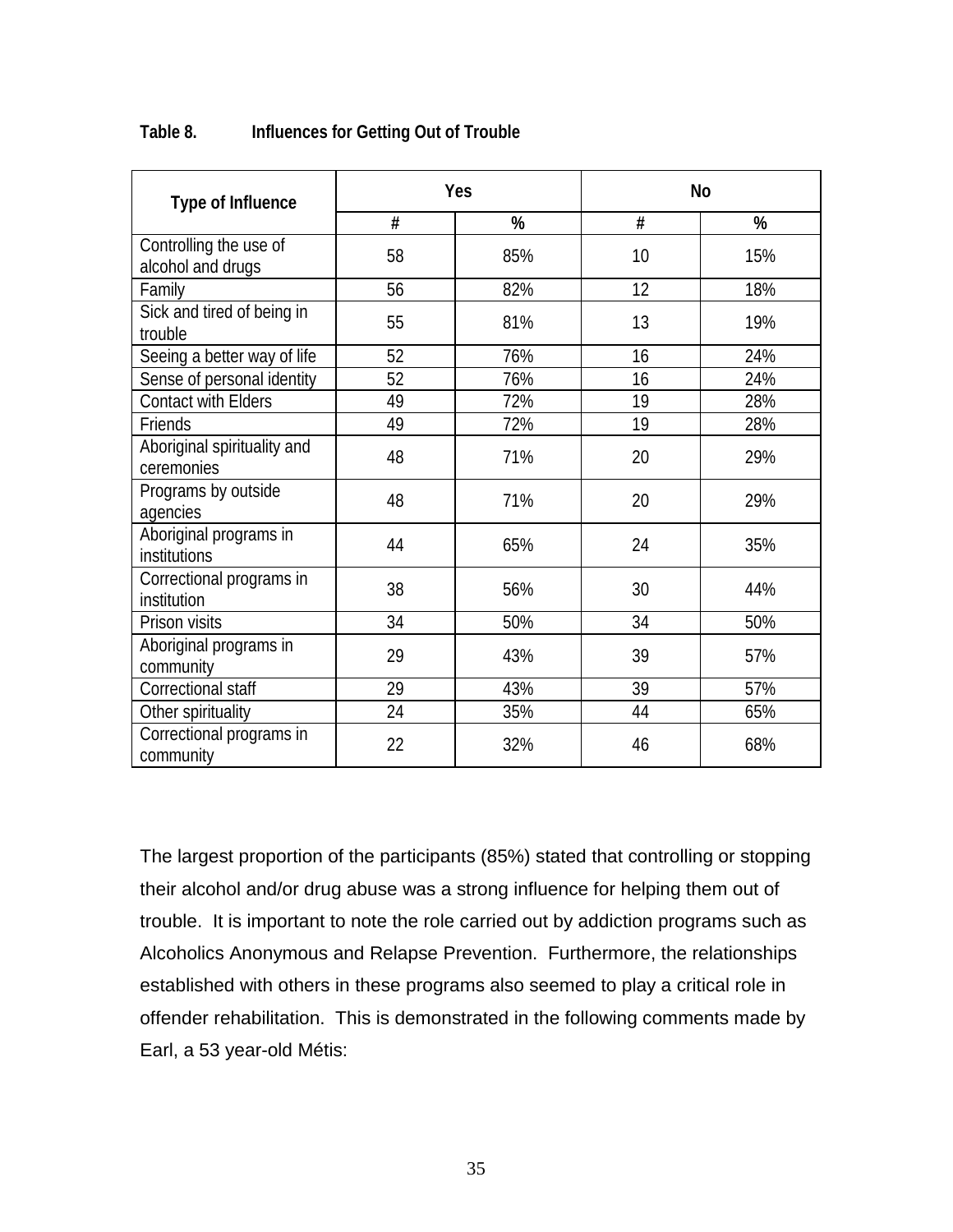Well, after about two and half years of being dry… I reached a point where I couldn't go on anymore. I was thinking about suicide on a daily basis. I was thinking about going back to drinking cause I didn't know what was wrong. I didn't know that just not drinking is not enough, that I need more in my life and that when I started to get involved in AA and that started the change for me.

The second largest proportion of respondents (82%) said that family members were an important factor in prompting change. In addition, 72% of respondents noted that the influence of friends helped them get out of trouble. One respondent, Bob, was very clear about the influence of his family:

Oh yeah, they were a support… they were always working and they come to visit me and they never lost hope on me. My Native family, all my brothers and sisters and their families, and a few friends.

As illustrated, the presence of family members and friends in an offender's life could be a positive influence. However, family and friends were not always a good presence, sometimes they were a negative influence.

Many of the participants (81%) explained they had become sick and tired of being in trouble with the law. In addition, 76% said that they realized there was a better way of life. Dennis, a 38 year-old Inuit, said:

I was sick and tired of being sick and tired, of just being sick and tired. I just said that helped a lot and that kept me out of trouble with the law... It was more like, I need my life. I don't need this life in jail.

For many, a criminal lifestyle centred on drugs and alcohol had become tiresome. Others grew dissatisfied with the process of committing crimes and returning to jail. It is possible that a combination of factors or certain life events affected these central influences. It is unlikely that one sole factor was responsible for turning a person's life around. However, this does not negate the importance of these influences, nor their implications for corrections and community intervention strategies.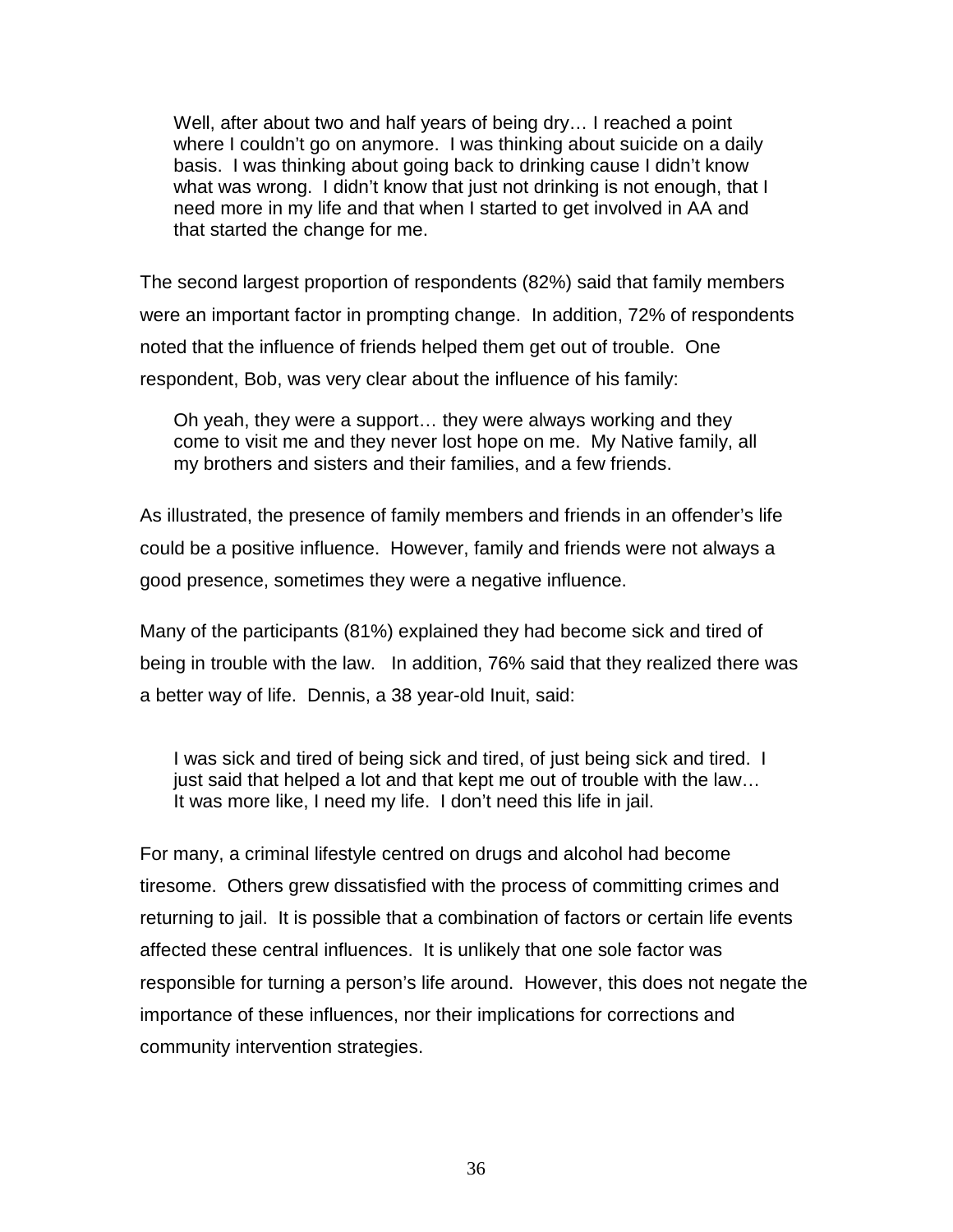Three-quarters (76%) noted that a sense of personal identity was important in their straightening out. Barry, a 37 year-old Status Indian, believed that his new sense of personal identity was very important in his rehabilitation:

I had to be honest with myself eh? First time I was… really honest with myself. I put my life in the hands of true friends eh. So, but what I done was begun to look into myself, began to go… talk to the Elders and I'd sit alone… I take one day at a time. Do what you can, better yourself. Be the person you want to be.

Aboriginal culture and spirituality represented a strong theme in the participants' responses. The respondents emphasized the importance of Elders and Aboriginal-centred ceremonies and programs in the institutions as factors for change. Seventy-two percent of respondents said that Elders had a positive effect on turning their lives around. Barry, a 37 year-old Status Indian, believed an Elder first introduced him to Aboriginal culture:

Elders… when did I first meet an Elder? I was about, maybe, 24. And I met an Elder inside and I sat down with him and I spoke to him about… who I was as a person, eh? Who gave me information on my blood relatives, who knew them, right? And that's when I first learned that, ah, my great-uncle was, ah, Lightening, eh? He was a well respected Elder in the community at the time, eh? So, I had to learn… about him and about myself… That first time I sat down with an Elder… I've always gone back. Even today, I go back with an Elder or something. Indian, Indian cultures, I thought, was a way of life. I was… told that it was a way of life and I was taught by these Elders.

In addition, 71% said they were involved in Aboriginal spirituality and ceremonies within the institutions. Bill, a 34 year-old Status Indian, believed that Aboriginal spirituality and ceremonies started his healing process:

I used to go to sweats once a week when I was in Drumheller. It started my healing… give me time to think about, reflect back on what… happened in the end. And, to pray for those people who done what they done to me. For… forgiveness for them. And… that made me madder and made myself feel real good about myself and be at peace with myself and those people.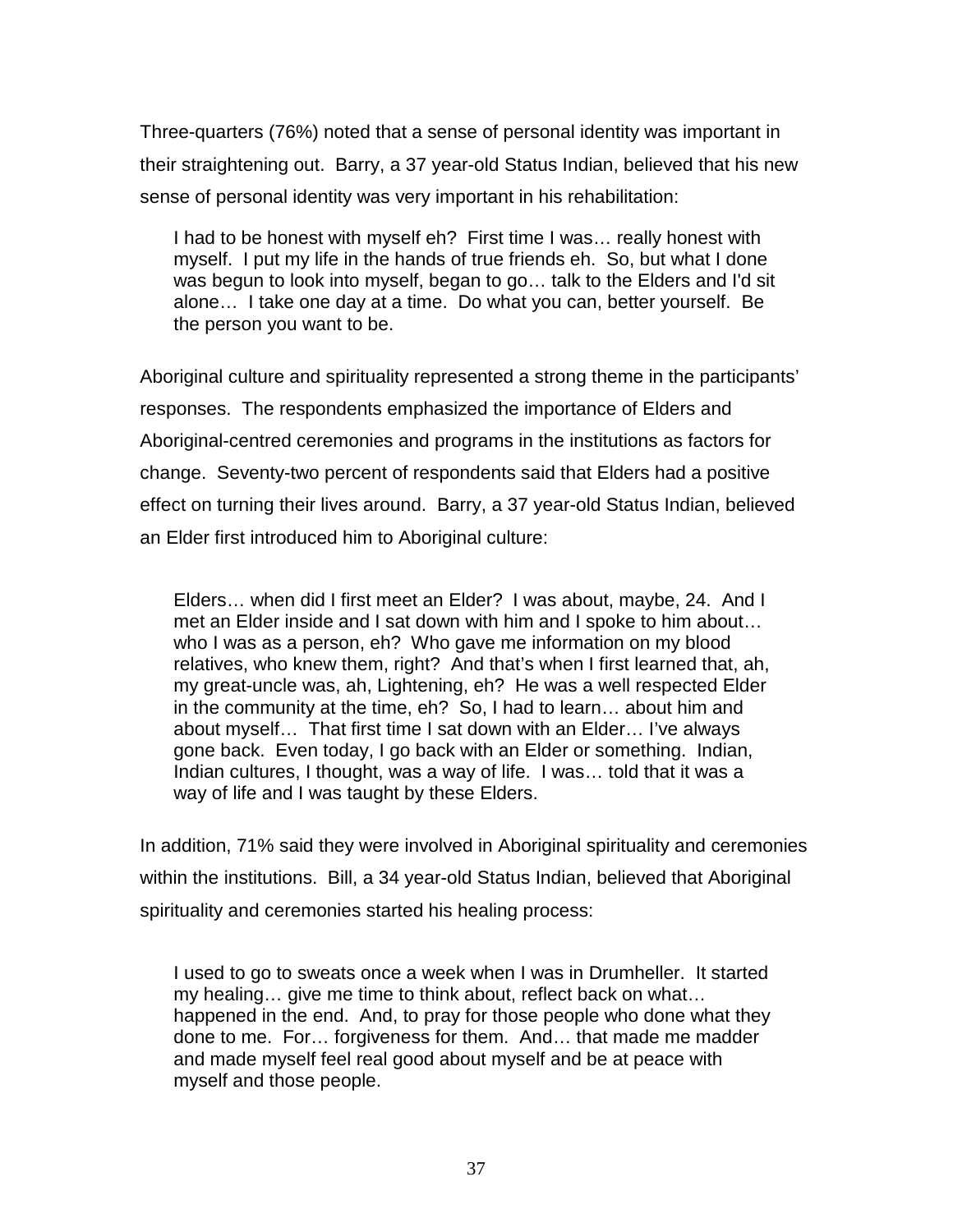## Aaron said:

I think that's one of the things that ah really turned my life around… Like I went into a sweat and confessed. You always (inaudible) ask forgiveness from the Creator, you know. And, ah, even from when I was a child, when I did that, that's (inaudible) sweats. So, spirituality and ceremonies are really important to me.

A large number of respondents (71%) said that programs administered by outside agencies helped them get out of trouble. An examination of the differences in programs delivered by correctional staff, Aboriginal agencies, and non-Aboriginal agencies would perhaps help to understand these contrasting opinions. Alex demonstrates the importance of working with people in the community and establishing outside contacts:

Because you're with people, you're working with people that are out there on the street. And you know what they're going through and you know where you're heading. You know? And… what you could be running into. You hear from all these different people. Their downfalls and what happened. And you learn to see, well, okay, hey, I'm heading where this guy was heading, and I better slow down here, you know? That's what I seen. That's what I found very helpful. I…went to that program last Spring.

The development of community programs and contacts is an area that warrants further research and evaluation. It is evident by these comments that offenders regard these intervention strategies as fundamental upon release from institutions. Improvements must be made to both the quality and quantity of programs and community links offered, if Aboriginal offenders are to successfully reintegrate into society.

Two-thirds (65%) of respondents said that Aboriginal programs in the institutions were helpful in turning their lives around. Conan, a 41 year-old non-Status Indian, discusses why Aboriginal programs are important:

They're all very important in prison today. Um, the brothers and sisters, Native offenders really need this. There's a big difference in prison, you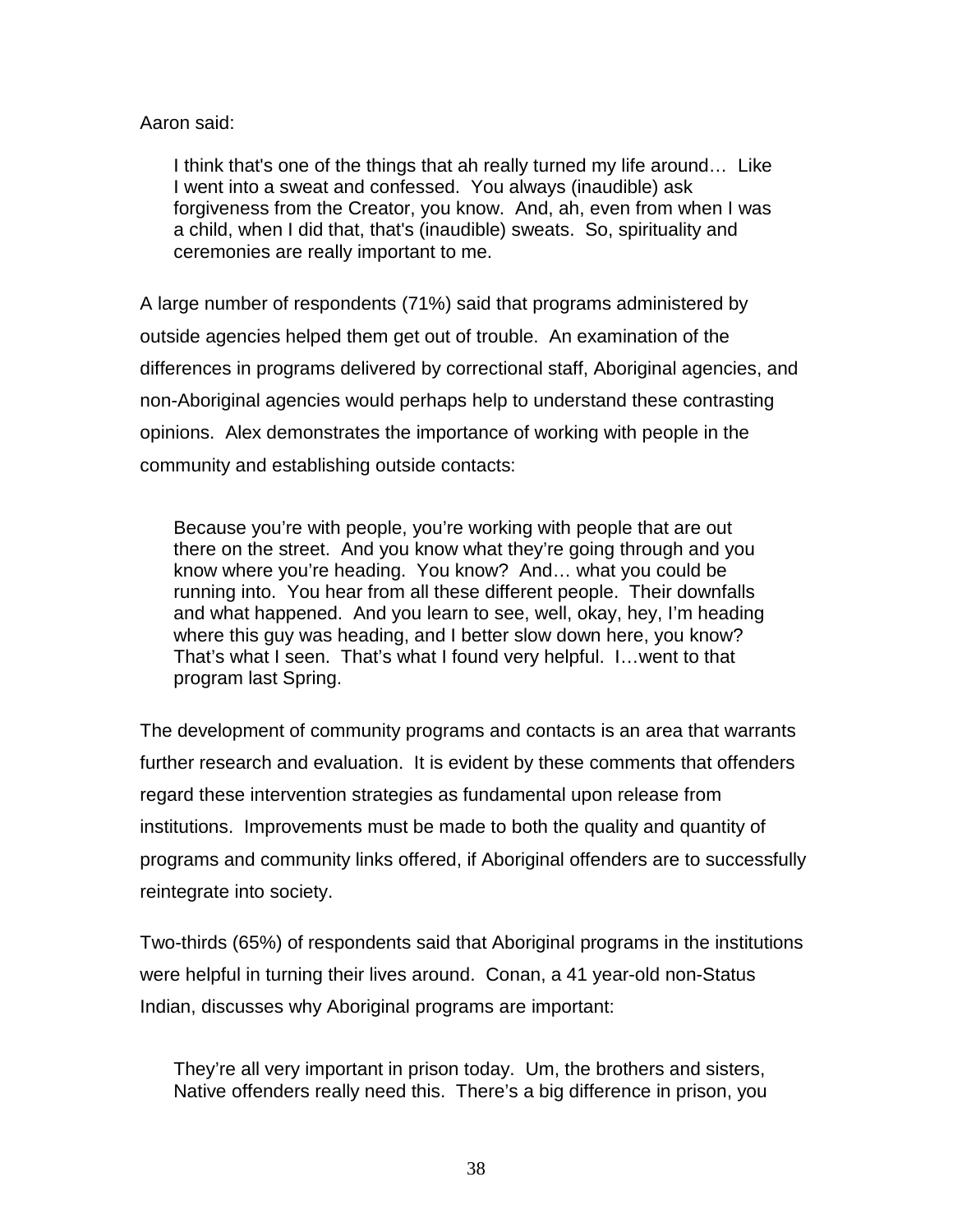know, between all offenders… So, it's hard to really get to an institution and go through those programs and open up when there's other inmates sitting around. Um, but you notice once you get into an Elder's program… the atmosphere, everything changes. Like, everything just turned right off and you're in a whole different environment and it's like it's just a natural way to… go through these teachings, to speak and… to be open and honest about yourself and not worry about someone respecting what you had to say or laugh at you… It's very important for Native spirituality and Talking Circles, especially.

One participant expressed the need for Aboriginal programs to be "grounded in the culture of the people". Some respondents expressed concern that the purpose of Aboriginal programs and Elder assistance may be exploited within a correctional setting.

These excerpts demonstrate the importance of offering Aboriginal inmates access to Aboriginal culture and spirituality within institutions. It is partly these practices that are central to successful rehabilitation and reintegration for Aboriginal inmates.

Aboriginal programs in the community were not strongly cited as influencing factors for getting out of trouble (43% said they were useful). For example, Frank, a 40 year-old Métis, expressed the following reservations about Aboriginal programs in the community:

Aboriginal programs and services in the community… a large component of them are administrative only. They aren't real, something that Aboriginal people have designed the policies and procedures with, um, I mean, there's one thing to administer a program, be it a community support worker or whatever it is for when you have to work for the community instead of going to jail. A lot of stuff is just courses. And, ah, we need to… design real programs and real services for… those people coming out of the system.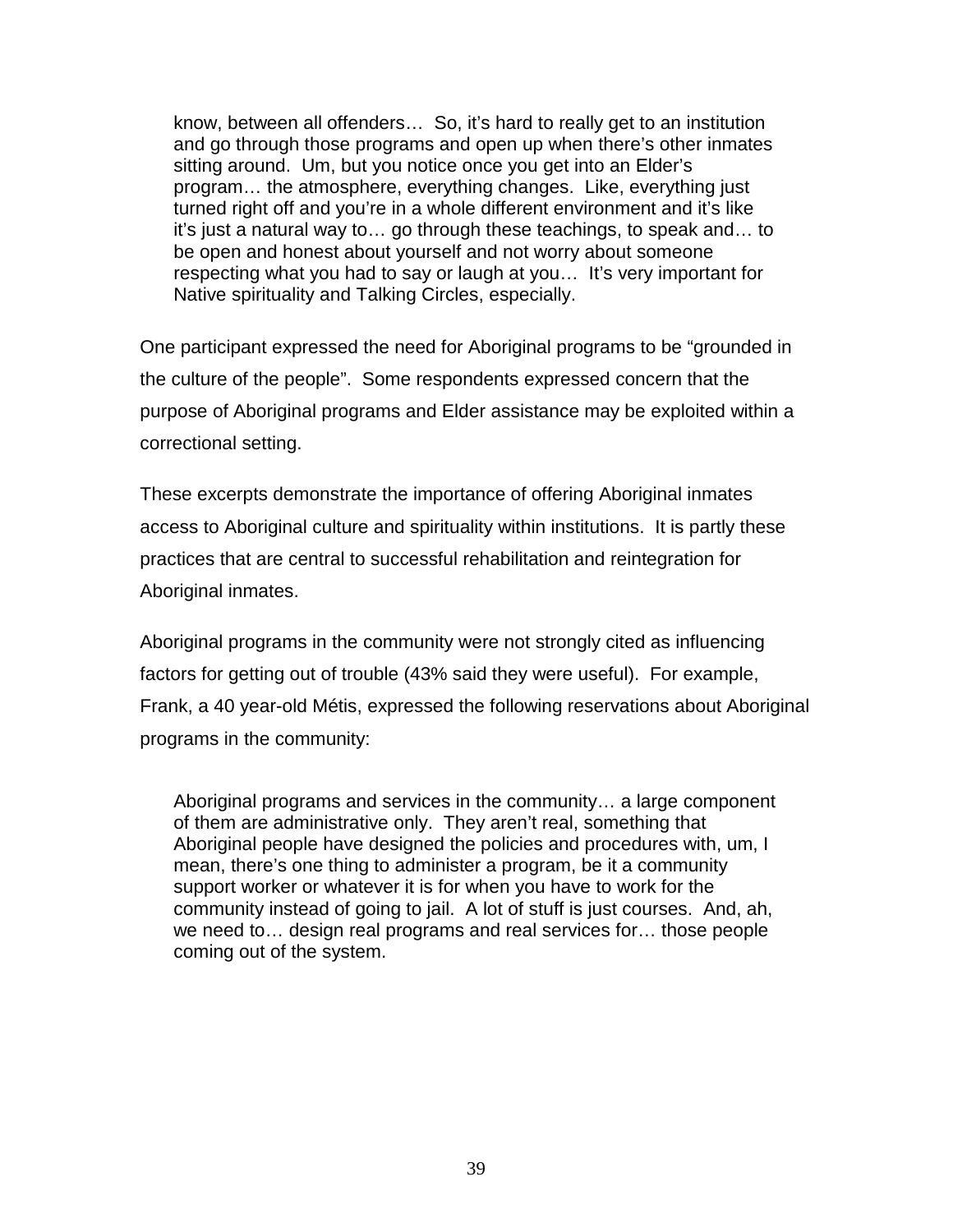# **Staying Out of Trouble**

The participants were asked to describe the influences that they believed helped them stay out of trouble. The influences should provide direction toward what programs and services are needed in the community for offenders being released from prison and those already released. Programs and services are not only necessary when offenders are first released from prison. For many, these supports are needed long after they get out. Table 9 provides the list of influences for staying out of trouble.

| <b>Type of Influence</b>                  |        | Yes | <b>No</b> |     |
|-------------------------------------------|--------|-----|-----------|-----|
|                                           | #<br>% |     | #         | %   |
| Personal values and<br>identity           | 64     | 94% | 4         | 6%  |
| Family                                    | 64     | 94% | 4         | 6%  |
| Staying clean and sober                   | 62     | 91% | 6         | 9%  |
| Self improvement activities               | 61     | 90% | 7         | 10% |
| Friends                                   | 59     | 87% | 9         | 13% |
| Helping others                            | 54     | 79% | 14        | 21% |
| Employment                                | 50     | 74% | 18        | 26% |
| Education and training                    | 48     | 71% | 20        | 29% |
| Aboriginal spirituality and<br>ceremonies | 48     | 71% | 20        | 29% |
| Cultural activities                       | 46     | 68% | 22        | 32% |
| Therapy and counseling                    | 40     | 59% | 28        | 41% |
| Self-help groups                          | 29     | 43% | 39        | 57% |
| Programs in community                     | 28     | 41% | 40        | 59% |
| Other spiritual practices                 | 27     | 40% | 41        | 60% |
| Correctional staff                        | 17     | 25% | 51        | 75% |
| Correctional programs in<br>community     | 14     | 21% | 54        | 79% |

## **Table 9. Influences for Staying Out of Trouble**

Almost all respondents (94%) stated that personal values and identity were a strong influence in their staying out of trouble. Jean, a 47 year-old Status Indian stated: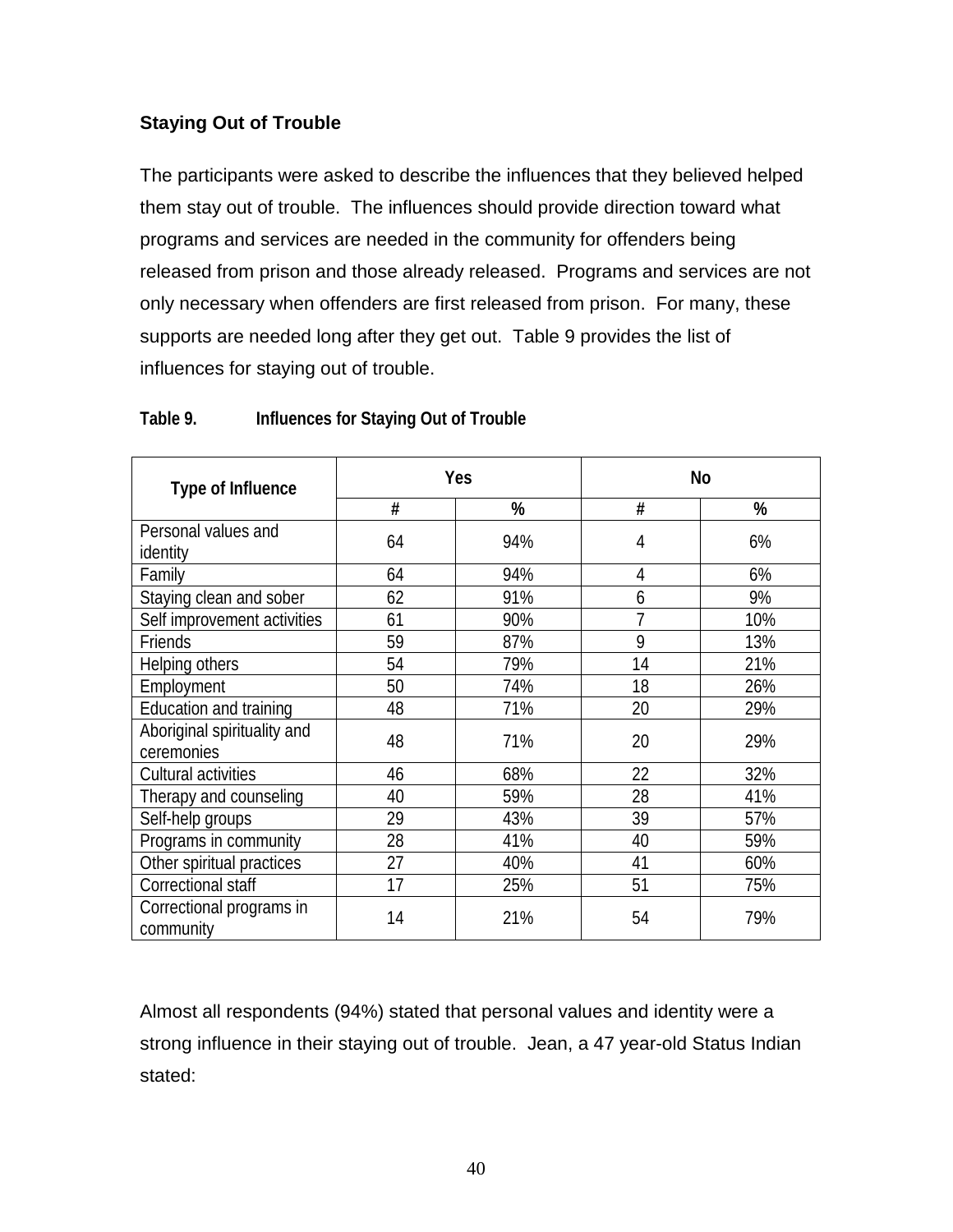My personal values… I've learned to like myself, you know? And, I know before I can do anything for anybody else, I've gotta… learn to like myself.

Furthermore, 94% identified the family as having an important influence in their lives. Fred, a 57 year-old Métis reflects on his positive relationship with his family:

I have a good relationship… I have kids… I am very proud of my kids. They're all really successful young people. And, ah, most of my kids are surprisingly very well… placed and, ah, they're smart. They've never been in trouble.

In addition to families, 87% of respondents noted the importance of friends. However, it was often noted that new friends are necessary for their new lifestyles. Larry emphasizes the need to choose good friends who help you stay out of trouble:

I still have a lot of trouble with friends cause it's that lack of trust again. I been burnt in so many ways that it's… starting to show, you know? Even as a child, I mean, I had friends but they were always doing stuff I did or I'm doing the stuff they do, you know? It's getting involved in trouble and stuff like that. To me, friends don't do that… Now, I know that. I'm picky with the friends I make. Yeah. I mean, if I had to do it different, the same lifestyle I did before, I'd be choosing all the wrong friends. And, that could lead me back to prison, you know? I'm not blaming them but usually hitting walls with them and stuff happens and even though, if you don't do anything, you're still a part of the scene, the picture. So, it's kind of hard to get out of it. No matter what you say, people are going to say it anyway. So… for me, the best thing is to stay away. Be choosey, I guess.

A large proportion of the participants (91%) stated that staying clean and sober was an important factor in staying out of trouble. Derik, a 32 year-old Status Indian believes that being sober and clean gave him back his life. Before he gave up drinking he was always in trouble, but once he stopped his life slowly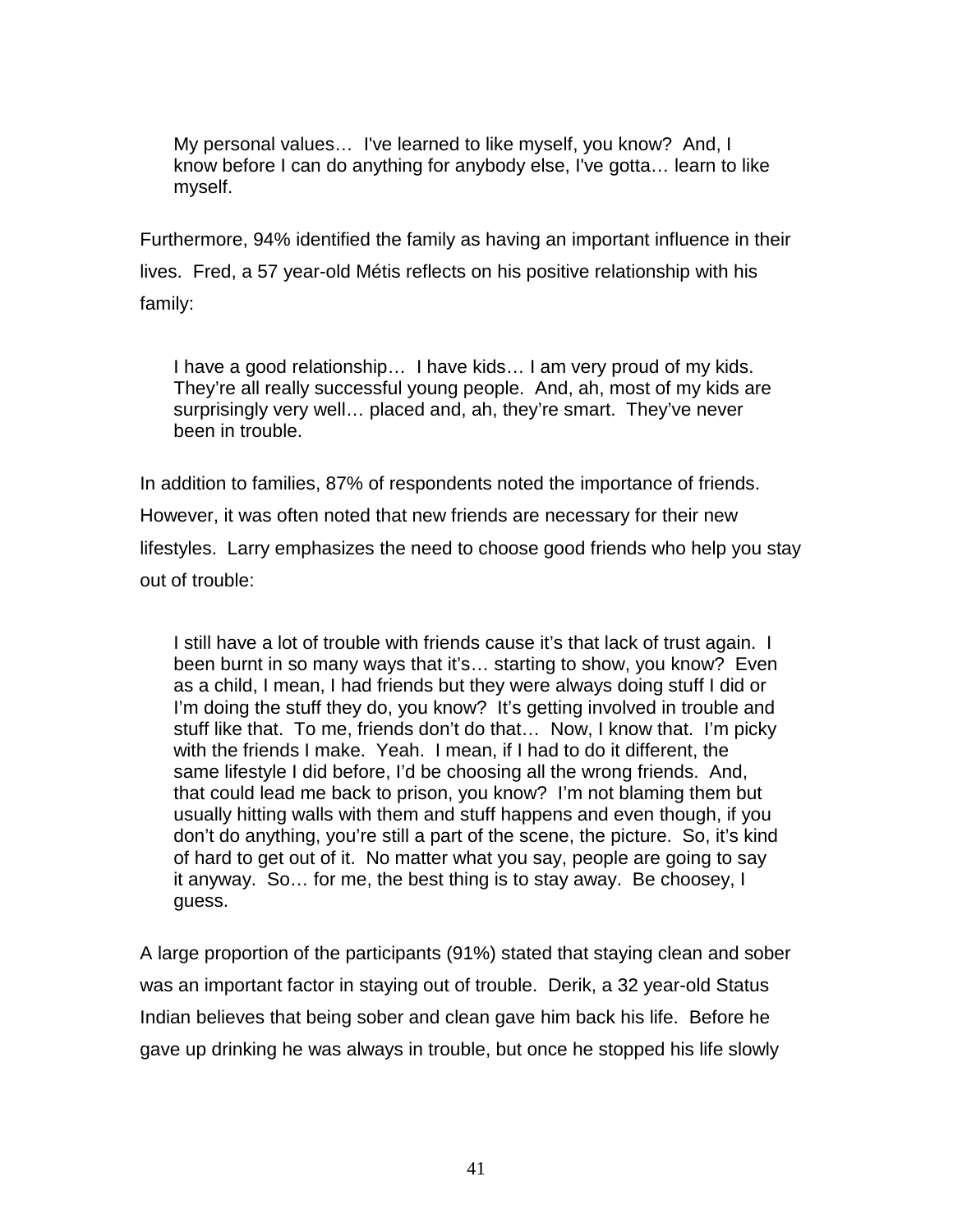started to turn around. Jason, a 34 year-old Status Indian, said the following about his sobriety:

What I value is, ah, my sobriety and, ah, how I look at myself... I believe in myself and, ah, that… I can accomplish things… if I want to, you know? There's nothing that can stop me from being, doing things the way… I've always wanted to do. I'm very proud of who I am.

Another theme elicited from the participants' responses focused on helping themselves. The influences of self-improvement activities (90%) and self-help groups (43%) illustrate this. Self-improvement activities involve taking part in leisure activities that help the rehabilitation process. These may include sports, reading, or spending time with family members. Self-help groups are activities a person undertakes with a group of people such as healing or friendship circles. Dan expressed his feelings about these groups:

AA program, traditional healing circles, talking with friends, and exchanging ideas… There are some beautiful experiences. Like, there's a lot of help here in town. I could talk about the healing circles, AA. Some of it, it is okay. Yet, the program tells us that sometimes we have to go outside the program for the help we need. For me, that was the Elders.

In addition to helping themselves, respondents also noted that helping others was a factor in staying out of trouble (79%). A large majority of the respondents volunteer their time for various organizations. Their volunteer work demonstrates their willingness to become productive members of society. This is exemplified in Ashley's story of his volunteer work:

Yeah, I still go do my talks and stuff, whenever I'm asked to. Kids… around here I talk to a lot. Kinda, I think it helps my own self. I know that I'm trying to give something back that I see, ah, took when I was younger. You know, and the kids today out here, most of them, are abandoned even if their parents are at home. They're abandoned… So, when I see it, myself, in these kids that are running the streets and it's sad because they're heading… to a cage, you know what I mean? Social Services first then Reform School, then Provincial then the Penitentiary. You know and we see it coming and they don't have this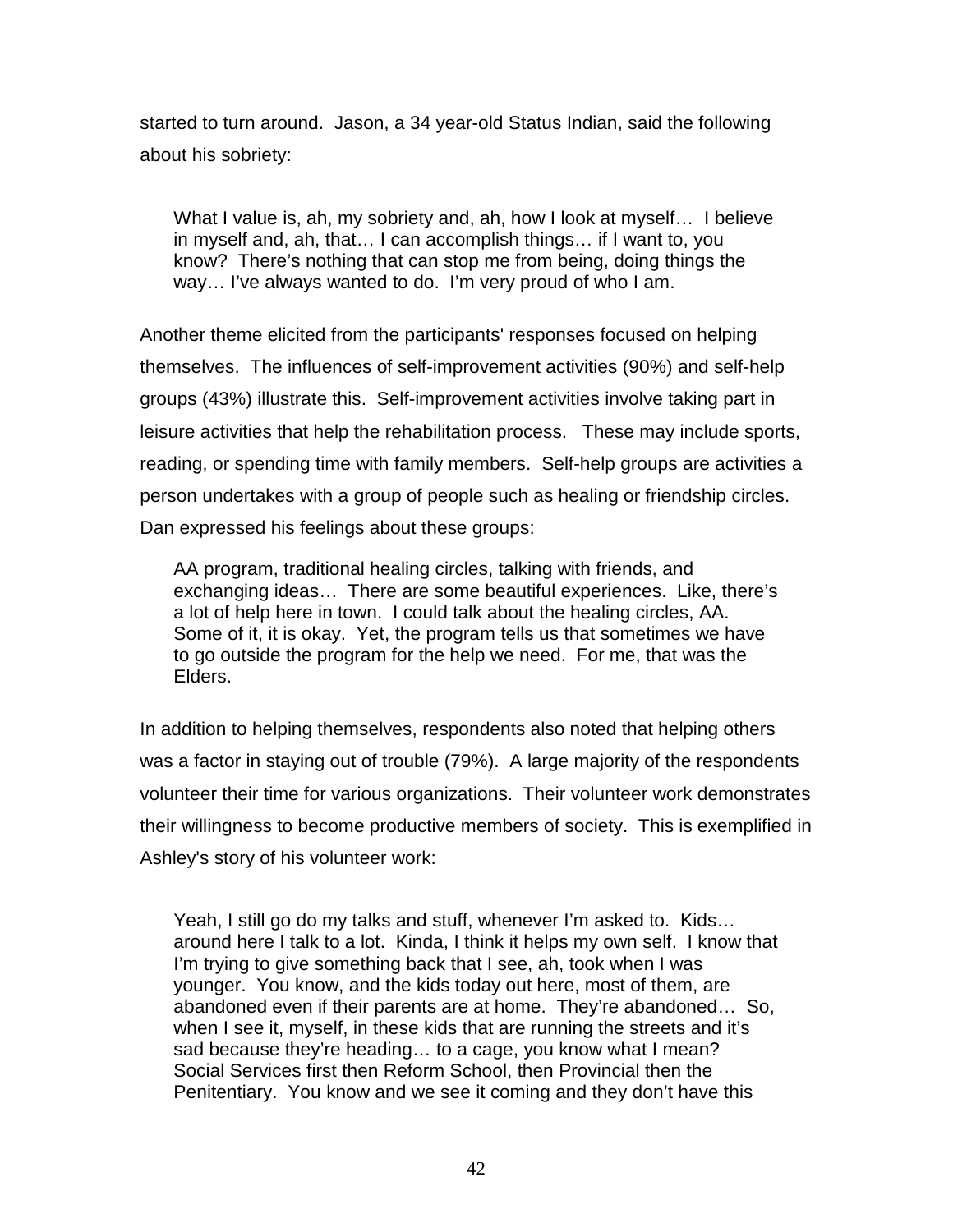'don't give a shit' attitude. Yeah, just to let them know that someone cares. That someone is gonna listen, you know what I mean? Someone will listen if you just hold on and stop running around with these stupids.

Employment (74%) was another important influence noted by the participants. According to some respondents, employment gave them focus to their lives and provided them with support from their co-workers. Lane, a 32 year-old Status Indian, believes that having a job keeps a person to busy to get into trouble:

Cause without a job, you start getting that element back into your head again, like, it would be easy for me, right now, as I'm speaking, to go downtown and pick up a gun… So, I choose to earn my own money. It makes me feel more productive and it makes me feel a lot better to know I earned this money… Took me two weeks opposed to, maybe, one day but still I earned it with my own physical effort. And, it makes me feel more productive, in other words, more responsible.

In addition, 71% of respondents said that education and training represented positive influences. Nancy, a 43 year-old Status Indian, believes that education was a turning point for her:

I decided to go to school and, ah, so that's actually what… kind of was a turning point for me. Because I started to realize I still had potential or I had something there. I didn't know what it was, cause I was very ignorant and naive in a lot of ways about things. Just… knowing that I was still capable of, you know, making these marks. Um, you know, getting up and being, you know, getting up everyday in time; taking a bus into Lac La Biche; going to all these studies. Things started changing for me there because before I didn't have that kind of living schedule. Yeah, because… I had many, many years of… no routine.

Support for education is further related to the importance associated with learning about Native history and establishing an identity. This is demonstrated in the following comment by Sally:

I'm really "wholified" to my Native identity, you know? I remember when I was going to, ah, the Saskatchewan Confederate College… and it was in the College that I learned about who I was. You know, learned about my people, who they were. And, that's really helpful to me. Actually, just to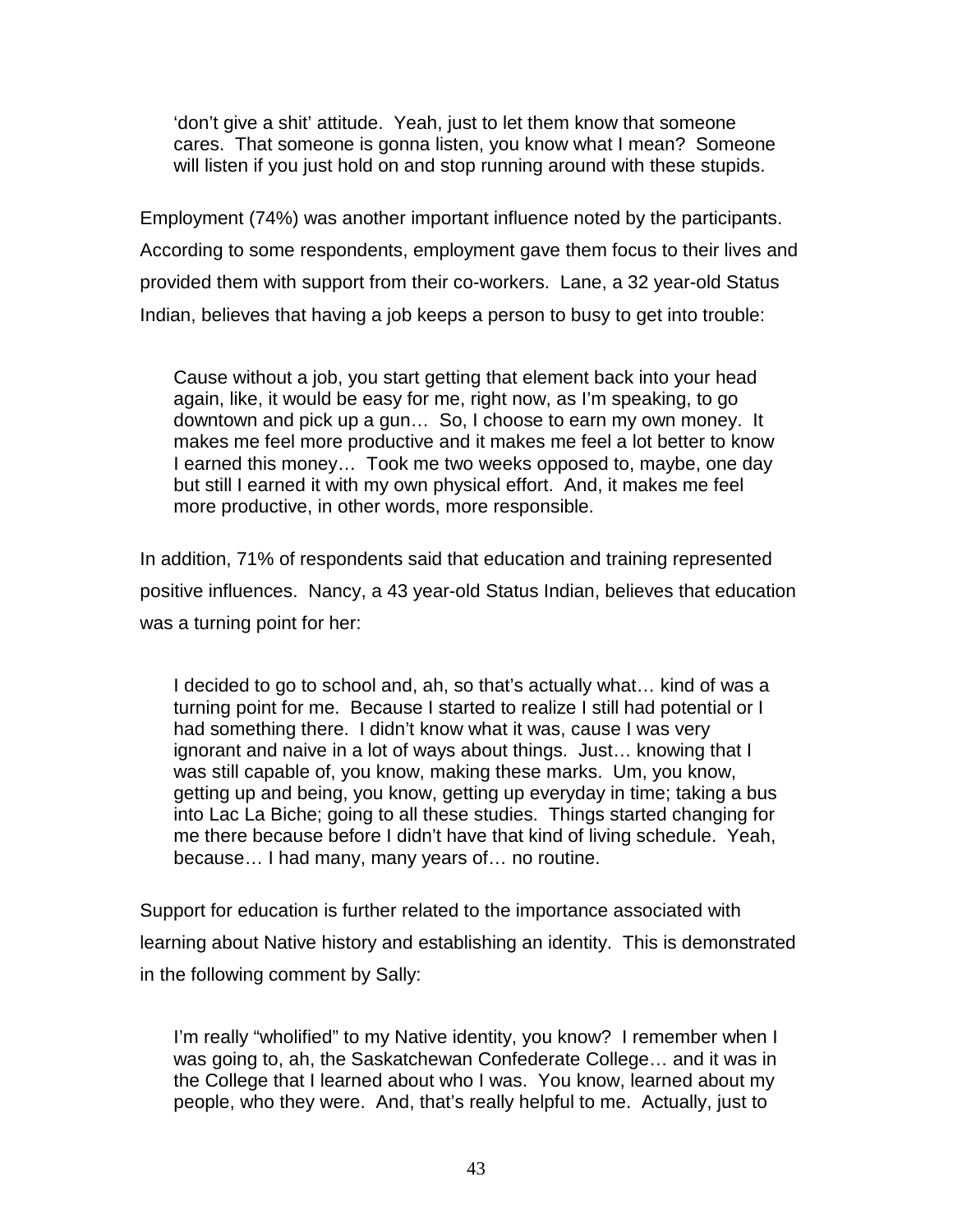overcome the negative feeling inside. And some days in class, I would have to literally force myself to put my hand up to answer a question because I would hear my mom's name – you stupid old squaw, you know, you'll never amount to anything. Stuff like that held me back a lot. So, I looked around the class and I seen all these people with their hands down. All these Native people and, I thought, maybe they're thinking the same thing, you know? But, one professor told me, he said, "Don't be… shy to put your hand up and answer questions." And, I still remember that, you know? The College really did help me, you know… in having a good identity.

Seventy-one percent of respondents said that participation in Aboriginal spirituality and ceremonies were integral factors in staying out of trouble. For example, Barry, a 37 year-old Status Indian, believed that Native spirituality gave him a positive self-image:

That's when I started learning about... myself a little more and going to sweat lodges and… in 1985, well, I went to a Native giving ceremony, eh? Which is, ah, something that I cherish because it identifies me, not only in… other dimensions, I will say… Spirit world, you know… It allowed me to finally be identified, I guess, you know, as a… person.

In addition, 68% of participants said that taking part in cultural activities such as sweats, sweetgrass, pipe ceremonies, and sacred circles were positive influences. Derik explains the important role Aboriginal culture has in keeping his life straight:

I run sweats now… I'm heavily involved in making different pipes for most of the prominent people all over the world. I've been heavily involved in all different kinds of ceremonies, ah, in a healing capacity way as well as a counselling way. And, I've been all over the world… delivering programs, delivering presentations, and doing healing works.

Fifty-nine percent of respondents stated that therapy and counselling were important influences. For example, Glenn, a 46 year-old Status Indian, believes that therapy and counselling helped him become the person he wanted to be: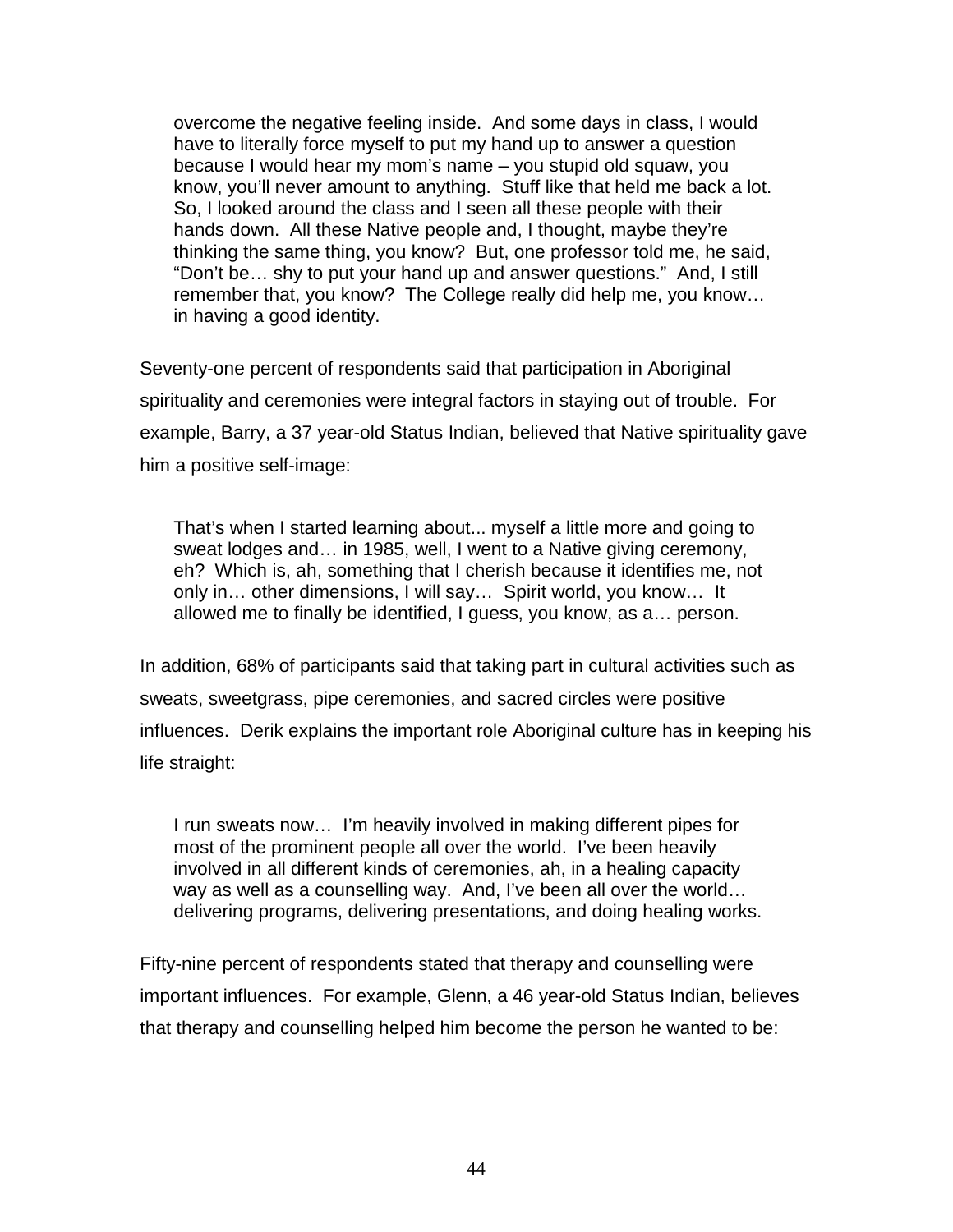I took the EMRD Psychologist, ah, criminal psychologist I've seen. Elders, Native Elders, I've seen. Um, Bear Woman, you know, drug and alcohol treatment centres. Um, scripture studies help me quite a bit. And, right now, I'm… involved with a lady that's… they call medical intuitive. Yeah, that's the one that brings the spirit back to the spirit. Like, it's from its original state. That's where I'm at right now. I just… for our son. That's why I said I was out there. And what she does is that she brings the spirit back to its normal position. And that's where it explodes. You take right off. There's no stopping you. So that's where I'm going.

Once again, it is necessary to highlight the importance of elders in the respondents' integration. For many, elders act as role models, friends and advisors. Couture (2000) suggests that their intimate knowledge of Aboriginal culture and history allows them to work as both teachers of tradition and holistic healers.

In this study, we found that the respondents had no or little concept of Native culture. For many of the respondents, their knowledge of and experience with Native culture had been negative. It was one of abuse, neglect, shame, and selfdegradation. A recurring theme in most of the stories was that a positive Native culture did exist. In most cases, it was the contact with the Elders that clarified this misconception of Native culture. Marvin's story is an ideal example of how Elders lead offenders into recovery:

Native Elders, sweats, going to Sacred Heart Church, meetings, AA meetings. I made first contact with [name] in 1975. That was my Elder and I asked him how you pray on residential school. He told me just acknowledge where the anger's coming from… and all these books and meditation. About 15 months now, I been meditating and turned into a Buddhist monk. I always remember the Elder and he told me that acknowledge where that anger comes from and that's how I do. I meditate and I go to a sweat and I meditate and I sweat. So, that's what I do. That's my major change in life.

This finding reinforces the need to have Elders available to offenders in the institutions, as well as in the community upon their release.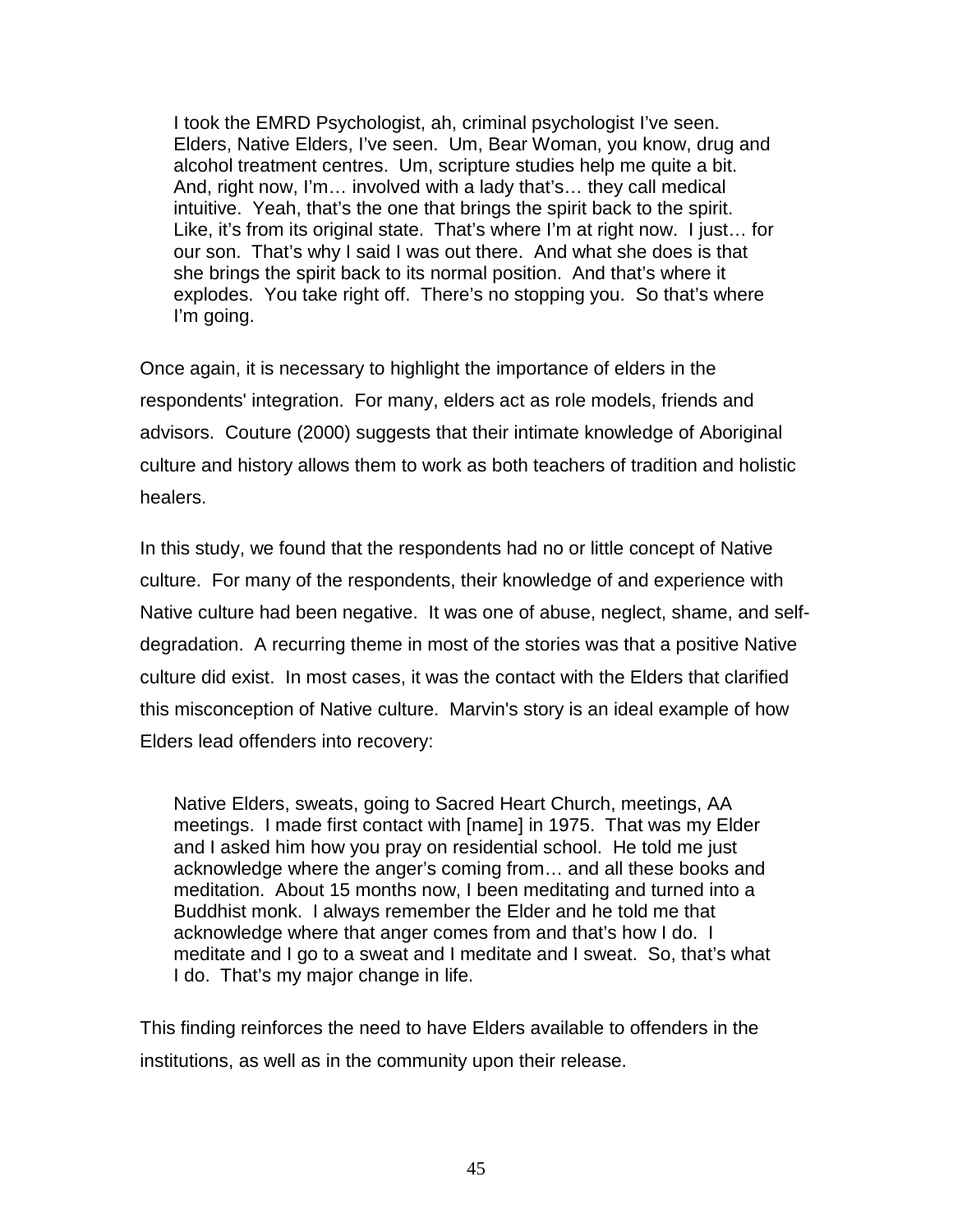The respondents were asked for their advice on what could be done to help others straighten out their lives. Joe, a 53 year-old Status Indian, believed that inmates need to be taught real skills:

To me the government's not been doing right. Now, when an inmate gets out they should find him a job and…either re-train them. You know, something with what they want. Like, cause when I… got out, they didn't offer me nothing… to help better yourself, like. Get prepared more when you're going to get out.

Felix believed successful reintegration into society depended mostly upon the individual. Many respondents talked about gaining control of their lives and taking responsibility for their actions. Marcus, a 27 year-old, exemplifies this point by stating that change could only be achieved if the person changed for himself:

I just know one thing is for sure… a person has to really want something… They have… to want it themselves. They can't have it for other people. And, you'll know that no one can by how far they'll go to look for it, those little things that will help them.

However, it is still important to acknowledge the role played by others in the rehabilitation and reintegration process. For example, family, friends, community supporters, Elders, therapists, and counselling groups have all made a significant impact on the offenders' lives to varying degrees. The continued and positive support from outside individuals is clearly important, in addition to, the programs and Aboriginal practices available in the community. From these responses, it has become evident what areas of community intervention need to be further developed and expanded.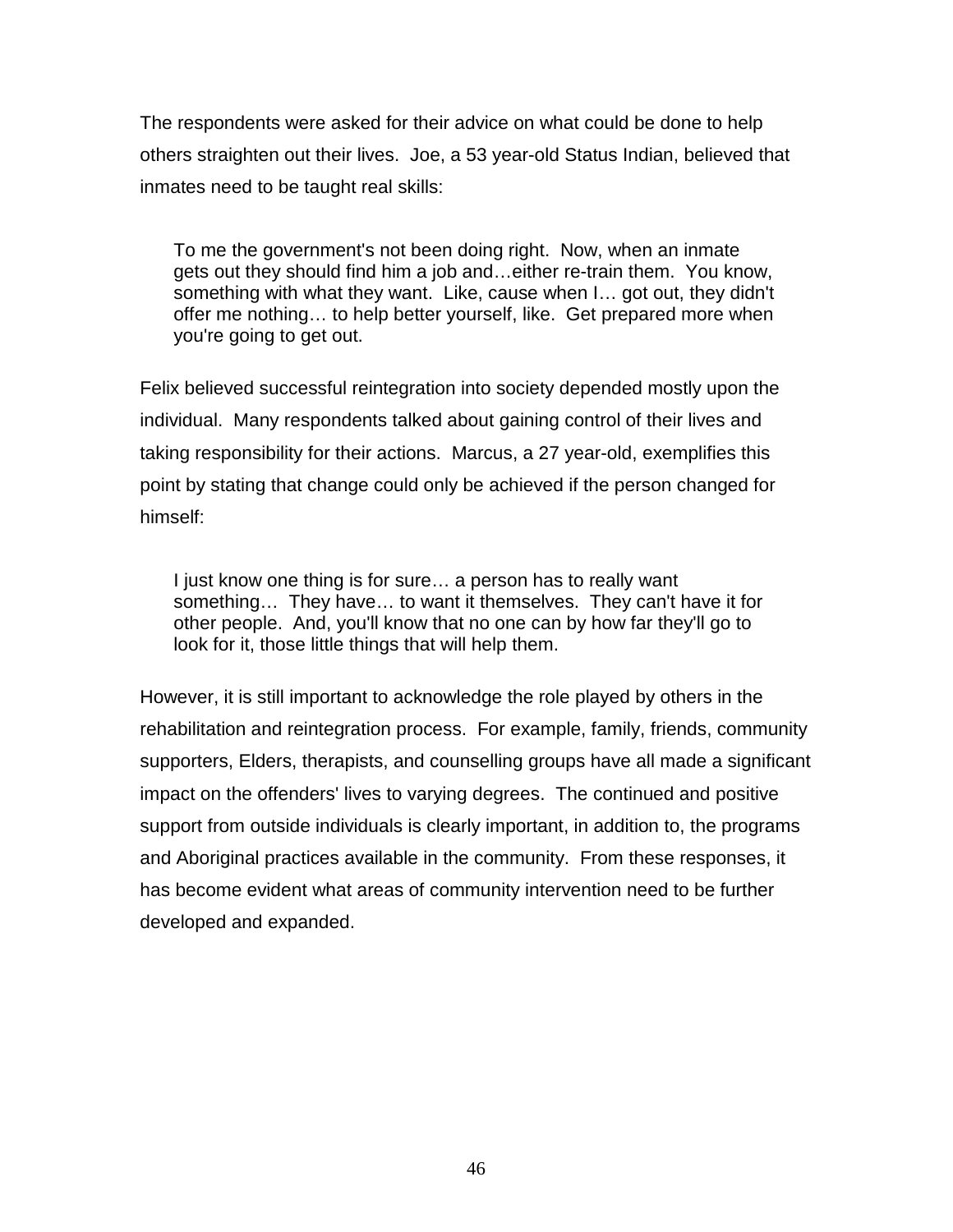#### **CONCLUSION**

These respondents have shown that staying out of trouble can be done but only when certain elements in their lives are right. In most cases, it took many abuses, for example, physical, mental, neglect, abandonment, to create the person they had become before they straightened out their lives. Conan, a 41 year-old non-Status Indian, believed that he was trained to be a non-caring person from the abuses that he suffered, "So, I mean, you're already trained at birth, you know? You see nothing, hear nothing, feel nothing, say nothing… And, you take this with you into the world". This was a typical attitude for most respondents.

The majority of respondents described their childhood and adolescence as negative. From their stories, the abuses they suffered were atrocious, and it is amazing that some even survived. Many described situations of physical, sexual, psychological and/or neglect. Some of these abuses were perpetrated by family members, priests, foster care parents, foster care children, and stepparents. These abuses left permanent scars on the recipients. These respondents went into their troubled teenage years not trusting nor caring what they did nor what was done to them by others. This was demonstrated in a story told by Earl, when he said, "I just started to get angry at the system, at society, at my family, and there was just much anger building". This was a typical sentiment held by most of the respondents. Their hatred for society was staggering but, even more disturbing was their hatred for themselves which was portrayed in many different self-abuses. Barry, believed that alcohol and drugs caused him to be abusive:

I was abusive to myself and to other people. You know, ah, I was into… drinking and doing drugs… Ah, I was abusive toward myself, eh? But I had, you know, I had fun, I guess you could say. I wouldn't look at it as fun now. I mean, I've learned a lot from it.

47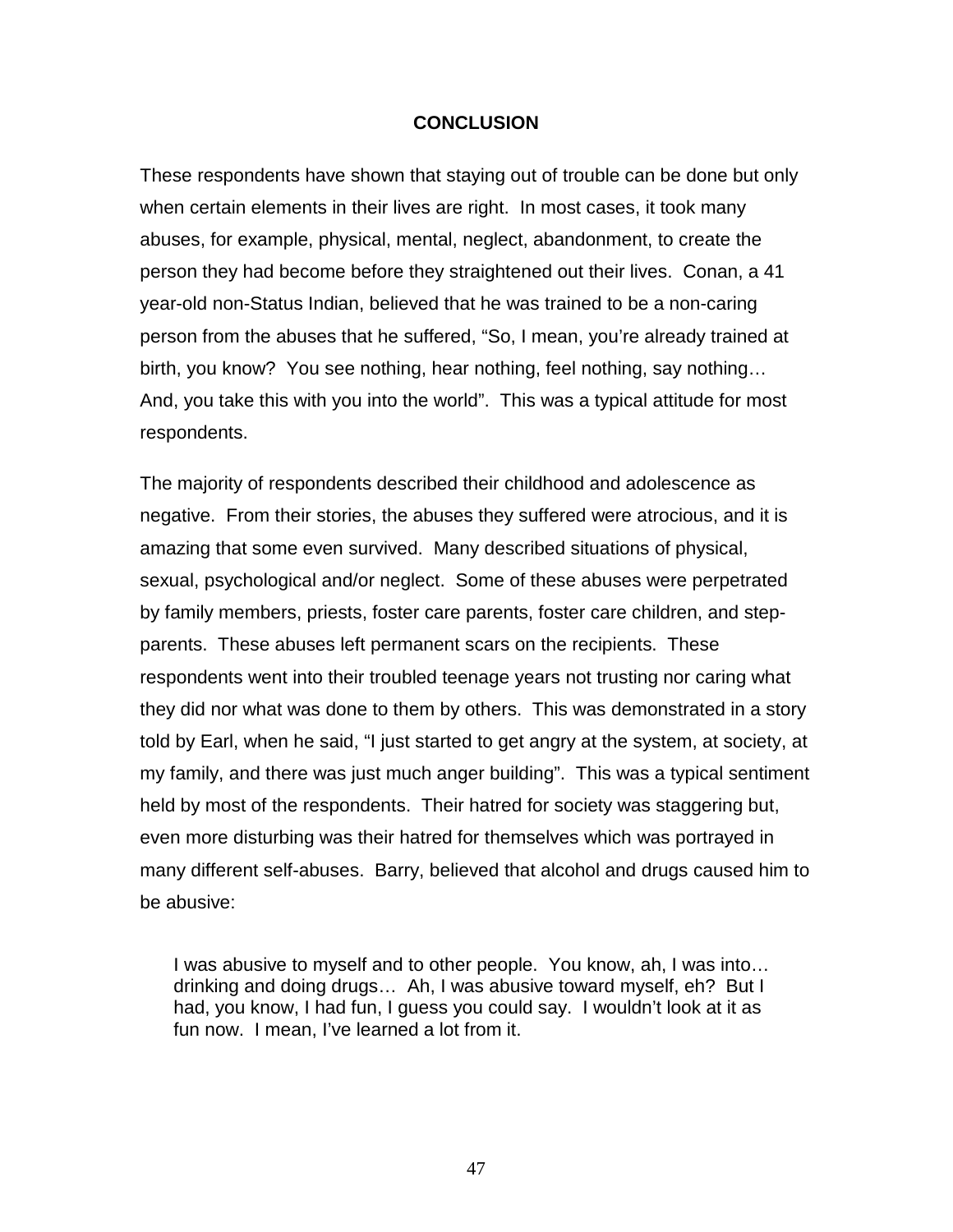Barry never explained what had happened to him in his childhood but to say that he left home at the age of 13 to live on his own. He is still on the road to recovery but has yet to explore within himself the reasons for his behaviour when he was younger. He does talk about his volunteer work with kids and how he treats them with kindness no matter what they have done. This could be a window into what happened to him (a lack of compassion when he was a child). Jean, a 47 year-old Status Indian, blames her self-destructive behaviour on low self-esteem, "My self-esteem was pretty low and I remember cause of my upbringing. Like, my father always used to [be]… verbally abusive and physically abusive." This lack of self-esteem was a common characteristic for many of the respondents.

Lou, a 27 year-old, Status Indian, explains why he did not care what happened to him when he was younger:

I was abused quite, ah, frequently within these foster homes. Ah, which had, I think, a devastating impact on my self-esteem and my self-worth. So, I became very isolated with my feelings and, ah, wouldn't even talk to anybody or socialize…. I felt worthless. The abuse started when I was about, ah, nine years, progressed until I was about 13. Started drinking at that time, I started, ah, stealing alcohol off my mom and dad and we'd come home and party... The abuse was, like, all forms: sexual, physical, mental, spiritual. Any kind of abuse you could really think of, I was basically given. I became angry, I guess. Very angry… I was always told that, ah, I would never amount to anything. That I was a dirty little savage. So, I began to believe it cause it was almost daily basis, which, um for me, really ah hurt me and made me, ah, feel dirty and made me feel that, just basically worthless, eh? Not really caring if I was gonna live. I think, at times I even wanted to die. I attempted quite a few times to take my life by injecting cocaine…

Self-esteem and self-worth were repeated in most respondents' stories. These two important factors of being a healthy person were usually missing in most of these respondents. Lou gave great insight into what caused him to have such a troubled life. There was not one abuse but many abuses that caused Lou to turn out as he did. He was told he was worthless. He began to believe he was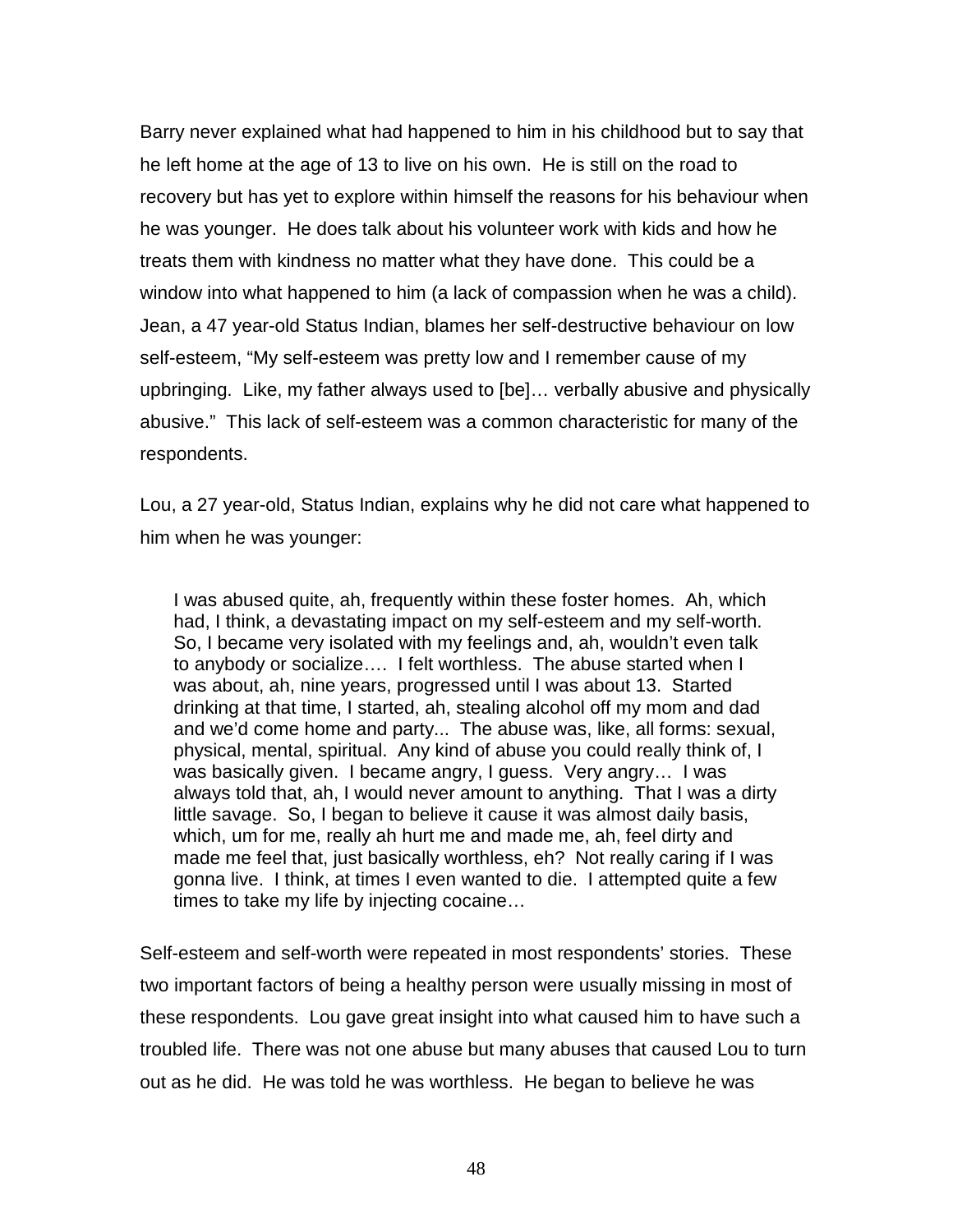worthless and started acting like he was worthless. A big turning point for Lou was Native culture as it gave him a feeling of pride in his Native heritage instead of feeling like a "dirty little savage".

When discussing why they were in conflict with the law, most respondents had similar types of reasons, for example, no values, loss of identity, drug and alcohol dependencies, no family support, no culture. For example, Lee, a 49 year-old Status Indian says:

Yeah, I… felt rejected and felt an outcast. I felt nobody loved me in my… family anymore. I felt that I was just a number out there and people weren't paying attention to me. People were scared of me. So… when I was in the community, I normally just went in the bush by myself. So, I was sort of stand-offish because of the way things… were, ah, I didn't have what I wanted when I was young. I didn't get what my stepbrother had. You know, I had a stepbrother and he had more opportunity to get what he wanted and I didn't.

What helped turn these people around? The respondents often mentioned the word respect - the respect they received and gave to others. Gary, a 29 year-old Métis, stated that you need to stop hating yourself and accept yourself if you're going to straighten out:

Coming to terms with yourself, ah, there is a lot of programs provided but it's no good if people don't want it. So, there's got to be acceptance. You know, a person gains just from doing it - there's no carrot dangled in front of their eyes… just by being involved. It's kind of like a fifty-fifty shot if you get an inmate working in a place to help other inmates because they can cause jealousy or it becomes a domination thing as well as, ah, a role model.

For Gary, his love for his children helped turn him around. "The thing is that I wouldn't ever let anybody near and I'd love it, you know? My god, they got a big smile! They showed me how to let people be people". For the first time in Gary's life, he was accepted for who he was. It was this acceptance that changed his perception of himself, "It's like, I think differently - different walk, feel different, look different".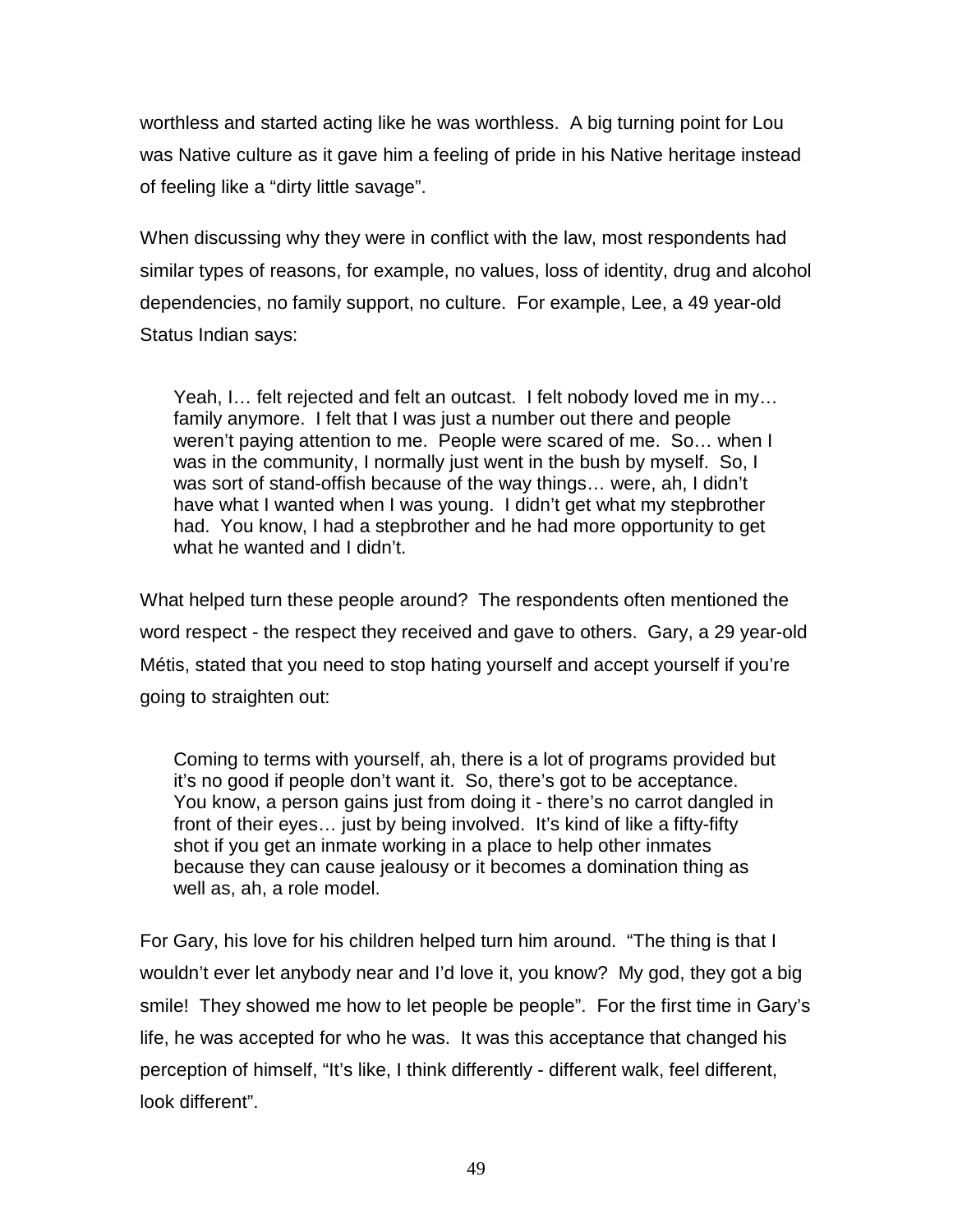Most respondents also said they had an attitude change. Felix, a 57 year-old, Status Indian, had this to say about his new attitude:

My attitude has always been a part of my recovery, my success. An attitude that I can always help people. I have an attitude that, um, has grown out of dysfunction that I grew up in… Most of my life evolved, revolves around the Church. So, there's been a lot of… new friends, non-alcoholic friends and, ah, acquaintances and the acceptance that I receive there.

These respondents did not change their lives by a miracle but it took many different factors combined to put them on the road to recovery. These factors include: staying sober, spirituality, cultural identity, positive personal identity, and education. For most respondents, it was a combination of these factors that turned their lives around. For some, the steps were different but for most, they all ended with them having a positive sense of personal identity.

Another common theme is giving something back and showing the people they are helping that someone cares for them. This could be something that they were missing in their young lives. Volunteering also shows that they are being accepted by society instead of being outside society. McCormick (1995) stated, "Becoming socially connected with other people is one of the keys to healing for First Nations peoples".

In these life stories, we found that healing took many different forms. The report of the Royal Commission on Aboriginal Peoples (1996) defined healing in Aboriginal terms as "personal and societal recovery from the lasting effects of oppression and systematic racism experience over generations". Csordas (1983) described three kinds of healing: physical, spiritual and healing of memories. These three kinds of healing were shown many times in the respondents' stories in their recovery. Many respondents had false starts in their recovery but were de-railed by old self-destructive behaviours. It was only when they experienced all three healings did they start on their road to full recovery. The road may be different for all respondents but they all had these factors in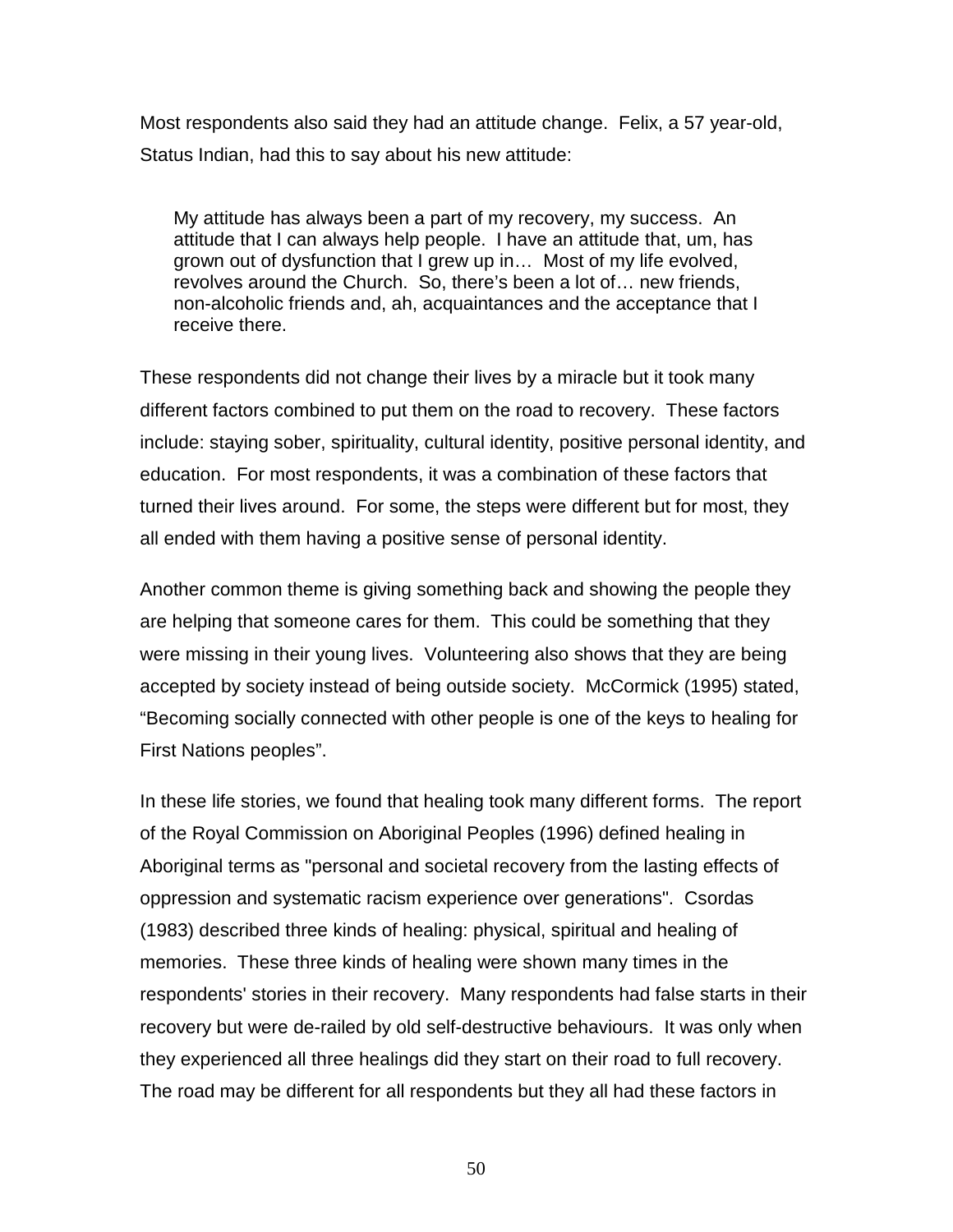common: staying sober, spirituality, cultural identity, positive personal identity, and education.

This study also demonstrates that Aboriginal spirituality and cultural activities were a major factor in the respondents' recovery. However, many respondents mentioned that these activities were not always respected (while they were in jail). According to Zellerer (1992), Aboriginal spirituality was not always permitted and may be discouraged by the institution. The current study found that Aboriginal spirituality was not always taken seriously by the institutions. There was mention of open displays of discourtesy and disrespect for Aboriginal people, objects, and places. The institutions need to show respect for these programs if they are to be respected by employees, inmates, and participants of the programs. Cory, a 53 year-old Status Indian male found that Native ceremonies were often not respected by correctional staff:

I've encountered a lot of harassment, a lot of obstacles in trying to even get an assessment done in a sweat lodge. There's always guards and they're counting heads. And here I'm trying to do an assessment on every inmate that comes in that circle… all of a sudden, time's up! You know? There's always a way that they try to traumatize the system… We have lots of Elders that work there, but they're just tokens, they're not recognized.

Cultural identity was another important factor in the healing process. For many of the respondents, their first contact with a cultural identity came from contact with an Elder. Some of those contacts were: personal, acting as a role model, and professional (the Elder running the program).

There are many strengths and some weaknesses in this study. The offenders' stories are a great strength and the backbone of this study. The stories were more structured and complex than the first study (due to changes in the questionnaire). Therefore, it was possible to analyze the data in a more systematic way. Using the transcripts as back-up for the questionnaires allowed for better coding. The way the interviews were conducted, very in-depth and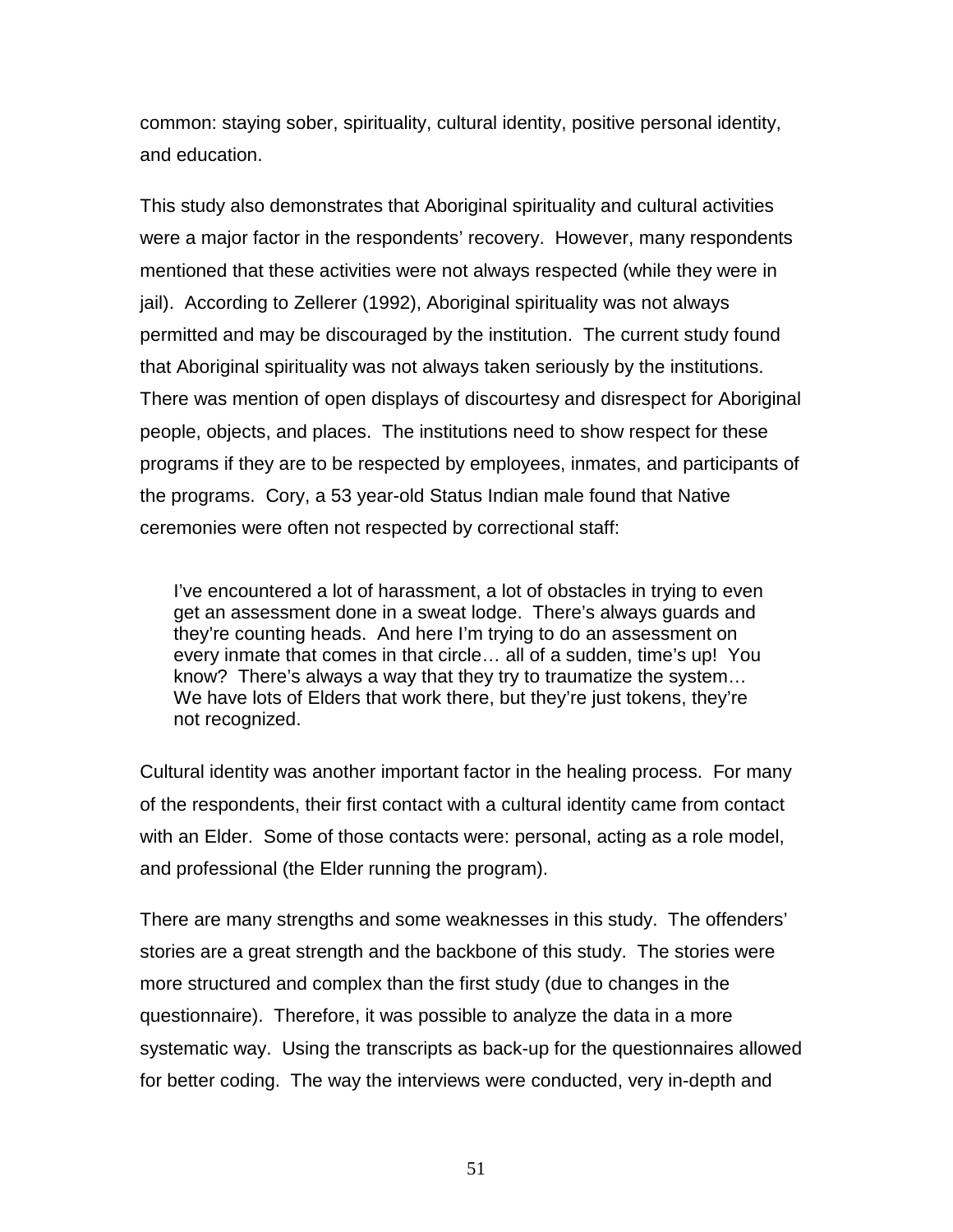conducted with empathy, was a great strength in having the respondents share openly.

One weakness of the study was that the respondents' energy appeared to diminish partway through the interview. Therefore, the sections on getting out of trouble and staying out of trouble were not as fully examined as the previous sections.

What are the implications of this study? We now have some knowledge of what works for Aboriginal offenders. Aboriginal offenders need not only specific programs, but also need to be taught their culture because most have never had the opportunity prior to entering the correctional system. Most respondents had no self-respect; we need programs directed at this specific need.

It is also clear that there is no one solution for this problem but, many solutions. These respondents started their recovery once they discovered they were worth something and they belonged. Almost all respondents believed they were apart from society. Once shown they were actually part of society or that they could be, they started their healing process.

These responses have important implications for communities, reintegration strategies, and program design and delivery. Key agencies and individuals in corrections and communities possess a unique role in offering culturally appropriate programs and services to Aboriginal offenders. The respondents have extensively claimed the positive and influential impact Aboriginal culture and spirituality has on the healing and rehabilitation process. The importance of family and friends in their lives is also evident, and community support must continue these positive connections for successful reintegration to occur.

Furthermore, the data provide both the evidence for, and the opportunity to, apply crime prevention measures within a community and correctional setting. It is intended that implementing holistic community-based interventions will strengthen Aboriginal persons, families, and communities. More specifically, it is

52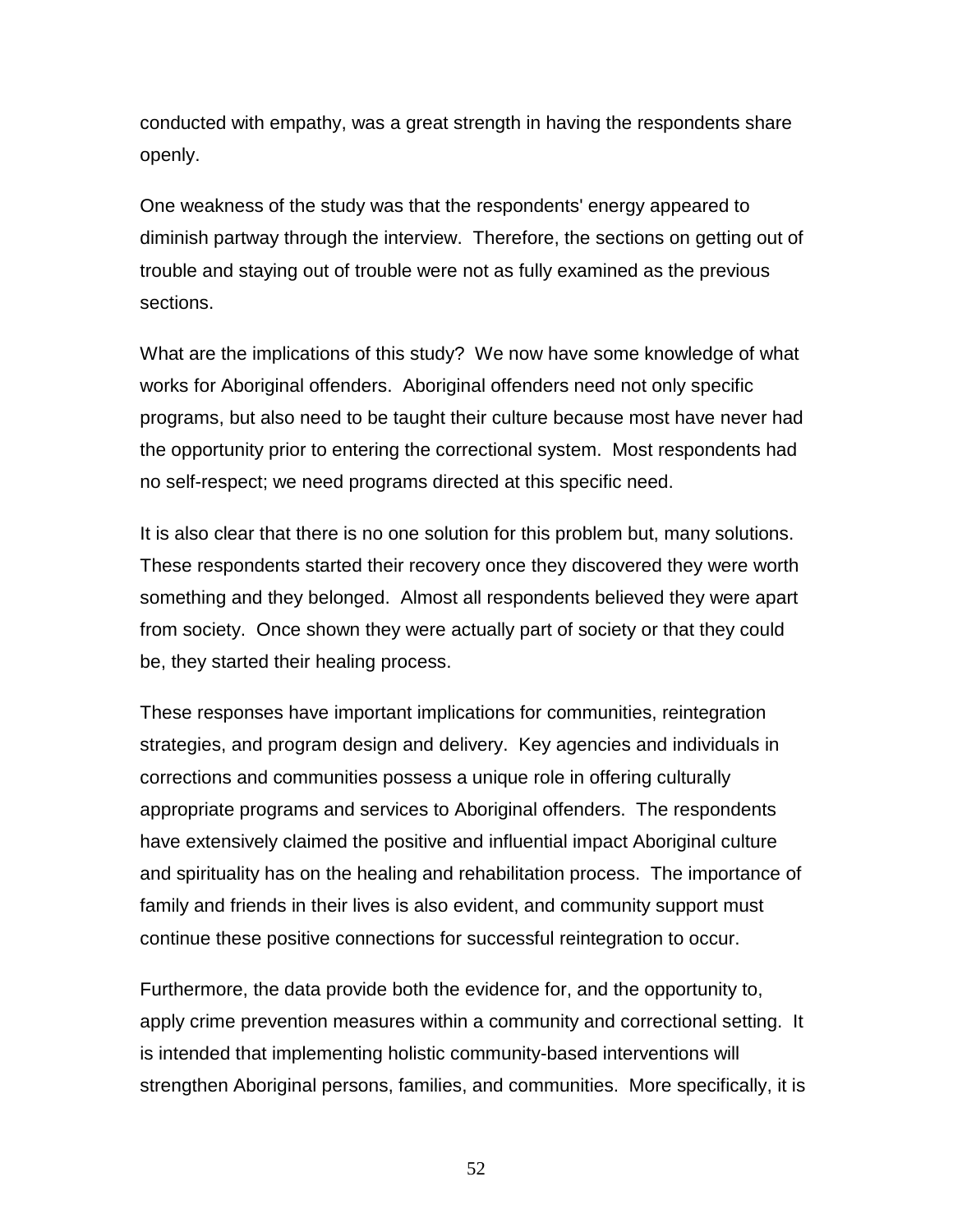hoped that the expanded support for and encouragement of Aboriginal culture and spirituality inside and outside institutions will reduce the number of Aboriginal persons involved in the criminal justice system.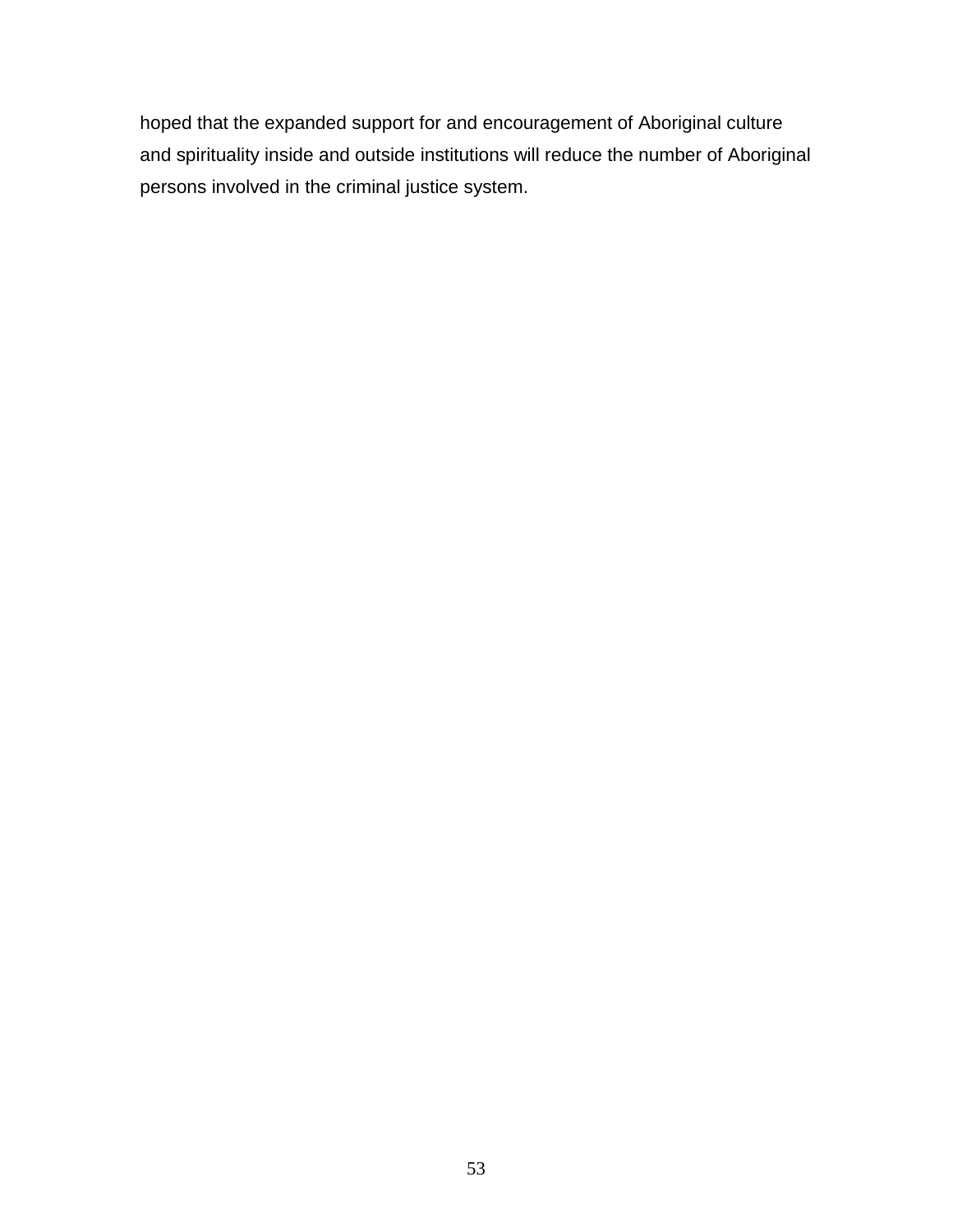#### **REFERENCES**

- Besozzi, C. (1993). Recidivism: How inmates see it. *Forum on Corrections Research*, *5(3)*, 35-38.
- Boe, R. (2000). Aboriginal inmates: Demographic trends and projections. *Forum on Corrections Research*, *12*(1), 7-9.
- Bonta, J., Lipinski, S., & Martin, M. (1992). The characteristics of Aboriginal recidivists. *Canadian Journal of Criminology*, *34*(3-4), 517-521.
- Canadian Centre for Justice Statistics (2001). *Adult correctional services in Canada, 1999-2000*. Catalogue 85-211. Statistics Canada.
- Correctional Services of Canada (2000a). *One-day snapshot of federal inmates - August 2000*. Data run prepared by the Research Branch.
- Correctional Services of Canada (2000b). *The safe return of offenders to the community: Statistical overview*. Ottawa, ON: Author.
- Couture, J. (2000). Elder/healer: The elements of promise. *Forum on Corrections Research 12*(1), 38-39.
- Csordas, T. (1983). The rhetoric of transformation in ritual healing. *Culture, Medicine & Psychiatry*, *7*, 333-375.
- Fournier, S. & Grey, E. (1997). *Stolen from our embrace: The abduction of first nations children and the restoration of Aboriginal communities*. Vancouver, BC: Douglas & MacIntyre.
- Hodgson, M. (1990). Shattering the silence: Working with violence in Native communities. In Toni Ann Laidlaw (ed.), *Healing voices: Feminist approaches to therapy with women* (p.33-44). San Francisco, CA: Jossey-Bass Publishers.
- Hodgson, M., & Heckbert, D. (1995). *Healing spirit and recovery: Factors associated with successful integration*. Ottawa, ON: Supply & Services Canada, Solicitor General, Aboriginal Peoples Collection (APC 11 CA).
- Jackson, M. (1989). Locking up Natives in Canada. *University of British Columbia Law Review*, *23*(2), 215-300.
- Johnston, J. C. (1997). *Aboriginal offender survey: Case files and interview sample*. Research Report R-61. Ottawa, ON: Correctional Service Canada.
- Johnston, J. C. (2000). Aboriginal federal offender surveys: A synopsis. *Forum on Corrections Research*, *12*(1), 25-27.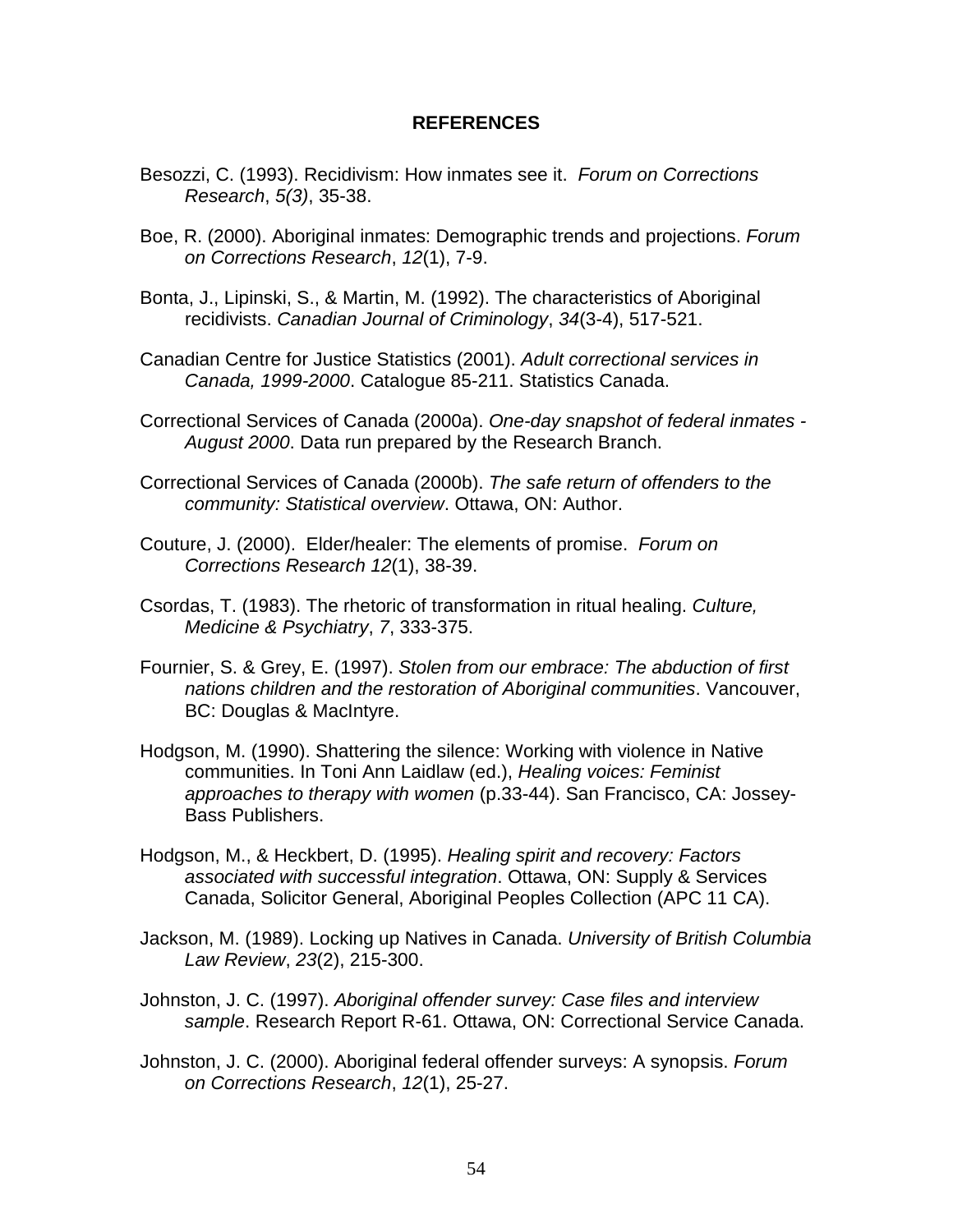- LaPrairie, C. (1997). Reconstructing theory: Explaining Aboriginal overrepresentation in the criminal justice system in Canada. *Australian and New Zealand Journal of Criminology*, *30*(1), 39-54.
- Martinson, R. (1974). What works? Questions and answers about prison reform. *The Public Interest*, *35*, 22-54.
- McCormick, R. (1995). The facilitation of healing for the First Nations people of British Columbia. *Canadian Journal of Native Education*, *21*(2), 251-322.
- Motiuk, L. (1996). Targeting employment patterns to reduce offender risk and need. *Forum on Corrections Research*, *8*(1), 22-24.
- Royal Commission on Aboriginal Peoples (1996). *Bridging the cultural divide: A report on Aboriginal people and criminal justice and Canada*. Ministry of Supply and Services Canada.
- Shorten, L. (1991). *Without reserve: Stories from urban natives*. Edmonton, AB: NeWest Publishers.
- Sinclair, M. (1997). *The historical relationship between the Canadian justice system and Aboriginal people*. Address to the Aboriginal Justice Learning Network, Aylmer, QC.
- Statistics Canada (1996). *Census of population*. Ottawa.
- Trevethan, S., Tremblay, S., & Carter, J. (2000). *The over-representation of Aboriginal people in the justice system*. Ottawa, ON: Canadian Centre for Justice Statistics, Statistics Canada.
- Waldram, J. B. (1997). *The way of the pipe: Aboriginal spirituality and symbolic healing in Canadian prisons*. Peterborough, ON: Broadview Press.
- Waldram, J. B. (1994). Aboriginal spirituality in corrections: A Canadian case study in religion and therapy. *American Indian Quarterly*, *18*(2), 197-214.
- Zellerer, E. (1992). Native spirituality behind bars: A policy proposal. *Canadian Journal of Native Studies*, *12*(2), 251-268.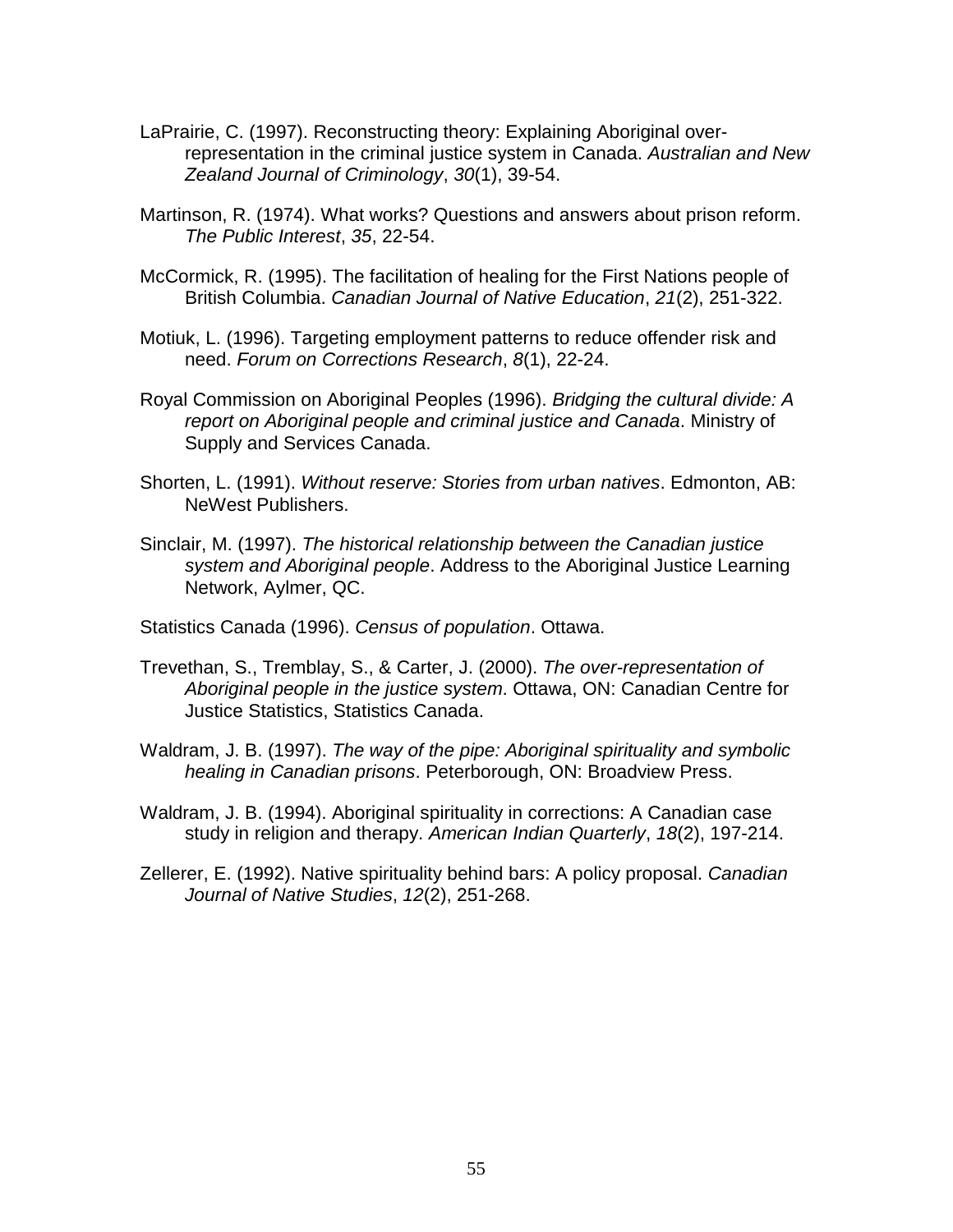# **APPENDIX A**

# **NECHI TRAINING RESEARCH AND HEALTH PROMOTIONS INSTITUTE**

**and**

# **NATIVE COUNSELLING SERVICES OF ALBERTA**

# **FACTORS ASSOCIATED WITH SUCCESSFUL INTEGRATION: A Follow-up Study of Aboriginal Offenders**

# **PHASE II**

## **QUESTIONNAIRE**

**June 16, 1999**

NAME OF INTERVIEWER:

PLACE OF INTERVIEW:

DATE OF INTERVIEW:

PARTICIPANT IDENTIFICATION NUMBER: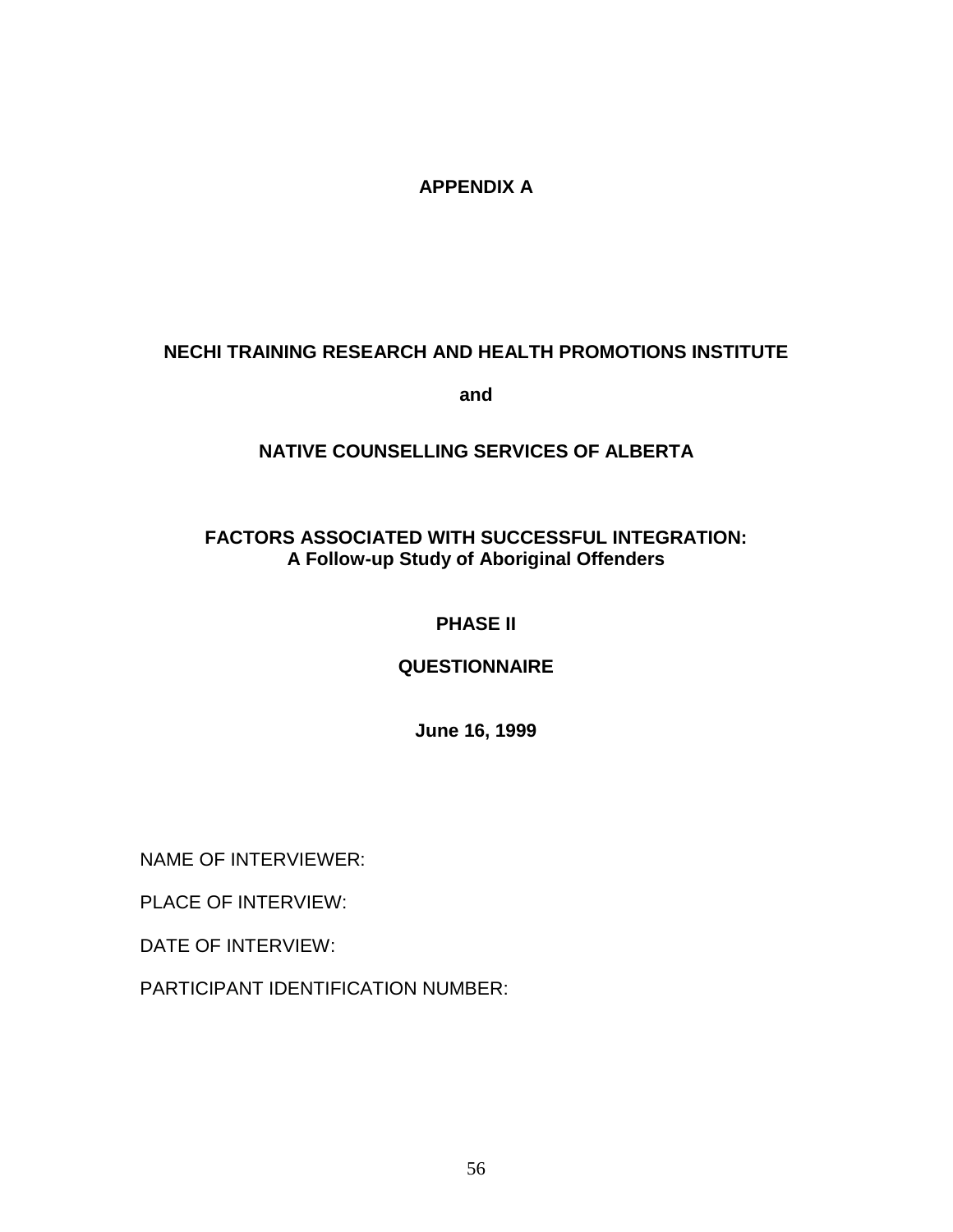## **SECTION I: DEMOGRAPHIC INFORMATION**

I'd like you to give me some information about yourself.

Identification Data

| 1. Full Name of Participant:<br><b>First Name</b> | Middle Name |                                                            | <b>Family Name</b> |
|---------------------------------------------------|-------------|------------------------------------------------------------|--------------------|
| 2. Date of Birth:                                 | Day         | Month                                                      | Year               |
| 3. Where do you live now?                         |             | City<br>Town<br><b>Rural Area</b><br>Reserve<br>Settlement |                    |
| 4. Address and Postal Code:                       |             |                                                            |                    |

- 5. Phone Number:
- 6. Social Insurance Number (for honorarium):
- 7. Age:
- 8. Gender: Male: \_\_\_\_\_\_ Female: \_\_\_\_
- 9. Aboriginal Status: Métis \_\_ Status Indian \_\_ Non-Status Indian \_\_  $Inuit$

## **Employment**

- 10. Are you working now? Yes \_ No \_ Full Time \_ Part Time \_
- 11. In the past three years, how much of the time were you employed? %
- 12. If not working, how long have you been unemployed? \_\_ weeks
- 13. If working, what do you do?
- 14. Is this what you usually do? Yes \_\_ No \_ (explain)
- 15. If working, what is your income per month?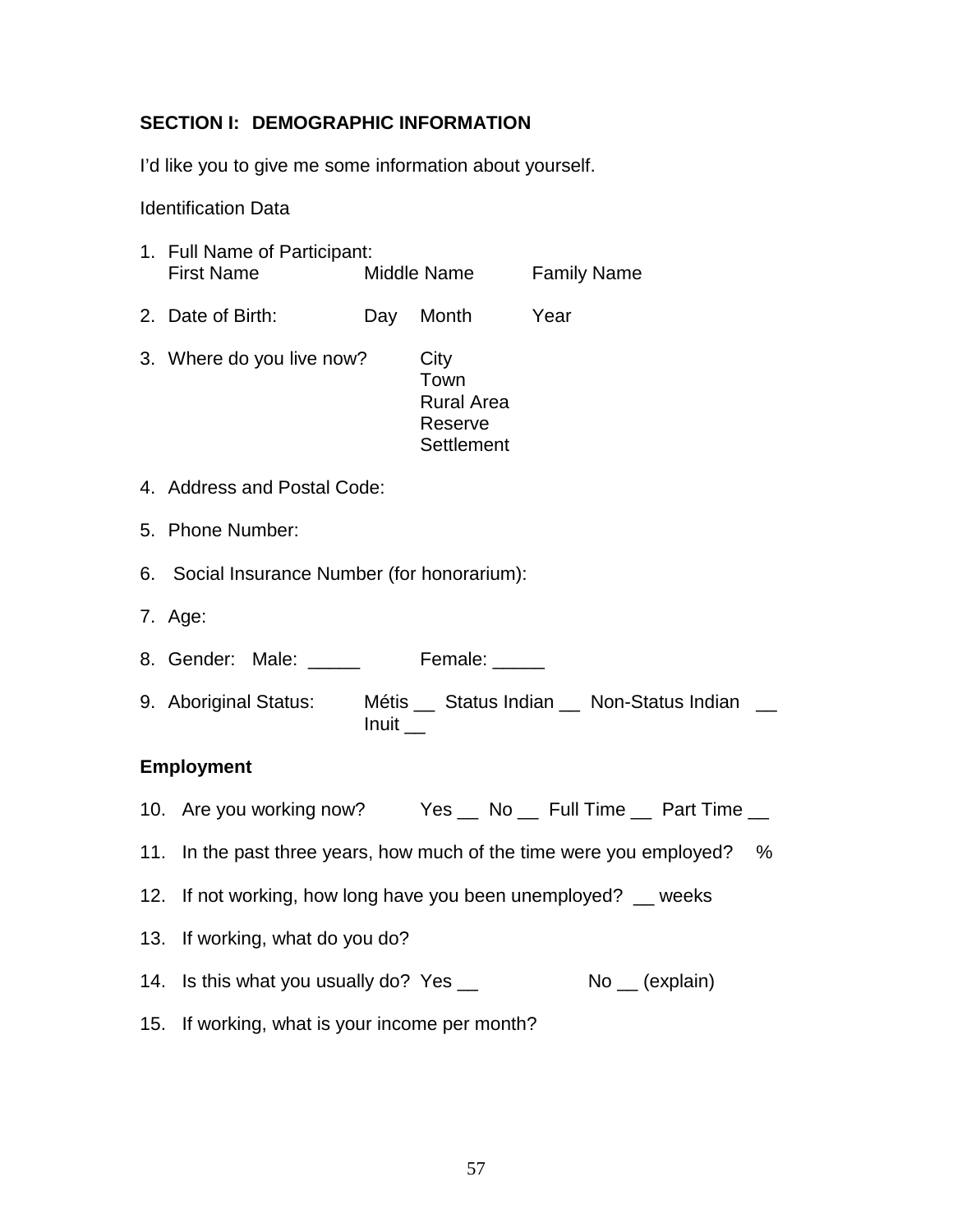### **Health**

|                          |  | 16. Generally speaking, how do you consider your physical health to be? |
|--------------------------|--|-------------------------------------------------------------------------|
| Poor Fair Good Excellent |  |                                                                         |

- 17. Generally speaking, how do you consider your mental/emotional health to be? Poor Fair Good Excellent
- 18. Was your health always like this? Explain.

### **Education**

- 19. Highest grade completed:
- 20. Attended vocation/business school: Yes No
- 21. If yes, briefly describe
- 22. Attended community college or technical institution: Yes No
- 23. If yes, please give the name and program:
- 24. Attended university: Yes No
- 25. If yes, please give the name and program:
- 26. Attended other training programs? Yes No
- 27. If yes, please give the name and program(s):
- 28. Did you attend a Residential School? Yes No If yes, where?
- 29. If yes, how long?
- 30. Did either of your parents attend Residential School? Yes No
- 31. Who were you mainly raised by? Your parents An uncle Your mother only Grandparents Your father only Grandmother An aunt and uncle Grandfather An aunt Siblings Other relatives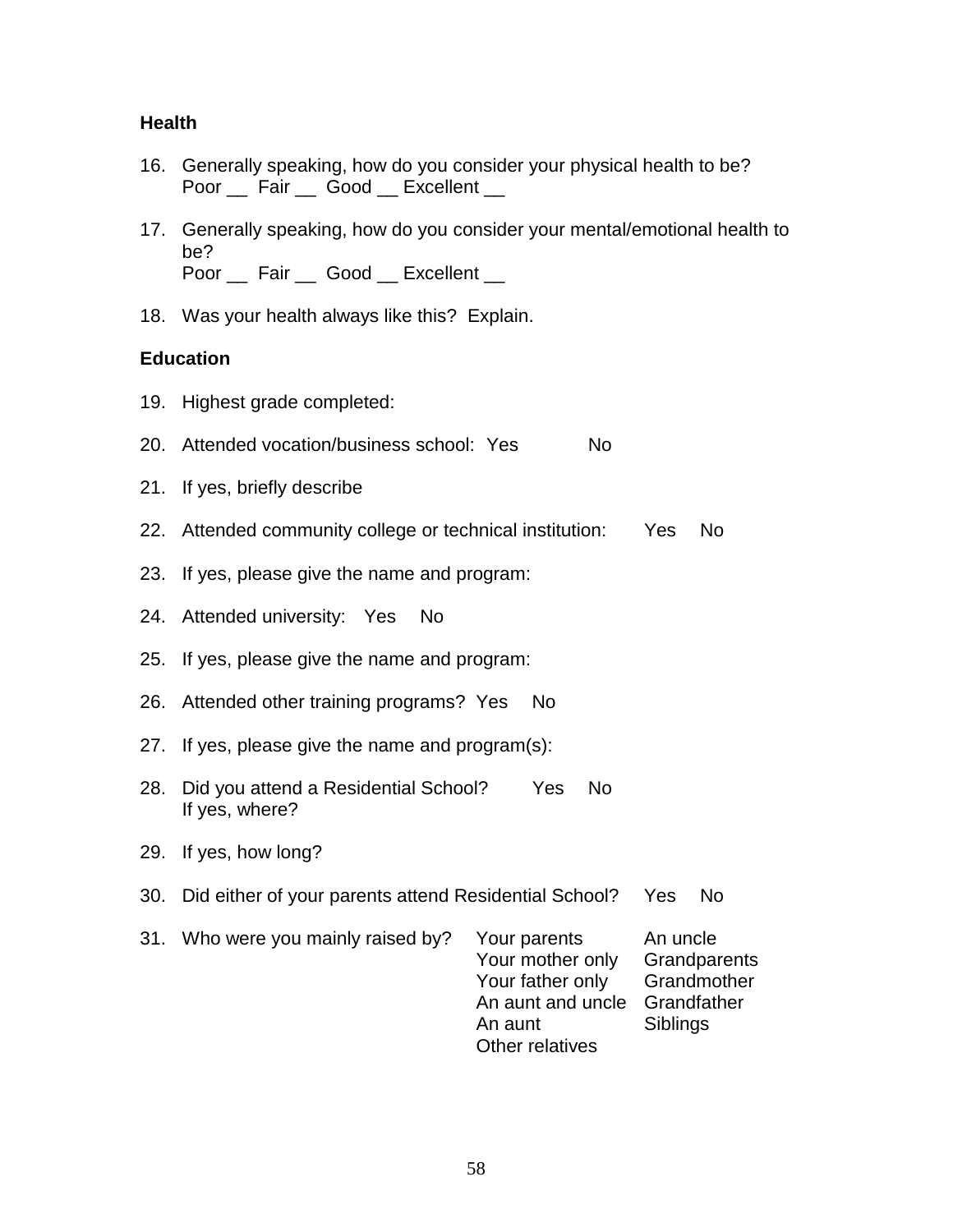32. Did you ever have to live in an: **Orphanage** Child welfare foster home

How long?

## **SECTION II: THE EARLY YEARS**

Now, I'd like you to talk about your early years

33. Where did you grow up (check all that apply): City

Town Rural Area Reserve **Settlement** 

- 34. Please choose three words that best describe what your childhood was like
- 35. Give an explanation of each word
- 36. Please choose three words that best describe your adolescent years
- 37. Give an explanation of each word

## **SECTION III: GETTING INTO TROUBLE**

- Now, I'd like you to talk about your getting into trouble
- 38. Were you ever in the young offender or juvenile delinquent system? Yes No
- 39. If yes, were you ever placed in: foster home group home training school closed institution placed with an Elder **placed with a community member** other type of placement completed sanction in the community

How long?

- 40. How long were you dealt with as a juvenile delinquent/young offender?
- 41. How old were you when you were first charged with an offence?
- 42. What was the offence?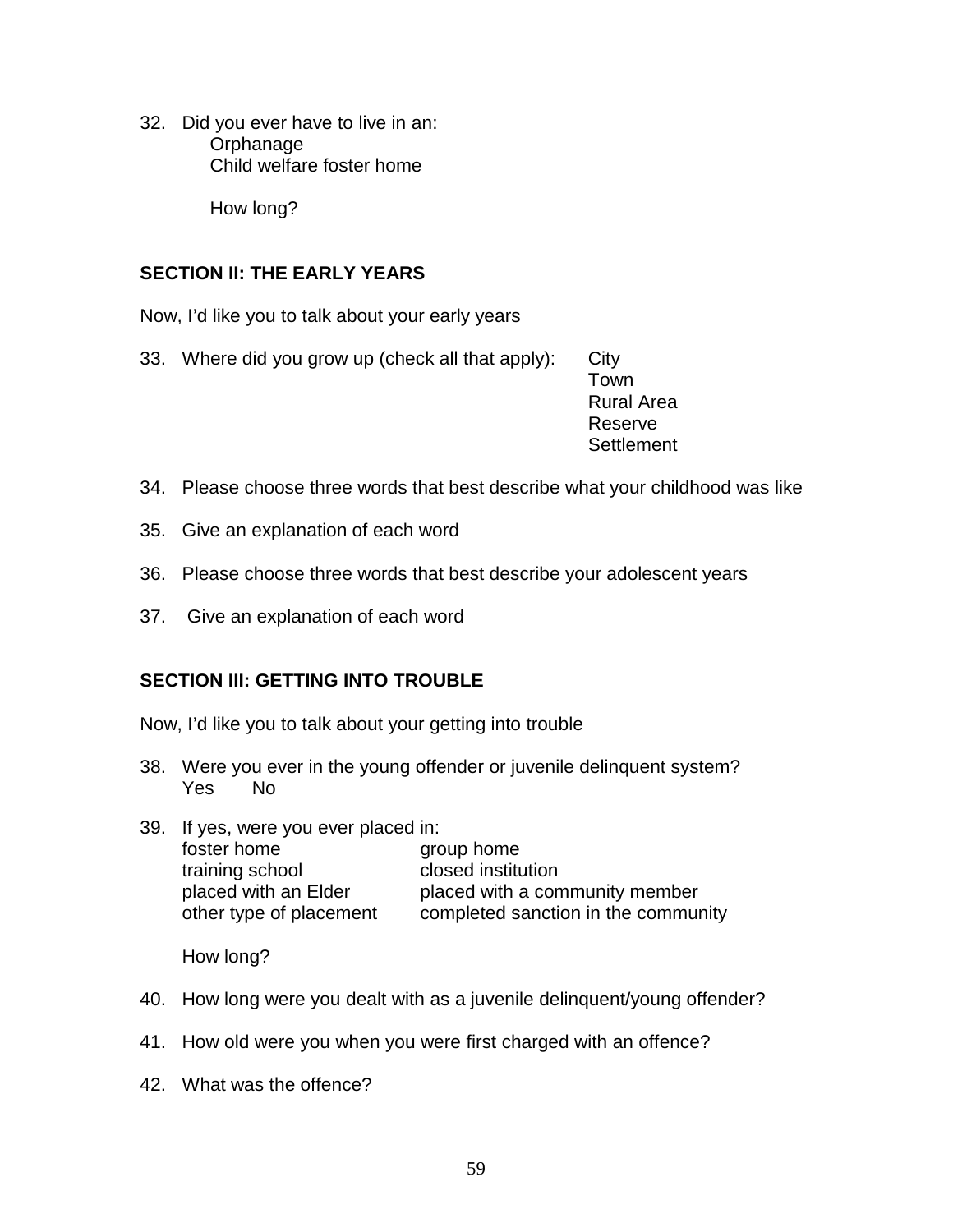- 43. Over the years, what kinds or types of offences did you commit?
- 44. Over the years, approximately how many offences did you commit altogether?
- 45. Over the years, approximately how many times were you convicted of offences(either pled guilty or found guilty)?
- 46. In terms of dispositions and sentences, how many times, as an adult, were you:
	- Fined? Put on probation? Sentenced to a provincial institution? Sentenced to a federal penitentiary? Warned and sent home? Ordered to compensate the victim? Ordered to do community service? Other dispositions:
- 47. Which of these sentences/dispositions had the most impact on you? Why?
- 48. What do you consider to be your most serious offence?
- 49. What was the longest sentence you received?
- 50. How old were you when you were last convicted?
- 51. Over how many years do you consider yourself to have been in conflict with the law?
- 52. How do you explain why you were in conflict with the law?
- 53. What did you need from your parents or caregivers that would have helped you make better choices and may have helped prevent you from becoming involved in crime?

## **SECTION IV: GETTING OUT OF TROUBLE**

Now, I'd like you to talk about how you got out of trouble; how you turned your life around:

54. Can you tell me what, for you, were the influences which helped you to get out of trouble? (Explore each of the following thoroughly if applicable–what was involved; who were the important people; and what they did that was influential).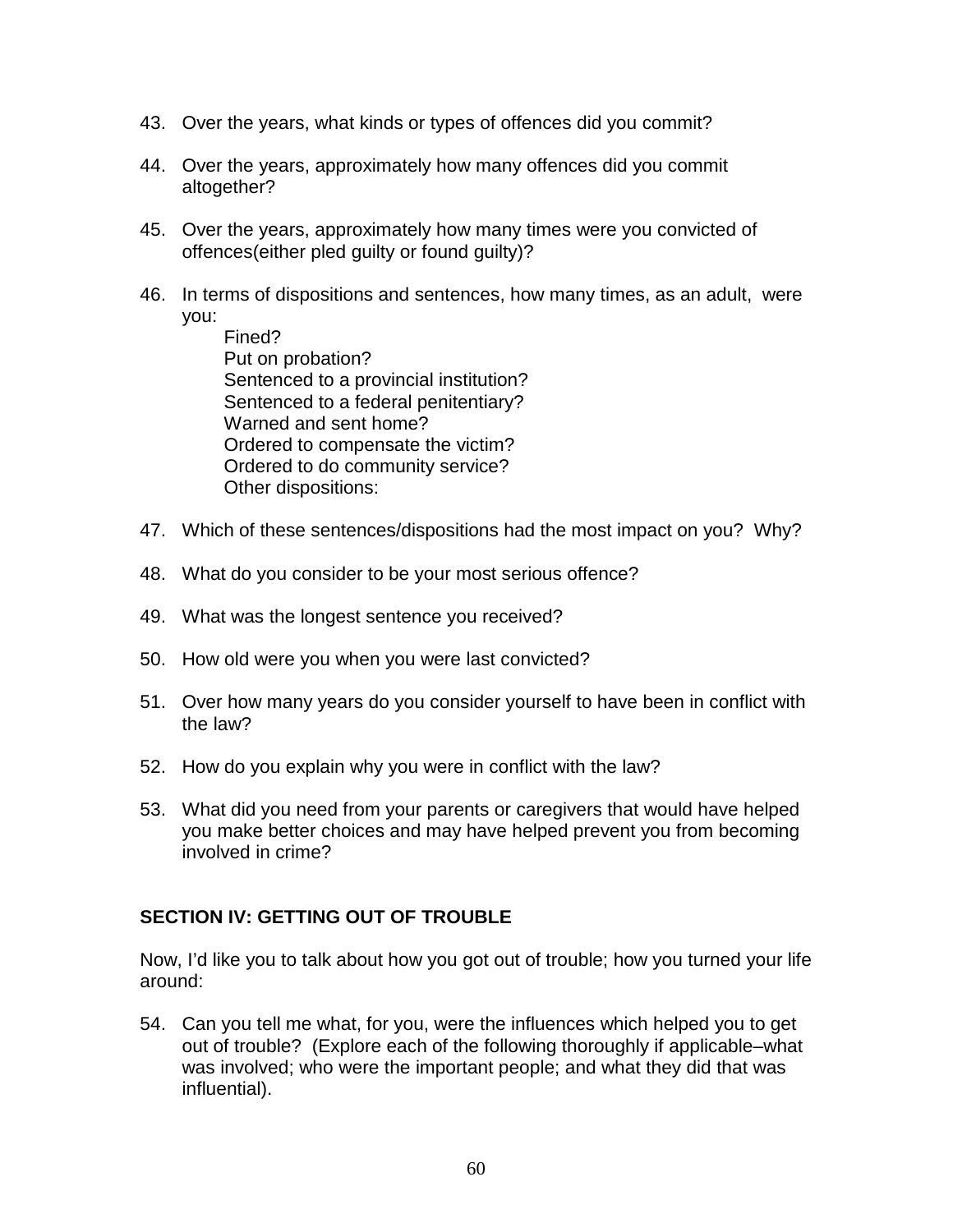- 55. Controlling the use of alcohol and drugs
- 56. Contact with Elders
- 57. Aboriginal Spirituality and ceremonies
- 58. Other spirituality such as Christianity
- 59. Aboriginal Programs in the institutions such as Native Liaison Workers, Talking Circles, Native Brotherhood, Elders' Program
- 60. Aboriginal programs and services in the community
- 61. A new sense of personal identity
- 62. Sick and tired of being in trouble
- 63. Seeing there could be a better way of life
- 64. Correctional Programs in the Institution run by CSC or other Provincial corrections such as cognitive Skills, Breaking Barriers, Relapse Prevention, Education, Psychologists, Trades, Case Management–which ones were helpful and why
- 65. Programs run by outside groups, such as AA, NA, Nechi, N.C.S.A, etc.
- 66. Correctional Programs in the community–which ones were helpful and why
- 67. Correctional Programs which were not helpful and why
- 68. Correctional staff–what were some of the things that individual staff (such as CO, recreation officers, program staff, parole officers, etc.) did that were helpful?
- 69. Family
- 70. Friends
- 71. Your personal values
- 72. Other helpful influences
- 73. Visits while you were in prison

Ask the participant to rank the three overall most important influences (1, 2, 3).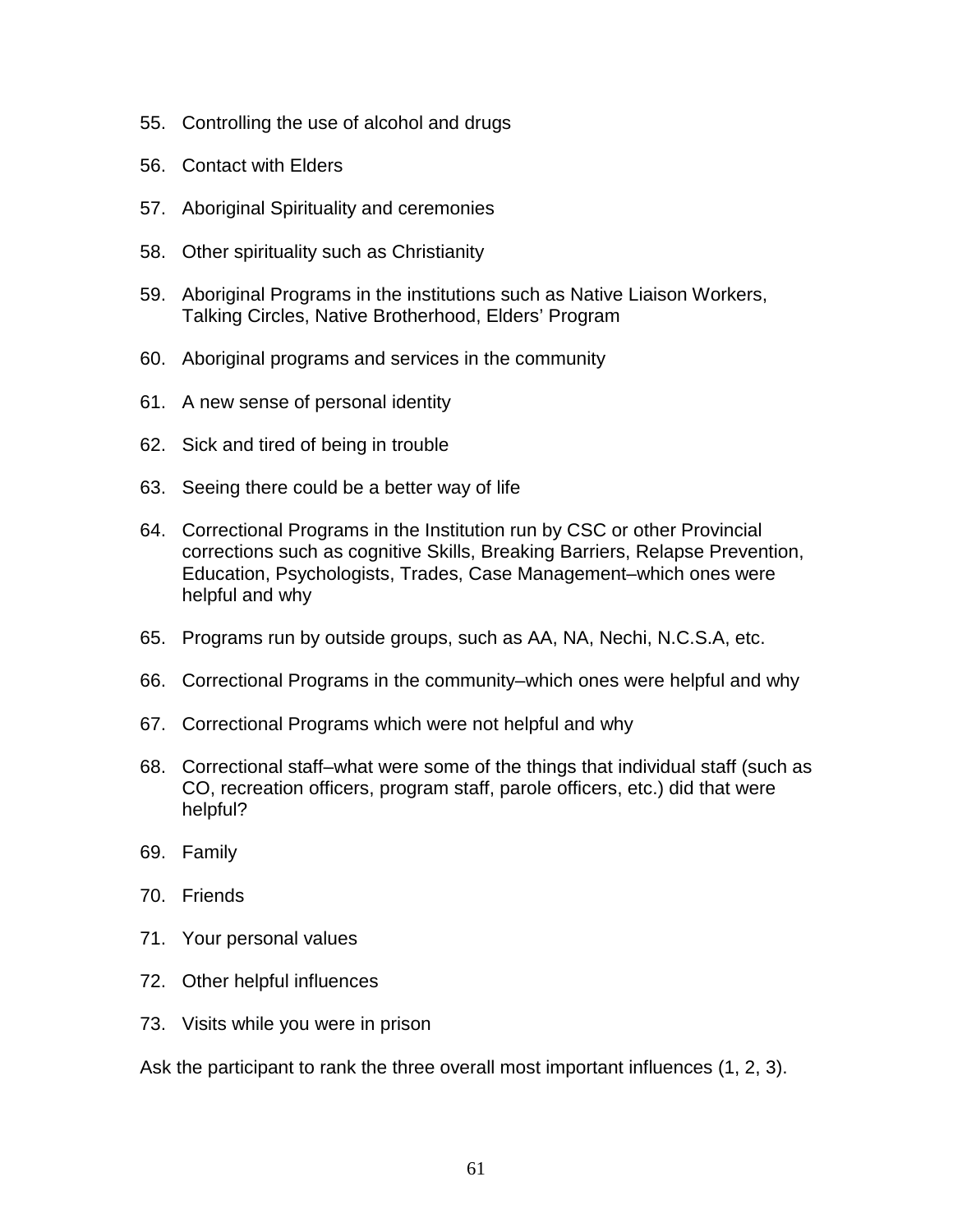# **SECTION V: STAYING OUT OF TROUBLE**

Now, I'd like you to talk about what you do and what you find useful in helping you stay out of trouble. Explore each of the following thoroughly, if applicable– what it means; what is involved; what people are important; and what they do that is helpful.

- 74. Staying clean and sober
- 75. Aboriginal spiritual development and taking part in ceremonies
- 76. Other spiritual practices
- 77. Cultural activities
- 78. Personal values and identity
- 79. Helping others, such as volunteering
- 80. Employment
- 81. Education and training
- 82. Therapy and Counselling
- 83. Family
- 84. Friends
- 85. Correctional Programs in the community such as supervision, relapse prevention
- 86. Correctional Staff, such as parole officers
- 87. Programs in the community
- 88. Self-help groups
- 89. What self-improvement activities do you do?
- 90. Other helpful influences

Ask the participant to rank the three overall most helpful influences (1, 2, 3).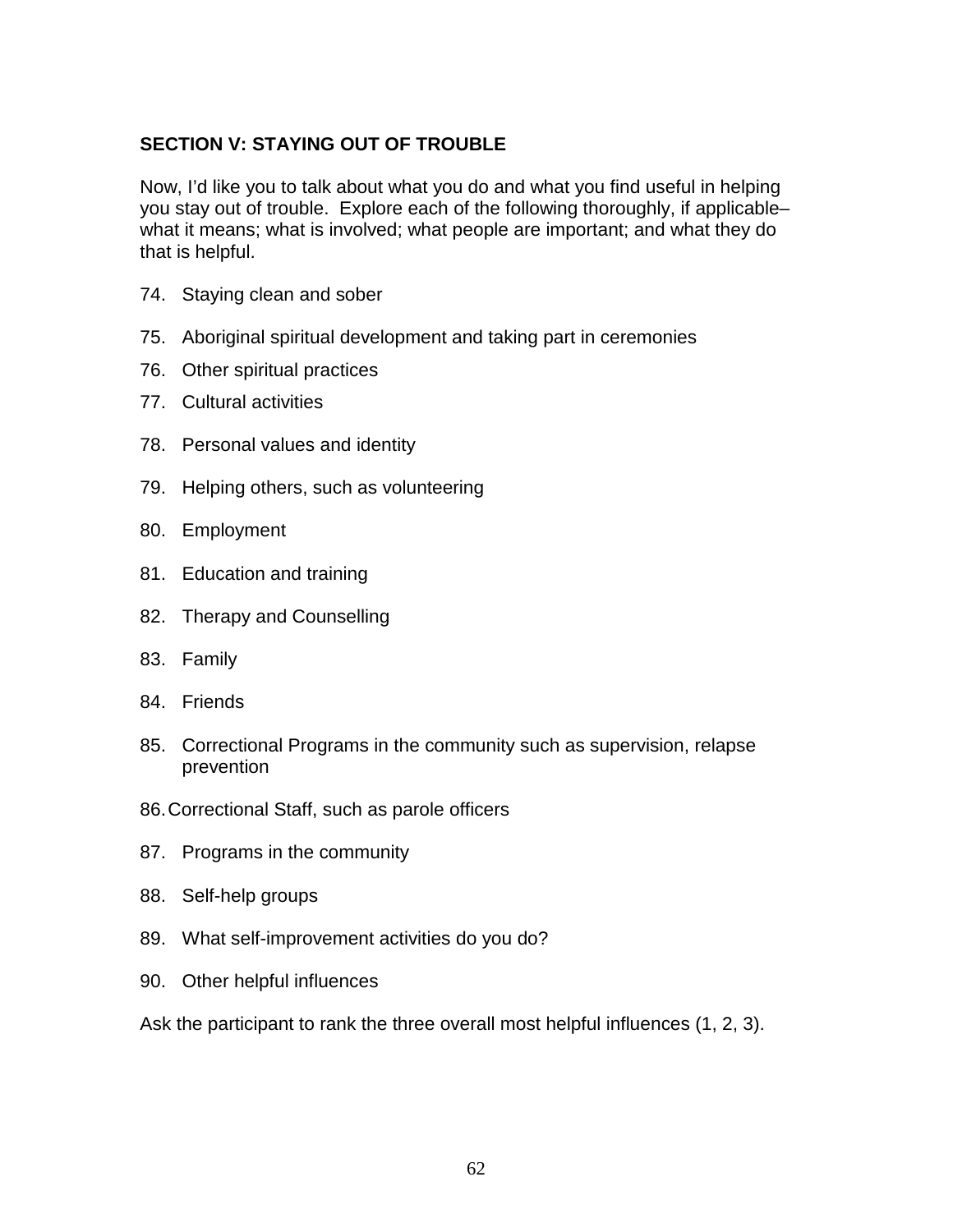### **APPENDIX B ONE INTERVIEWER'S EXPERIENCE**

My first interview dated July 16, 1999 took place in a dark, un-kept, small apartment building in the no-so-healthy part of the city. I was a bit nervous when I entered the home of a convicted killer, sexual abuser, wife and child abuser. He offered me a cup of coffee and we proceeded to conduct a taped interview. At first, the man sitting just a few feet from me wears a mask and carries a shield in front of him in case I attack, I guess. Approximately one hour into the interview, the shield comes down and later, the mask comes off too. He was just as nervous as I was, if not more, because no one had ever taken the time to sit and talk with him at length before. No one had ever spoken to him without judgement or fear. No one had ever taken the time to get to know who he was, his fears and his dreams. No one had ever shared respect with him. Three hours later, his spirit has touched mine and we hug as I walk out the door. Nine months later, we still keep in touch. He is currently working on writing a book about his life because someone out there really does want to hear his story.

I have interviewed forty-four men and ten women, a total of fifty-four ex-offenders in Alberta. It is an experience I shall never forget. My friends and family would sometimes ask me, "Are you not afraid? These are ex-cons you're sitting alone with!" No, I was not afraid. These were people that were misguided, not taught morals, values or boundaries, not loved. These were people that just plain made some big mistakes and have now learned from them and would like to move on with their lives.

I have learned so much in the short time I spent with these resilient and beautiful people. Through their open and honest sharing I have come to be aware of my personal struggles as a mother trying hard to teach my children 'right from wrong.' I have learned that no matter how much I give to my children, they, as individuals, will ultimately make the final decision of how their lives will unfold. It is their path to walk. We all have a desire as parents to do our best. Some of our children will get pulled into the wrong crowd; some will experiment with drugs; others will kill someone. Some of our children will group up healthy, strong and will succeed in school and become doctors, lawyers and police officers. Our love must endure over all, not matter what our children do because they are not what they do.

I have also learned that it is people like you and me that have never been down the harsh road these men and women have walked, who judge most critically. We are biased by our own views of 'right and wrong.' We label them weak and meek. We forget about the great strength that it must take to walk down that rough road. Have you ever wondered how much patience, tolerance, and overall strength it would take to live on the street? To survive abuse of all kinds and then to be disowned by everyone, including family? Wouldn't you deserve to have a second chance at life? Who are we to judge so harshly? We forget to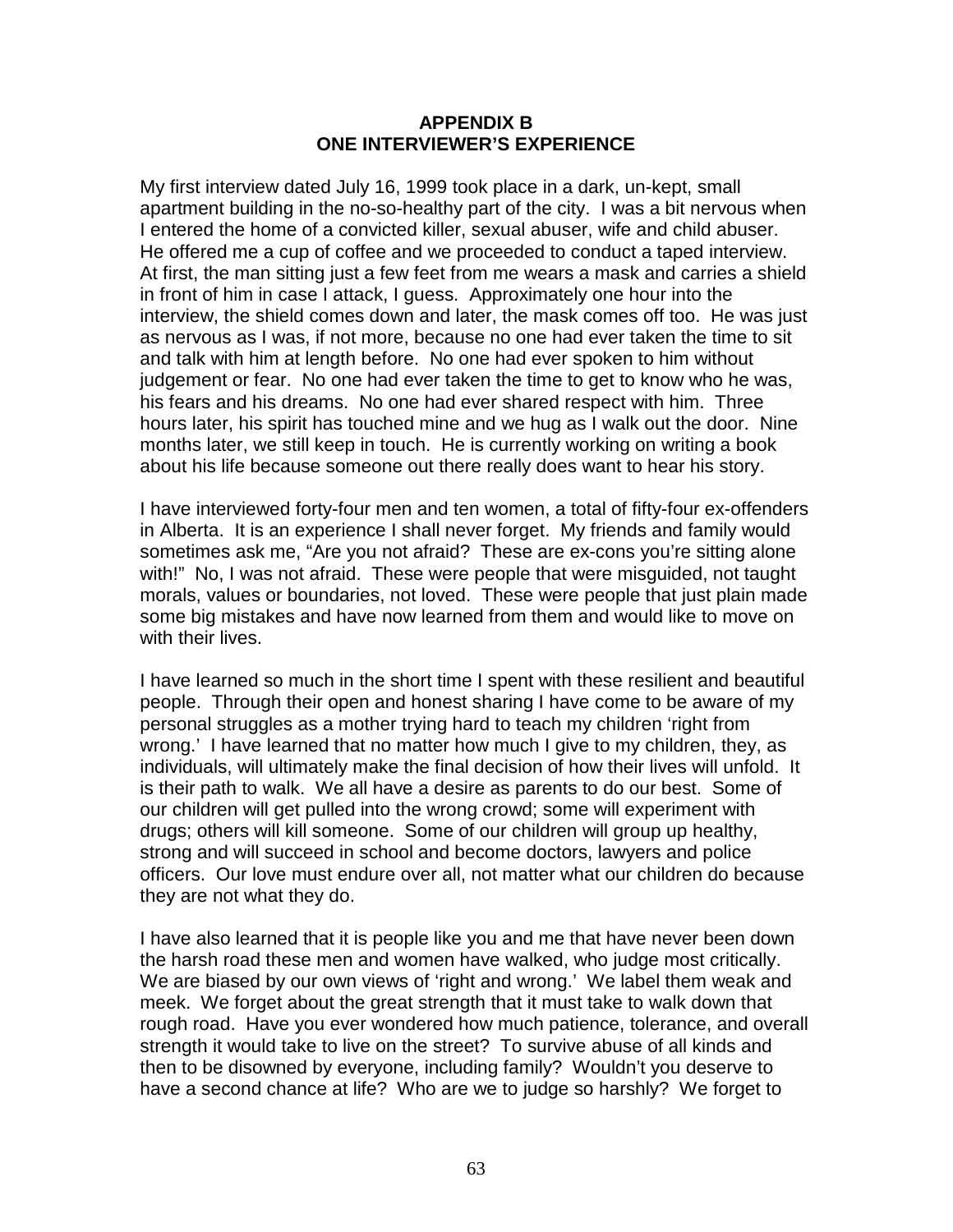forgive, support, enhance and love our brothers and sisters back to health and wellness. We forget about creating harmony and balance. It is better to pick someone up when they have fallen than to kick them when they are down.

Each and every one of these people have become a part of me. I am honoured to have had the opportunity to share a part of me with them and the privilege to be their student.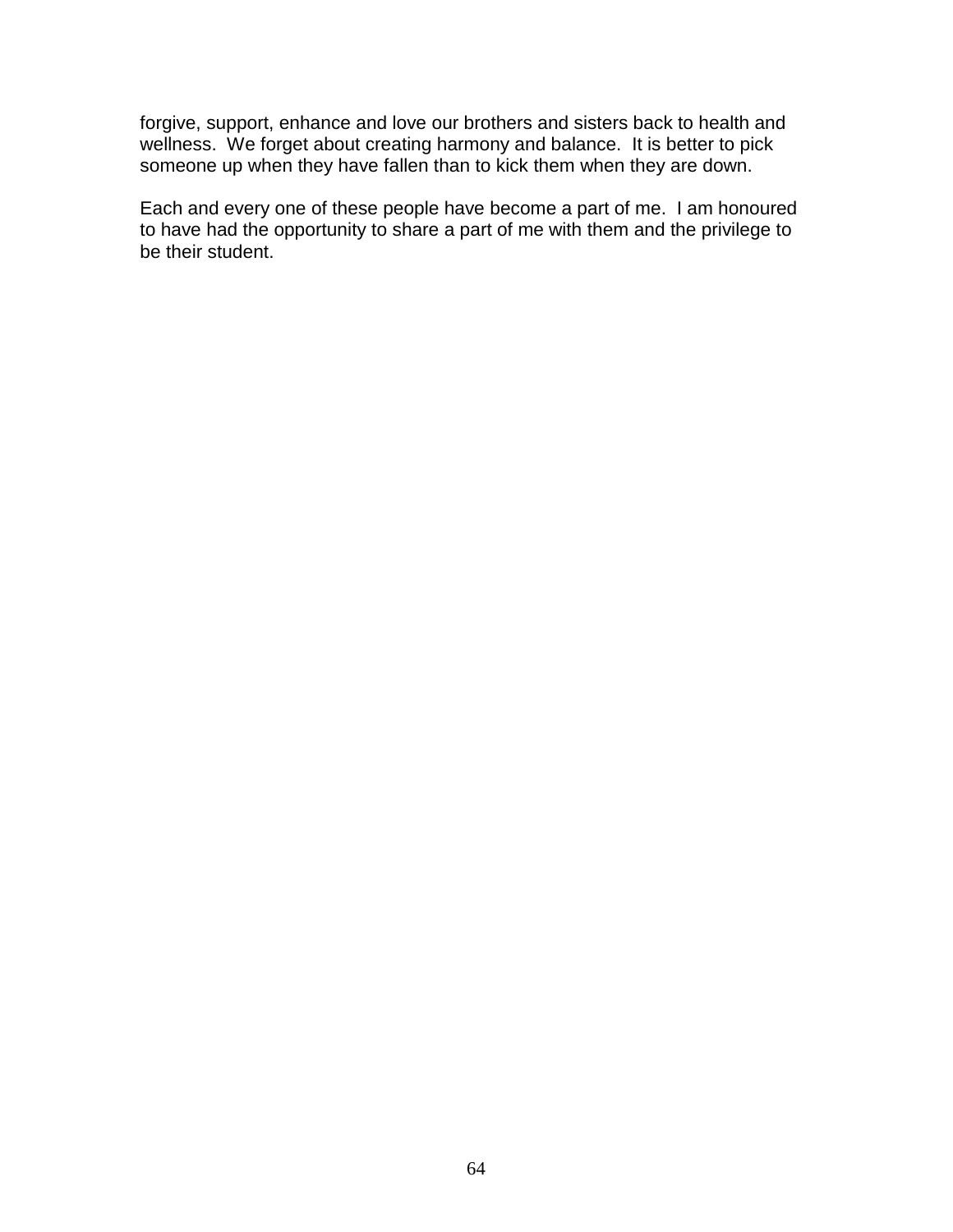## **APPENDIX C RESPONDENT PROFILE**

| Code           | Gender | Aboriginal           | Age | <b>Pseudony</b> | <b>Self-Reported Criminal Convictions</b>                                                                                                    |
|----------------|--------|----------------------|-----|-----------------|----------------------------------------------------------------------------------------------------------------------------------------------|
| <b>Number</b>  |        | <b>Status</b>        |     | m               |                                                                                                                                              |
| 1              | Male   | Métis                | 49  | Alex            | Assault, impaired, car theft, B&E                                                                                                            |
| $\overline{2}$ | Male   | Status Indian        | 52  | Aaron           | Impaired, B&E, contributing to a minor,                                                                                                      |
|                |        |                      |     |                 | assault causing bodily harm, carrying a                                                                                                      |
|                |        |                      |     |                 | dangerous weapon                                                                                                                             |
| 3              | Male   | Status Indian        | 36  | Arby            | Assault, aggravated assault                                                                                                                  |
| $\overline{4}$ | Female | Non-Status<br>Indian | 52  | Alice           | Fraud                                                                                                                                        |
| 5              | Male   | Status Indian        | 42  | Ashley          | Possession of stolen property, violent<br>assault, possession of a weapon,<br>impaired driving                                               |
| 6              | Male   | Status Indian        | 37  | Barry           | Car theft, dealing drugs, made alcohol,<br>robbery, B&E                                                                                      |
| $\overline{7}$ | Male   | Status Indian        | 34  | Bill            | Stealing, assault, trafficking, drug<br>possession, property offences                                                                        |
| 8              | Male   | Status Indian        | 35  | <b>Bob</b>      | Theft, car theft, wilful damage, murder                                                                                                      |
| 9              | Male   | Status Indian        | 49  | <b>Blane</b>    | Car theft, property offences, shoplifting,<br>impaired driving, firearm                                                                      |
| 10             | Male   | Métis                | 35  | Colin           | Mischief, B&E, obstruction, theft,<br>possession, property related                                                                           |
| 11             | Male   | Non-Status<br>Indian | 41  | Conan           | Robbery, assault, attempted murder,<br>murder                                                                                                |
| 12             | Male   | Status Indian        | 38  | Carl            | Trespassing, impaired driving, assault,<br>murder                                                                                            |
| 13             | Male   | Status Indian        | 41  | Doug            | Theft, property damage, armed robbery,<br>assault                                                                                            |
| 14             | Male   | Status Indian        | 59  | Darin           | Assault causing bodily harm, robbery,<br>assault, sexual charge, petty offences,<br>escape                                                   |
| 15             | Male   | Status Indian        | 32  | Derik           | Theft, B&E, drug possession, trafficking,<br>armed robbery, unlawful confinement,<br>impaired driving, hit and run, discharging<br>a firearm |
| 16             | Female | Status Indian        | 54  | Carla           | Possession of liquor, mischief, assault,<br>attempted murder                                                                                 |
| 17             | Male   | Métis                | 34  | Don             | Sexual interference with a minor                                                                                                             |
| 18             | Male   | Métis                | 46  | Dean            | Trafficking, impaired driving, assault, theft<br>of a vehicle, manslaughter, possession of<br>a drug                                         |
| 19             | Male   | Métis                | 50  | Dan             | Impaired driving, theft, robbery with<br>violence, assault causing bodily harm,<br>breach of probation, B&E                                  |
| 20             | Male   | Métis                | 53  | Earl            | Assault, B&E, driving offences, car theft,<br>carrying weapons                                                                               |
| 21             | Male   | Métis                | 39  | Erik            | Impaired driving, possession of drug,<br>assault, trafficking, robbery, possession of<br>stolen property                                     |
| 22             | Male   | <b>Métis</b>         | 40  | Frank           | Possession of drug, assault, theft of a<br>vehicle, weapons, discharging guns                                                                |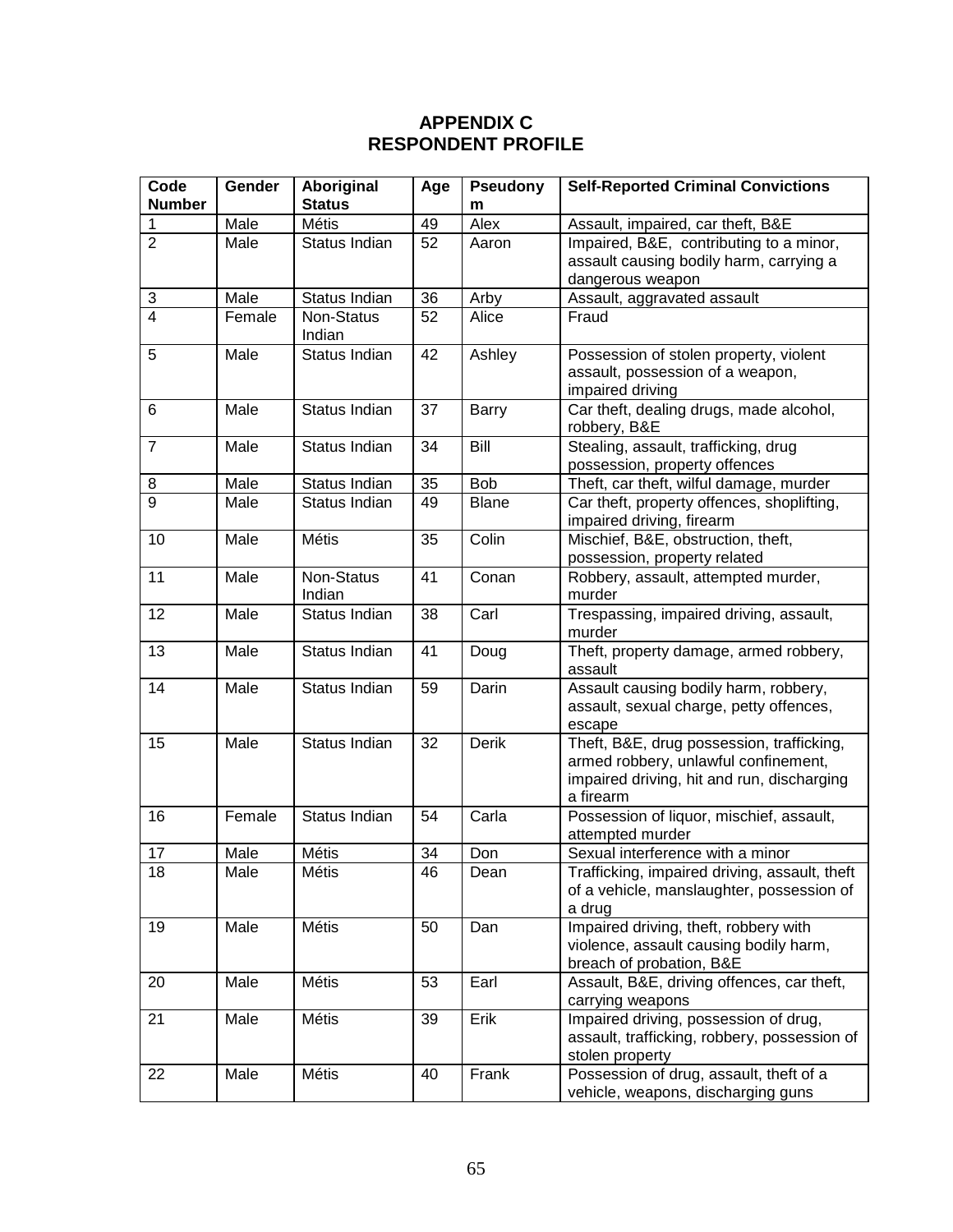| Code<br><b>Number</b> | Gender | Aboriginal<br><b>Status</b> | Age             | <b>Pseudony</b><br>m | <b>Self-Reported Criminal Convictions</b>                                                                                            |
|-----------------------|--------|-----------------------------|-----------------|----------------------|--------------------------------------------------------------------------------------------------------------------------------------|
| 23                    | Male   | Métis                       | 57              | Fred                 | Robbery, violent crimes, attempted<br>murder, accessory to the fact, theft                                                           |
| 24                    | Male   | Status Indian               | 47              | Felix                | B&E, possession of drug, theft, fighting                                                                                             |
| 25                    | Male   | <b>Métis</b>                | 28              | Franz                | Assault, theft, manslaughter, armed                                                                                                  |
|                       |        |                             |                 |                      | robbery, possession of a weapon, public<br>mischief                                                                                  |
| 26                    | Male   | Status Indian               | 46              | Glenn                | Attempted murder, fraud, B&E, assault<br>causing bodily harm, robbery, assault,<br>high-jacking, confining unlawfully,<br>kidnapping |
| 27                    | Male   | Métis                       | 29              | Gary                 | Assault, attempted manslaughter,<br>shoplifting                                                                                      |
| 28                    | Male   | Métis                       | 32              | Garth                | B&E, shoplifting, theft, grand theft auto                                                                                            |
| 29                    | Male   | Métis                       | 31              | Hank                 | Robbery, assault, theft, grand theft auto,<br>stolen property, failing to appear, assault<br>police officer                          |
| 30                    | Male   | <b>Métis</b>                | 52              | Harry                | Theft, assault police officer, forgery,<br>impaired driving, dangerous use of a<br>firearm                                           |
| 31                    | Male   | Métis                       | 64              | Harold               | B&E, impaired driving, assault                                                                                                       |
| $\overline{32}$       | Male   | Métis                       | 57              | Henry                | B&E, theft, forgery                                                                                                                  |
| 33                    | Male   | Métis                       | 55              | Jake                 | Forgery, theft, driving offences, B&E,<br>assault                                                                                    |
| 34                    | Male   | <b>Métis</b>                | 53              | Jerry                | Impaired driving, causing a disturbance,<br>assaulting police officer, assault causing<br>bodily harm, possession of drugs           |
| 35                    | Male   | Métis                       | 51              | Gerald               | Liquor charges, theft, B&E, impaired<br>driving, property offences, fraud, escapes                                                   |
| 36                    | Male   | Métis                       | 57              | Kane                 | Assault, B&E, car theft                                                                                                              |
| 37                    | Male   | <b>Métis</b>                | 56              | Ken                  | Impaired driving, B&E, assault, escapes,<br>car theft                                                                                |
| 38                    | Male   | Status Indian               | 40              | Larry                | B&E, sexual assault, aggravated assault,<br>manslaughter, violent torture                                                            |
| 39                    | Male   | Status Indian               | 32              | Lane                 | Assault, B&E, theft                                                                                                                  |
| 40                    | Male   | Status Indian               | 34              | Leman                | Assault, manslaughter                                                                                                                |
| 41                    | Male   | Status Indian               | $\overline{27}$ | Lou                  | B&E, possession of drugs, car theft,<br>robbery, drug trafficking                                                                    |
| 42                    | Male   | Status Indian               | 49              | Lee                  | Assault, B&E, theft, drinking underage,<br>forgery, fraud, attempted murder                                                          |
| 43                    | Male   | Status Indian               | 58              | Lyle                 | Open liquor, drunken charges, robbery                                                                                                |
| 44                    | Male   | Status Indian               | 27              | Marcus               | Possession of stolen property, assault,<br>drinking and driving, robbery, B&E,<br>possession of drugs                                |
| 45                    | Female | Status Indian               | 42              | Candice              | Shoplifting, car theft, abandonment,<br>impaired driving, drinking in public, theft                                                  |
| 46                    | Male   | Métis                       | 21              | Chris                | B&E, car theft, theft, driving offences                                                                                              |
| 47                    | Male   | Status Indian               | 53              | Cory                 | Liquor offence, assault                                                                                                              |
| 48                    | Male   | Status Indian               | 50              | Marvin               | B&E, theft, assault, trespassing, property<br>charges, assault with weapon                                                           |
| 49                    | Male   | Status Indian               | 39              | Jason                | B&E, theft, armed robbery, arson                                                                                                     |
| 50                    | Male   | Status Indian               | 53              | Joe                  | B&E, robbery with violence, impaired<br>driving                                                                                      |